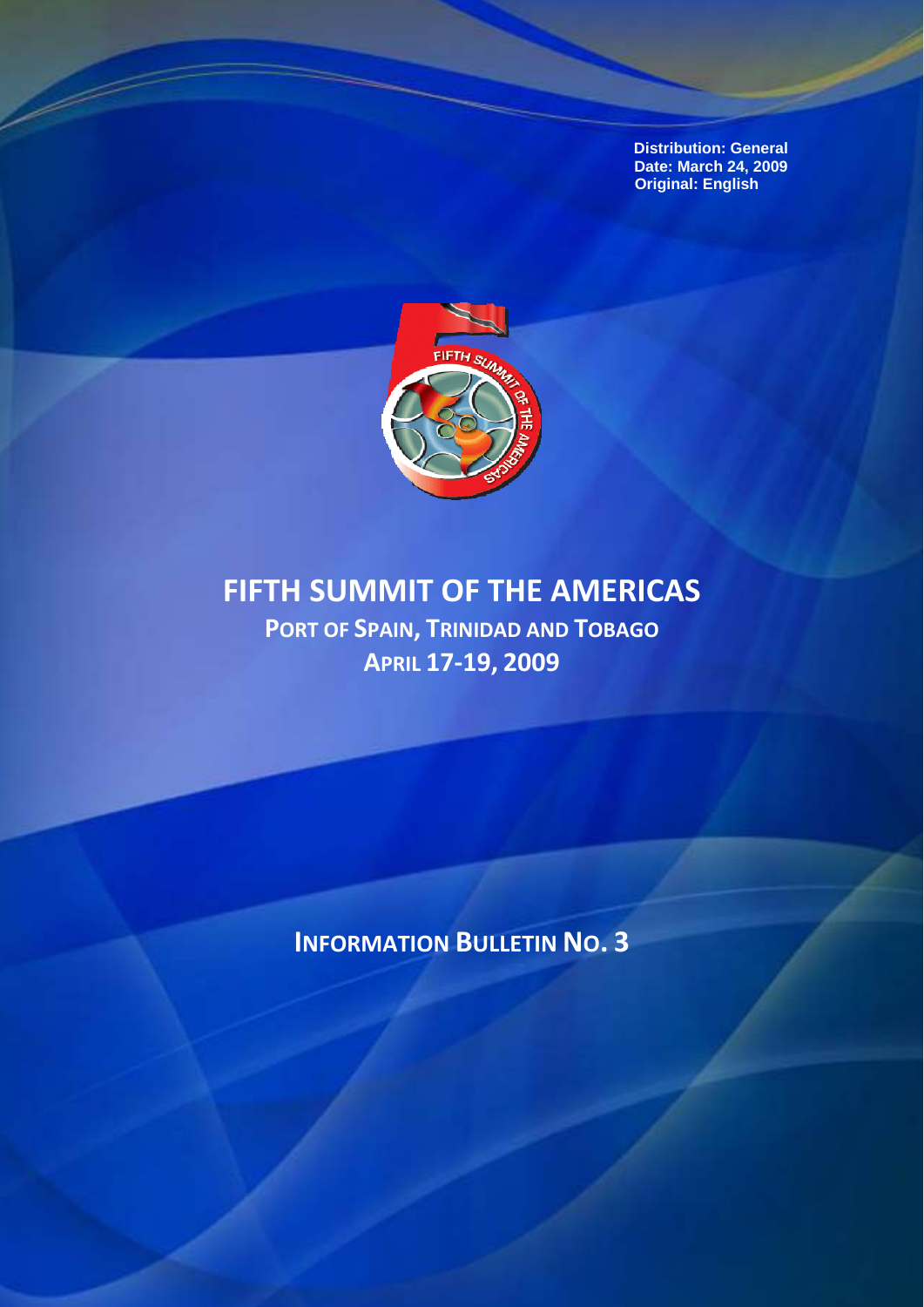# TABLE OF CONTENTS

|    |                                                                                                                                                                                                                                                              | Page No.  |
|----|--------------------------------------------------------------------------------------------------------------------------------------------------------------------------------------------------------------------------------------------------------------|-----------|
| 1. | Purpose                                                                                                                                                                                                                                                      | 4         |
| 2. | <b>Arrivals: Requirements for Entry</b>                                                                                                                                                                                                                      | $4 - 8$   |
|    | a. Passports<br>b. Visas<br>c. Vaccinations<br>d. Duty Free Entry of Goods<br>e. Importation and Use of Firearms and Ammunition<br>f. Reception at the Airport<br>g. Liaison Officers<br>h. Delegation Co-ordinators<br>i. Baggage<br>j. Order of Precedence |           |
| 3. | Transportation                                                                                                                                                                                                                                               | $9 - 10$  |
|    | a. Air Transportation                                                                                                                                                                                                                                        |           |
|    | <b>i.Commercial Aircraft</b><br>ii.Non- Commercial Aircraft<br>iii. Parking of Non-Commercial Aircraft<br>iv. Fuelling of Non-Commercial Aircraft                                                                                                            |           |
|    | b. Ground Transportation                                                                                                                                                                                                                                     |           |
| 4. | Accommodation<br>a. Hyatt Regency, Trinidad<br>b. Cruise Ship                                                                                                                                                                                                | $10 - 14$ |
| 5. | Accreditation                                                                                                                                                                                                                                                | $14 - 16$ |
|    | <b>Pre-Conference Registration</b><br>Ĺ.<br>ii.<br><b>On-Site Registration</b><br><b>Vehicle Registration</b><br>iii.<br><b>Media Accreditation</b><br>iv.                                                                                                   |           |
| 6. | <b>Summit Programme and Venues</b>                                                                                                                                                                                                                           | $16 - 17$ |
|    | a. Access to Official Summit Venues<br><b>b. Access for Persons with Disabilities</b><br>c. General Services Area                                                                                                                                            |           |
| 7. | <b>Media Facilities</b>                                                                                                                                                                                                                                      | 18-20     |
|    | <b>Media Centre</b><br>÷.<br>ii.<br><b>Interpretation Services</b><br>iii.<br><b>Transport for the Media</b><br><b>Access to Summit Venues</b><br>iv.<br><b>Channel of the Americas</b><br>v.                                                                |           |
| 8. | <b>Medical Services</b>                                                                                                                                                                                                                                      | $20 - 21$ |
| 9. | <b>Security Arrangements</b>                                                                                                                                                                                                                                 | 21        |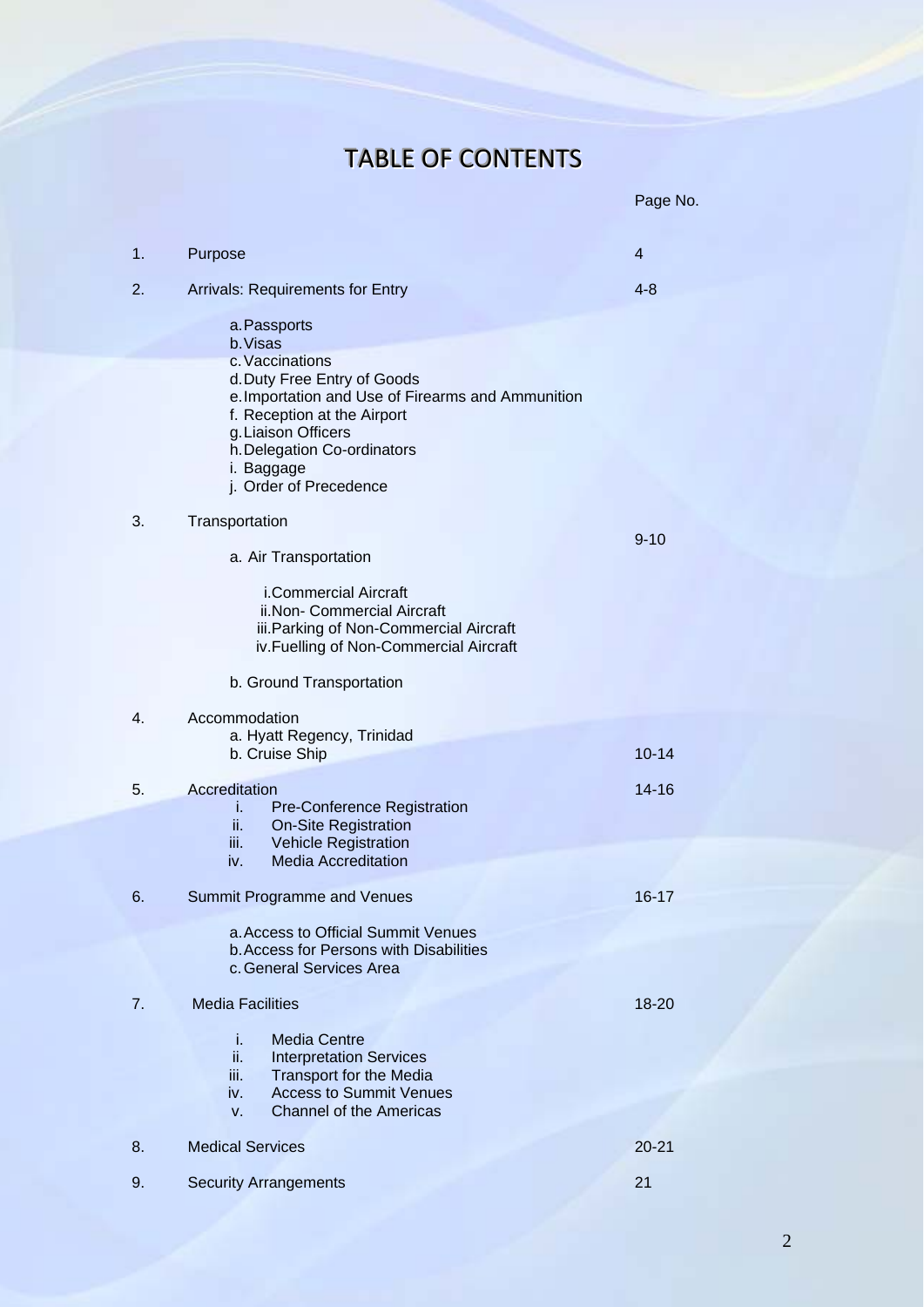| 10.                | <b>Telecommunications Services</b>                                                                                                               | 21        |
|--------------------|--------------------------------------------------------------------------------------------------------------------------------------------------|-----------|
| 11.                | <b>Green Initiatives for the Summit</b>                                                                                                          | 22        |
| 12.                | <b>Pre Summit Fora</b>                                                                                                                           | $22 - 26$ |
|                    | <b>Private Sector Forum</b><br>a.<br><b>Civil Society Forum</b><br>b.<br>Youth Forum of the Americas<br>$C_{-}$                                  |           |
| 13.                | <b>Bilateral Meetings</b>                                                                                                                        | 27        |
| 14.                | <b>Interpretation and Translation Services</b>                                                                                                   | 27        |
| <b>ANNEXES</b>     |                                                                                                                                                  |           |
| Annex A            | Provisional Programme for Heads of State/Government<br>or Heads of Delegation                                                                    | 28-29     |
| Annex B            | Provisional Spouses' Programme                                                                                                                   | $30 - 31$ |
| Annex C            | Guidelines in respect of Media Representatives' bona fides                                                                                       | 32        |
| Annex D<br>Layouts |                                                                                                                                                  | 33        |
|                    | Annex D1: Geographic Location of Trinidad and Tobago and<br>Road Map Showing Route from Piarco International Airport<br>to Port of Port of Spain | 33        |
|                    | Annex D2: Port of Spain and Environs                                                                                                             | 34        |
| Annex E            | Telecommunications Services of Trinidad and Tobago (TSTT)                                                                                        | $35 - 39$ |
| <b>Annex F</b>     | Reservations Request Form, Hyatt Regency, Trinidad                                                                                               | 40        |
| <b>Annex G</b>     | Billing Instructions Form, Hyatt Regency, Trinidad                                                                                               | $41 - 42$ |
| <b>Annex H</b>     | Media Centre Layout, Level 2, Tower C, IFC and Globecast                                                                                         | 43        |
| Annex I            | Provisional Programme for Private Sector Forum                                                                                                   | 44-46     |
| Annex J            | Provisional Programme for the Civil Society Forum                                                                                                | 47-49     |
| Annex K            | Provisional Programme for the Youth Forum of the Americas                                                                                        | $50 - 51$ |
| Annex L            | Provisional Programme for Dialogue between<br>Ministers of Foreign Affairs and Social Actors                                                     | 52        |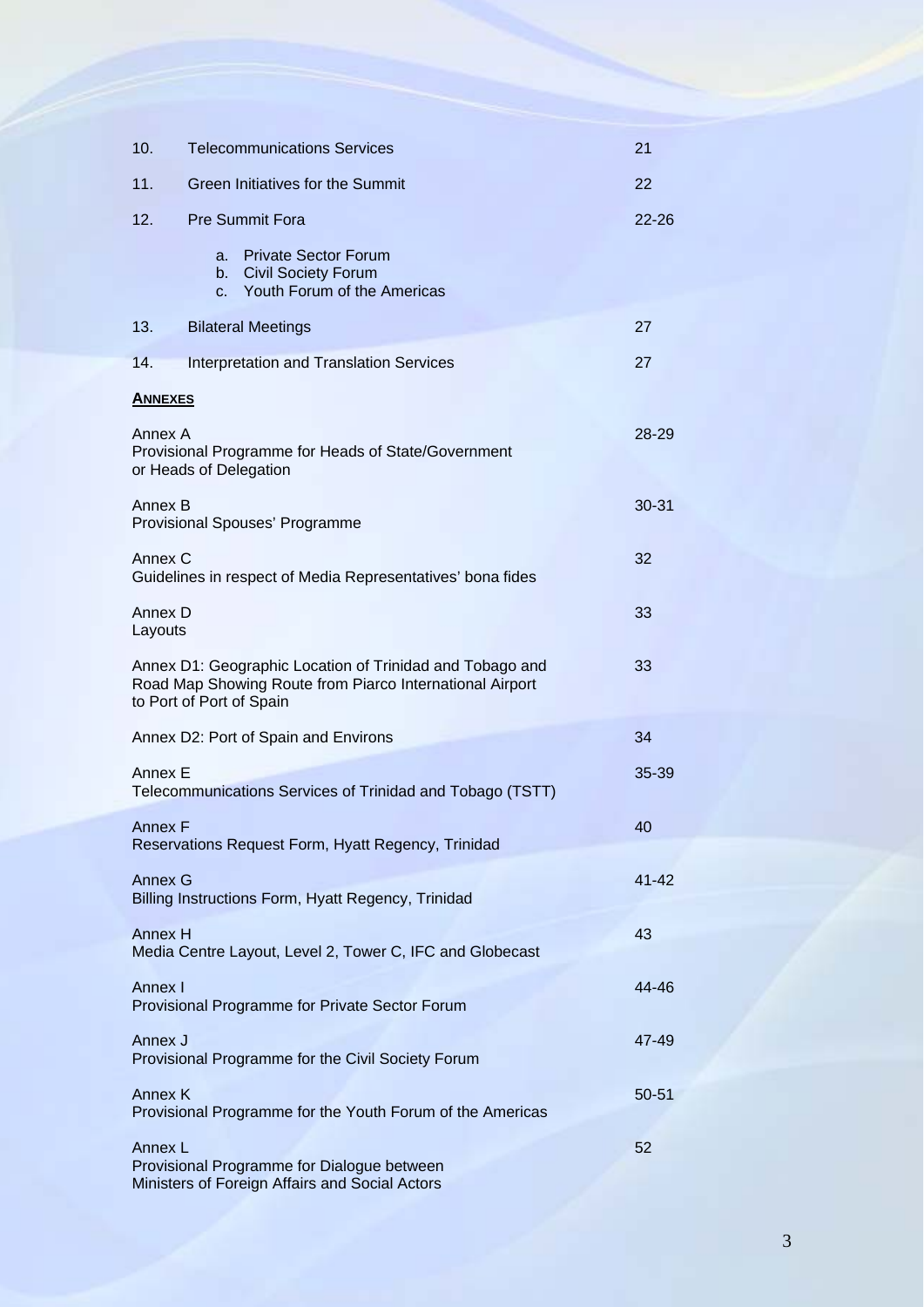# **1. PURPOSE**

Bulletin No. 3 provides updated information on the Fifth Summit of the Americas to be held in Port of Spain, Republic of Trinidad and Tobago from April 17-19, 2009.

# **2. ARRIVALS**

# **Requirements for Entry into the Republic of Trinidad and Tobago**

# **A. PASSPORTS**

Every person seeking entry into the Republic of Trinidad and Tobago must be in possession of a valid passport. Persons will be required to complete an Immigration (E/D) Card to enter the country. The E/D Card is provided by commercial airlines. For persons travelling on noncommercial aircraft the E/D cards will be provided on arrival.

# **B. VISAS**

Holders of passports issued by the following countries require visas for entry into the Republic of Trinidad and Tobago:

Bolivia **Haiti** Paraguay

# **Visa Exemption**

However, for the period March 22-April 22, 2009, persons from these countries travelling to Trinidad and Tobago to participate in official pre-Summit and Summit events will be exempt from the visa requirements.

Holders of Haitian Diplomatic and Official passports on visits to Trinidad and Tobago of thirty days or less are exempt from the visa requirement.

In the case of delegates participating in the Summit, the visa exemption request and relevant information should be sent by letter to the National Secretariat as indicated below:

Mr Carl Francis Permanent Secretary in the Office of the Prime Minister and Director of Protocol National Secretariat for the Fifth Summit of the Americas Level 14, Tower C, International Financial Centre No. 1A Wrightson Road, Port of Spain, Republic of Trinidad and Tobago Tel: 868-625-7937 Fax: 868-627-1529 E-mail [protocol@opm.gov.tt](mailto:protocol@opm.gov.tt) 

For delegates participating in the pre-Summit fora, such requests and information should be directed to the relevant co-ordinators as indicated below:

# PRIVATE SECTOR FORUM YOUTH FORUM CIVIL SOCIETY FORUM

### **Richard Ramsawak**

Delegate Coordinator Private Sector Forum National Secretariat for the Fifth Summit of the Americas Level 14, Tower C, International Financial Centre No. 1A Wrightson Road, Port of Spain,

# **Christalle Gemon**

Delegate Coordinator Youth Forum of the Americas Trinidad and Tobago and CARICOM participants National Secretariat for the Fifth Summit of the Americas Level 14, Tower C, International Financial Centre

# **Satie Jamraj-Marimuthu**

National Secretariat for the Fifth Summit of the Americas Level 14, Tower C, International Financial Centre No. 1A Wrightson Road, Port of Spain, Republic of Trinidad and Tobago Tel: (868-623-7912/625-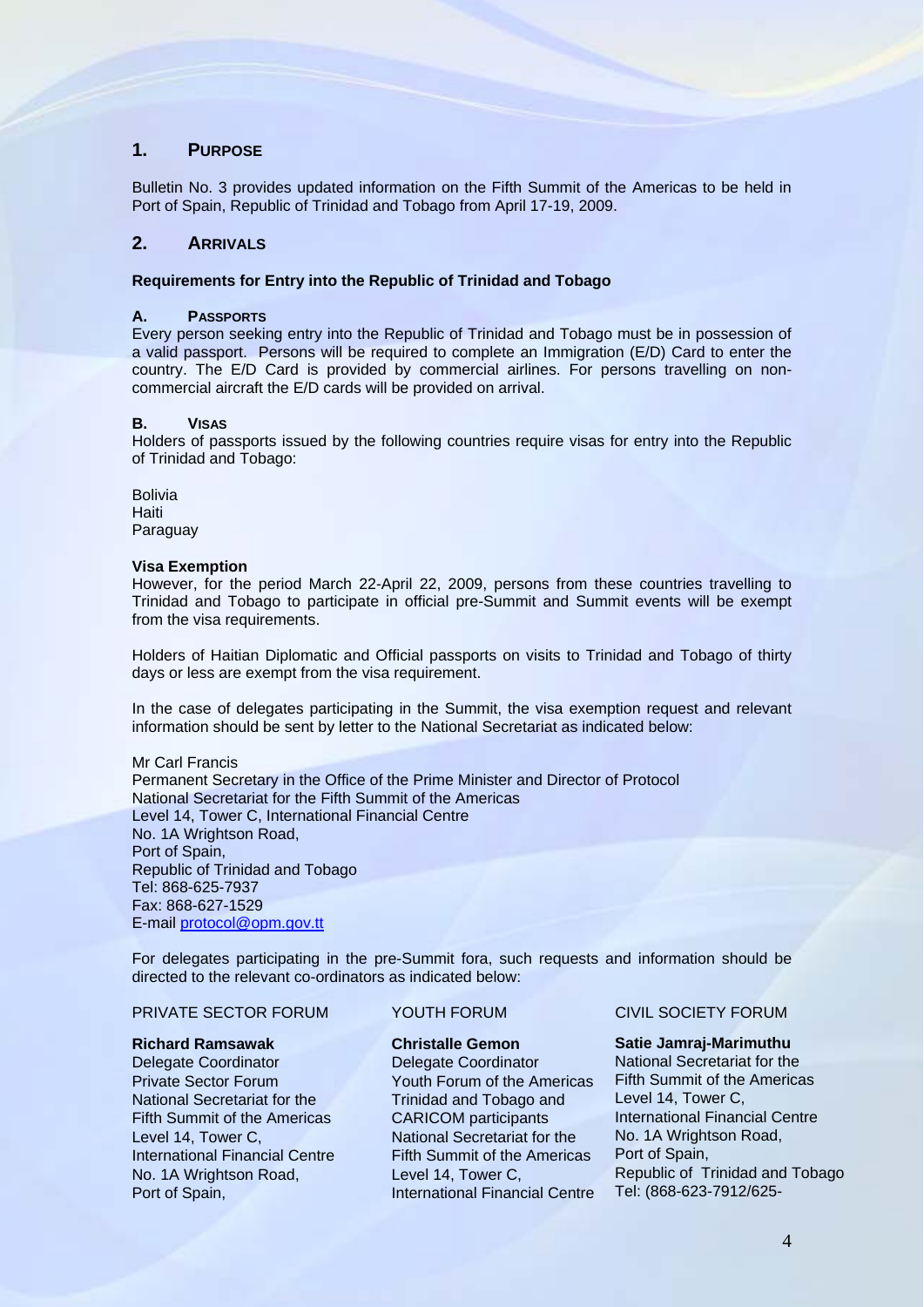Republic of Trinidad and Tobago Tel: (868-623-7912/625-7937/623- 4374 Fax: 868-627-1529 e-mail: [privatesectorforum@opm.gov.tt](mailto:privatesectorforum@opm.gov.tt) 

No. 1A Wrightson Road, Republic of Trinidad and Tobago Port of Spain Tel:868- 623-7912/623- 0457/627-8225 Fax: 868- 627-4011 e-mail: youthforum@opm.gov.tt

7937/623-4374 Fax: 868-627-1529 E-mail civi[lsociety@fifthsummitoftheame](mailto:society@fifthsummitoftheamericas.com) [ricas.com](mailto:society@fifthsummitoftheamericas.com)

Holders of passports issued by the following countries do not require visas for entry into the Republic of Trinidad and Tobago for visits of up to ninety (90) days for vacation or business:

**Argentina** Brazil Canada Chile Colombia Costa Rica Dominican Republic Ecuador El Salvador Guatemala Honduras Mexico Nicaragua Panama Peru United States of America Uruguay Venezuela

Citizens of CARICOM Member States do not require visas.

# **C. VACCINATIONS**

**COUNTRY REQUIREMENT**

A yellow fever vaccination certificate **is required from travelers** over 1 year of age coming from countries with risk of yellow fever transmission.

# **D. DUTY FREE ENTRY OF GOODS**

Visitors to the Republic of Trinidad and Tobago are allowed to enter the country with articles for personal use. These articles are exempt from duty and taxes if they are declared on arrival and exported on departure. Such personal articles include clothing, personal computers and cameras. A limited quantity of alcoholic beverages and tobacco products for personal use are also allowed duty and tax free entry. These products are limited to:

- Alcoholic beverages (Wine or spirits not exceeding 1.5 litres)
- Tobacco products (200 cigarettes or 50 cigars or 250g of tobacco)

Delegations wishing to enter the country with items in excess of these allowances should notify the National Secretariat at least two weeks prior to their travel to the Republic of Trinidad and Tobago and be prepared to pay the pertinent charges.

# **E. IMPORTATION AND USE OF FIREARMS AND AMMUNITION**

The importation and use of firearms and ammunition for security personnel are subject to the following procedures: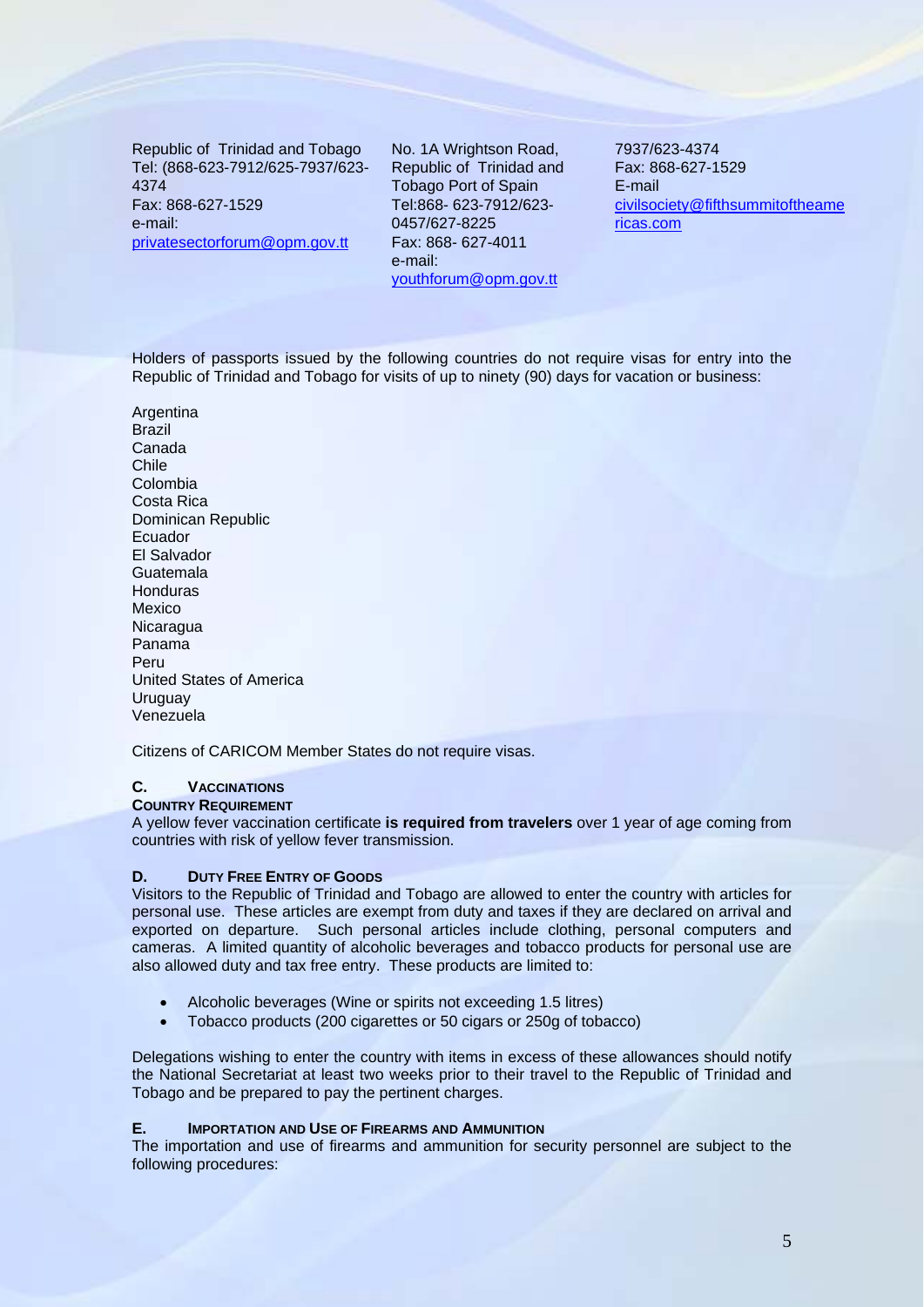### **Police Requirements**

An application must be made to the Commissioner of Police for a Firearm Import Permit, outlining the quantity, type, serial number and calibre of the firearm and ammunition.

An application must also be made to the Commissioner of Police for a Firearm User's Licence. The application form must be accompanied by two (2) passport sized, colour photographs of the person to whom the licence is to be granted and must be signed by the user.

Additionally, in order to export a firearm, an application must be made to the Commissioner of Police, outlining type, calibre, serial number, reason and destination of the firearm and ammunition. This is necessary for all firearms leaving the country. The forms can be downloaded from the Fifth Summit of the Americas website: <http://fifthsummitoftheamericas.org/> (Summit Services, Security).

These forms should be accompanied by a covering letter from the respective Ministry of Foreign Affairs detailing the dates and times of arrival and departure of the security personnel.

Application forms must be submitted for processing and approval at least one (1) month before the commencement of the Summit. It is advisable, however, that applications be submitted earlier in order to ensure processing before the arrival of Delegations.

The Commissioner of Police will assign a Senior Police Officer to deliver the Permits/Certificates to the security personnel upon arrival in the Republic of Trinidad and Tobago, and before interaction with Customs Authorities.

Once the approved documents are delivered, armed personnel will be required to keep and carry same while in the Republic of Trinidad and Tobago and hand them over to a designated Customs Officer at the point of departure.

It should be noted that Section 34 (1) of the Firearms Act of the Republic of Trinidad and Tobago makes it an offence for anyone without lawful authority to have on his person or under his personal control, any firearm or ammunition while boarding; attempting to board or when disembarking from any aircraft.

### **Customs Requirements**

Section 17 of the Firearms Act 1970 of the Laws of the Republic of Trinidad and Tobago gives the Commissioner of Police discretion in the granting of all licences, certificates or permits, relative to the importation, exportation and carrying of any type of firearm and ammunition.

Further, Section 31 (1) provides that no person may import into the Republic of Trinidad and Tobago any firearm or ammunition except under, and in accordance with, the terms of a Firearm Import Permit.

Upon arrival in the country, both the Captain/Master of the aircraft or ship and the passenger importing the item(s) must declare these items to the Customs and Excise Division.

The passenger must declare the item(s) on his/her Passenger Arrival Form and the Captain/Master must make the declaration on the manifest submitted to the authorised Customs Officer.

A full physical inspection of the firearm must be carried out by the Customs and Excise Division to verify that the type, quantity, and where applicable, that the serial numbers of the items conform to the import permit before they are admitted.

An export licence must also be obtained for the exportation of the firearm and ammunition along with a physical inspection. Firearm and ammunition on board military aircraft or vessels are exempt from the above requirement.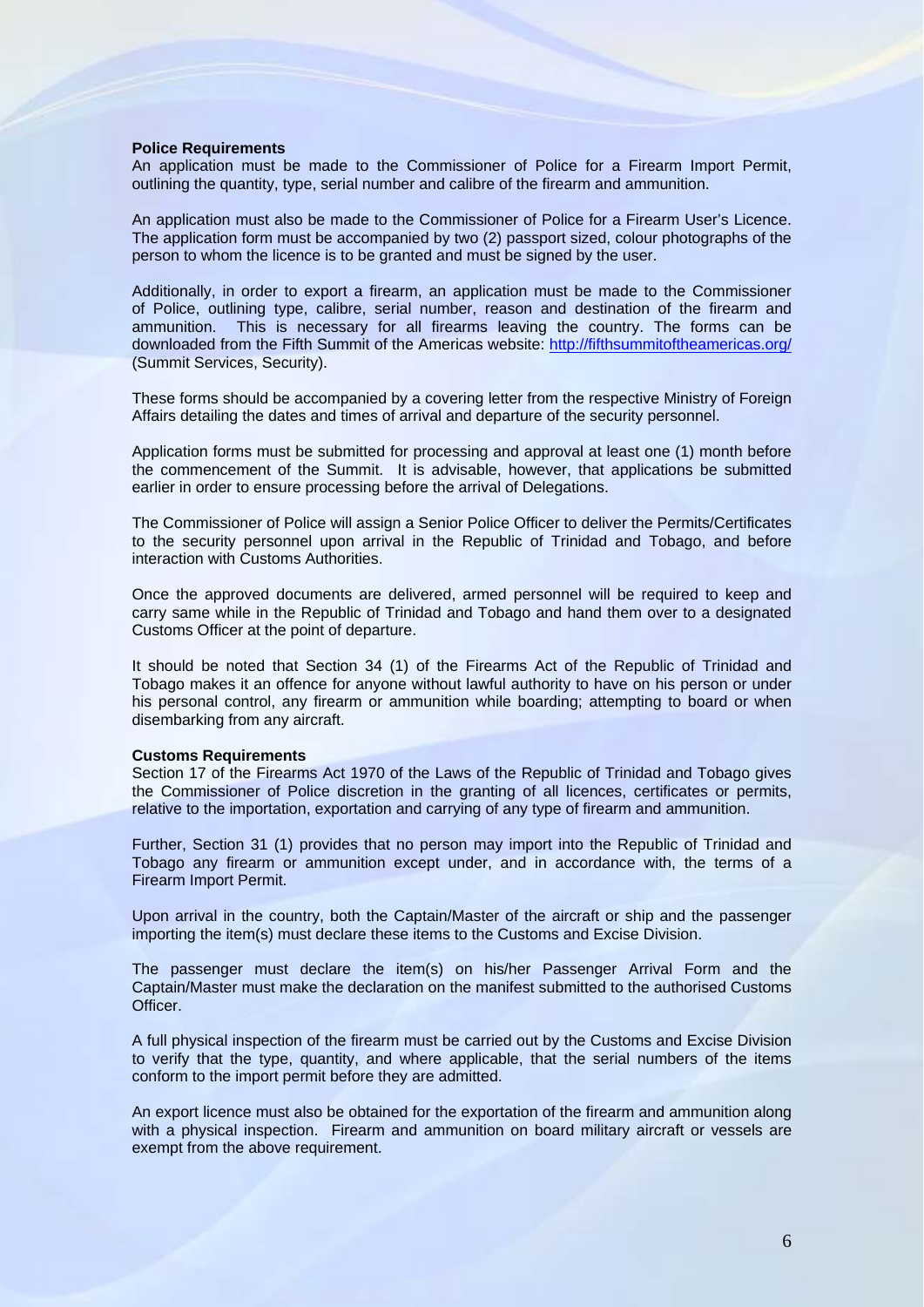Once all the requirements are met, the Customs and Excise Division will facilitate timely and expeditious processing.

# **F. RECEPTION AT THE AIRPORT**

# **Welcoming Parties**

A short Ceremonial Welcome will be held at the Piarco International Airport for all Heads of State/Government and spouses.

To effectively coordinate arrivals and departures, the Director of Protocol at the National Secretariat should be informed of:

- the respective flight schedules
- information concerning the use of Non-Commercial Aircraft; and
- the number and composition of Delegations accompanying the Head of State/ Government.

All information should be addressed to the National Secretariat for the attention of the Director of Protocol, Mr. Carl Francis at [protocol@opm.gov.tt](mailto:protocol@opm.gov.tt)

Other members of Delegations will be greeted at the airport. Transport to their respective hotels will be provided. The procedure on arrival is:

# **Arrival Procedure - Heads of State/Government**

Head of State/Government will be received by Welcoming Party at the Aircraft. Welcoming party to include Minister/Protocol Officer/Country Ambassador. A brief protocol ceremony will follow and Heads of State/Government will then be escorted to official motorcade on the Aircraft Parking Platform. Personal entourage and Head of Mission may join the motorcade. (Please note that the Head of Mission vehicle will be required to be at the Airport 2 hours prior to the arrival of the aircraft). Heads of State/Government will then be transported to their accommodation.

# **Arrival Procedure - Official Delegation**

- Delegation Coordinator is met by local Customs and Immigration personnel
- Delegates identify luggage and move directly to waiting buses
- Buses transport delegates directly to Hotel/Cruise Ship.

Separate transportation will be provided for Delegation Coordinators and/or their representative(s).

# **G. LIAISON OFFICERS**

Liaison Officers will be appointed to facilitate communication between the Delegations and the National Secretariat.

Liaison Officers will be assigned to each Delegation as follows:

- 1 Protocol Officer for the Head of State/Government, or Head of Delegation;
- 1 Protocol Officer for the Spouse of the Head of State/Government;
- 1 or 2 Liaison Officers for the other members of each Delegation, depending on the size of the delegation.

The names of the assigned Liaison Officers will be provided to the Delegation Coordinator upon the Delegation's arrival in Trinidad and Tobago. The Liaison Officers will be presented to their respective Delegations upon arrival at the Hotel/Cruise Ship.

Services to be provided by Liaison Officers include:

- Facilitation of communication between the Delegation and the National Secretariat;
- Logistical support to Delegations attending the Summit: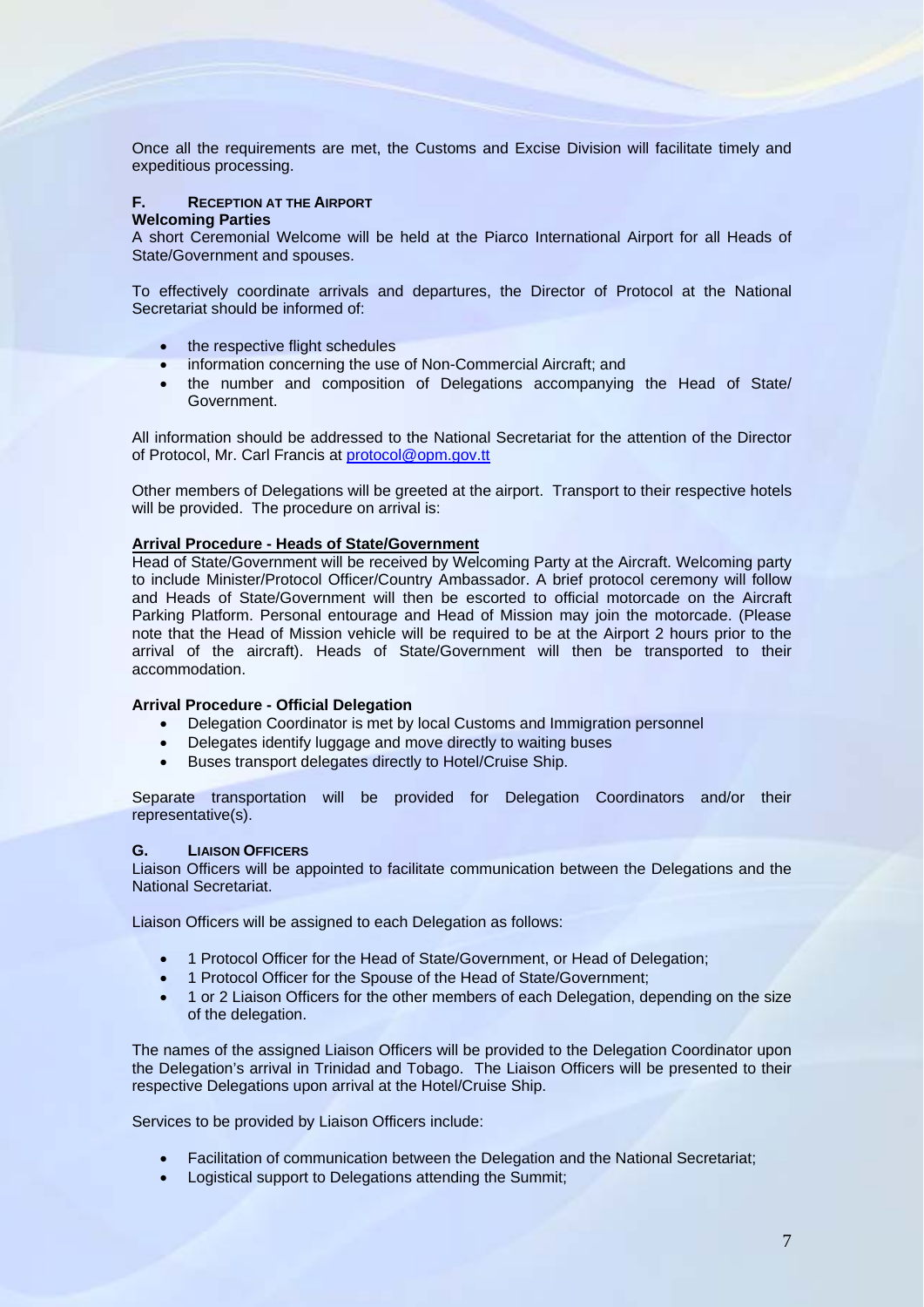- Provision of information concerning, *inter alia*, meetings, venues, hotels, schedules, time adjustments, transportation, flight schedules, security issues, the accreditation process, social and cultural events; and
- Provision of general information on the Republic of Trinidad and Tobago and the City of Port of Spain in particular.

All enquiries regarding Liaison Officers should be directed to the Director of Protocol, Mr. Carl Francis at [protocol@opm.gov.tt](mailto:protocol@opm.gov.tt)

# **H. Delegation Coordinator**

It was advised that all delegations identify a Delegation Coordinator (DC), to be the official point of contact for all logistical aspects of participation in the Summit. The DC will have full responsibility for the accreditation of Delegates and should be the only person authorized to verify accreditation. Countries were requested to submit the name and contact information of their respective Delegation Coordinators to the National Secretariat by February 8, 2009. The following documents will be required from the Delegation Coordinators on arrival:

- Air Manifest
- Passport for each member of the delegation (including those of Dignitaries)
- Duly completed C 15 Declaration Forms (including those of dignitaries)
- Duly completed C 88 Declaration Forms (Unaccompanied Baggage)

Those Member States which have not yet submitted the names and contact information of Delegation Coordinators to the Director of Protocol are urged to do so as a matter of urgency.

### **I. BAGGAGE PROCEDURE**

### **North Terminal Commercial Flights**

**Heads of State/Government and Delegations**: Luggage to be identified by security and secured within motorcade for transportation.

**Delegates:** Delegates must collect and accompany their bags through the Customs screening area. Luggage will then be transported by the National Secretariat to respective cruise ship/hotel.

### **South Terminal Private Flights**

**Heads of State/Government and Delegations**: Luggage to be identified by security and secured within motorcade for transportation.

**Delegates:** Luggage will be taken off plane by service provider and scanned in designated area.

Luggage, accompanied by the DC, will then be transported to the Cruise Ship Terminal or designated hotel.

Additionally, Special Summit Counters will be established in the Immigration and Customs areas for delegates not travelling with the Delegation Coordinator.

# **J. Order of Precedence**

The Order of Precedence that will be used for the Summit of the Americas will be alphabetical order – **Spanish.**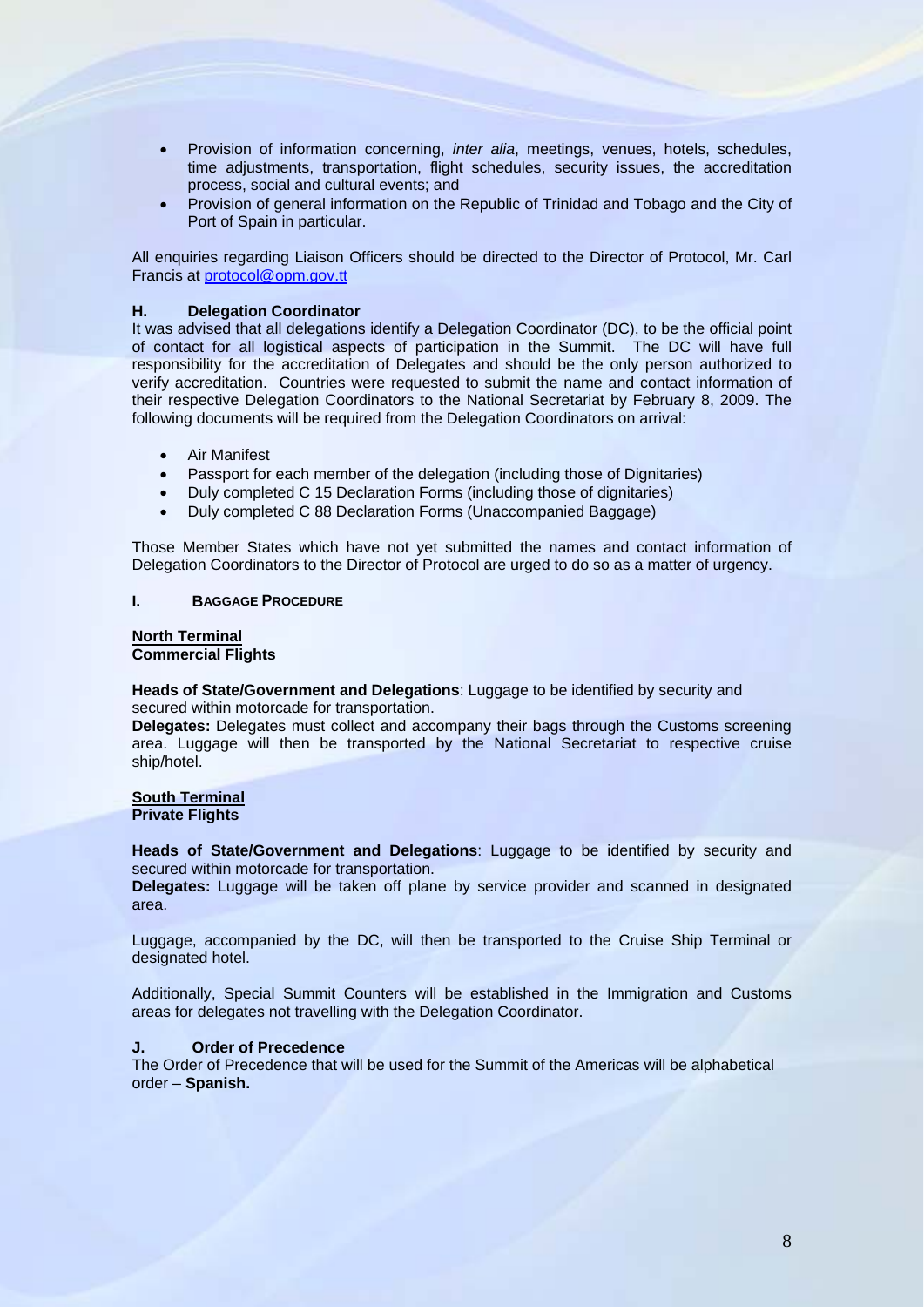# **3. TRANSPORTATION**

# **A. AIR TRANSPORTATION**

# **i) Commercial Aircraft**

Participants in the Fifth Summit of the Americas who will be travelling by commercial airline are advised to make appropriate reservations for travel.

# **ii) Non-Commercial Aircraft**

Entry into the territory of the Republic of Trinidad and Tobago by Non-Commercial aircraft requires the approval of the Government of the Republic of Trinidad and Tobago.

Delegations were asked to make their over-flight and landing requests by February 28, 2009, through the Ministry of Foreign Affairs of the Republic of Trinidad and Tobago and subsequently inform the National Secretariat through the Director of Protocol.

Delegations will be responsible for all ground handling arrangements related to the use of Non-Commercial aircraft, including ground support and fuel, as well as all associated costs.

Where required, arrangements will be made to facilitate parking of aircraft at the Piarco International Airport. Delegations were requested to make these arrangements with the Airports Authority of Trinidad and Tobago by February 28, 2009.

# **iii) Fuelling of Non-Commercial Aircraft**

Fuelling of aircraft will be facilitated by:

• Direct contact with the National Petroleum Company Limited of Trinidad and Tobago (NP). Information is available on NP's website at <http://www.np.co.tt/>.

### **B. GROUND TRANSPORTATION Transportation for Delegates**

The Government of the Republic of Trinidad and Tobago will provide the following for each Delegation:

- Vehicle for Head of Delegation
- Vehicle for Spouse of Head of Delegation
- Vehicle for Minister of Foreign Affairs
- One dedicated vehicle (15 passenger Mini Buses) for the Delegation from April 13-20, 2009.

# **Transportation Airport Arrival/Departure**

- Transportation to and from Piarco International Airport will be provided for all Delegates and Media Representatives traveling with the Head of Delegation
- Delegates and Media Representatives traveling separately will have access to National Secretariat airport shuttles to official hotels and the cruise ships
- Airport shuttles will commence at 8:00 a.m. on April 13, 2009.

# **Transportation**

# **Summit Shuttle Service**

Transportation shuttles include:

- Airport Shuttle to/from Piarco International Airport
- Seaport Shuttle Cruise ships to Summit Venues
- Media Shuttle Carnival Victory to Media Centre
- Event Shuttles National Stadium/NIPDEC Parkade to Hyatt Regency, Trinidad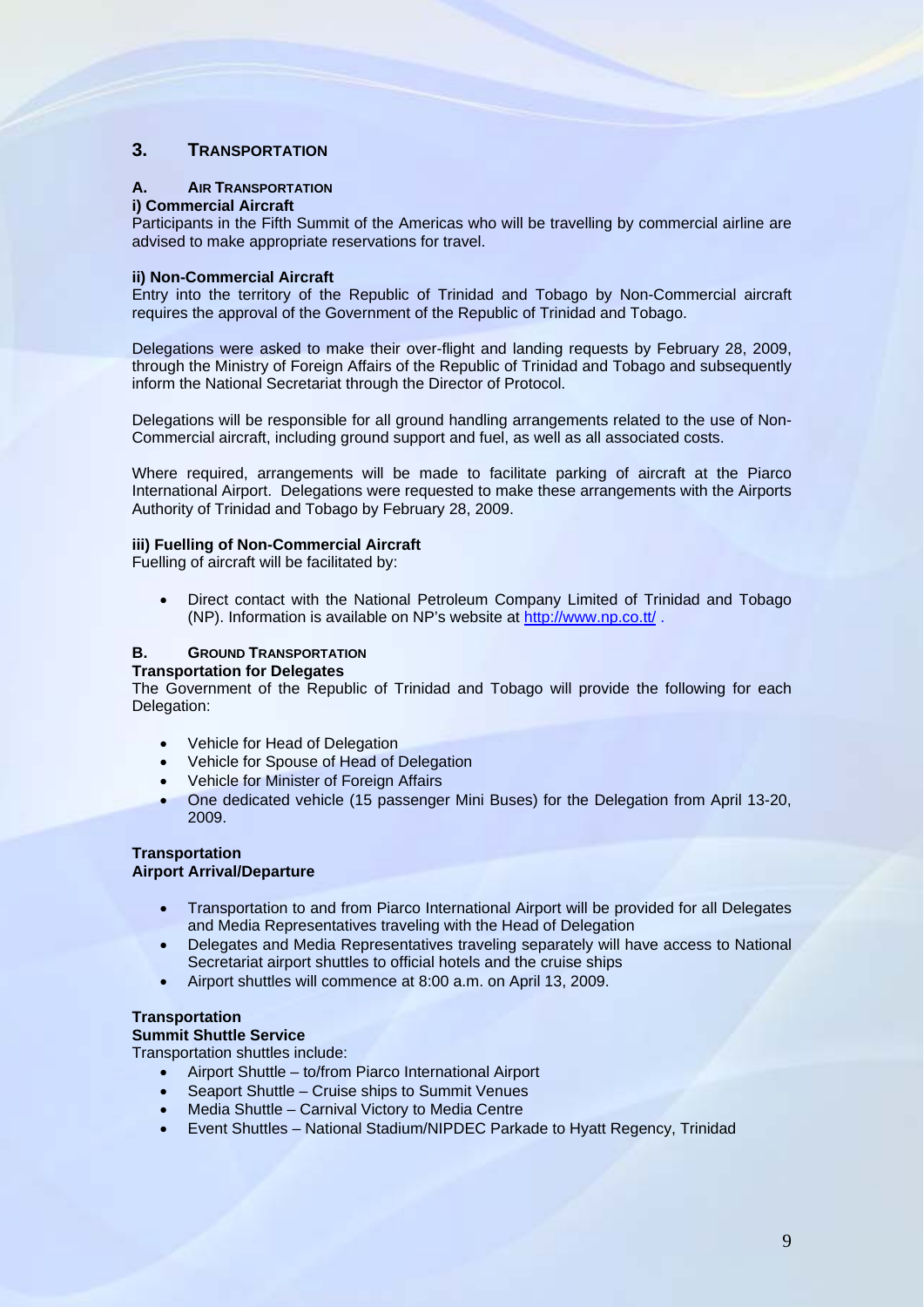If you require further information, please contact:

# **Benedict Lopez**

Transportation Officer National Secretariat for the Fifth Summit of the Americas Level 12, Tower C, International Financial Centre, 1 A Wrightson Road, Port of Spain, Trinidad. Office : 868-623-7912/ 1-868-623-0457 Email benedict.lopez@opm.gov.tt

# **4. ACCOMMODATION**

# **A**. **Hyatt Regency Trinidad**

Each Delegation will be allocated 1 suite plus six (6) rooms at the Hyatt from April 16– 20, 2009. One suite and one room will be provided courtesy of the Government of the Republic of Trinidad and Tobago from April 16–20, 2009, inclusive of room taxes, meals (excluding alcoholic beverages), internet access, laundry and local telephone charges. Additional room allocations, where approved, have been based on formal requests from delegations. All rooms not contracted by delegations by 31st March, 2009 will be re-distributed.

Based on instructions outlined in Bulletin No. 2 for reservations and consequently, the accommodation requirements requested by country delegations and the members of the Joint Working Summit Group (JWSG), suites and rooms will be reserved at the Hyatt Regency Trinidad on behalf of the countries and the JWSG.

The Accommodation Coordinator for each Delegation will be required to complete the *Hyatt Regency Trinidad Reservation Request Form* and the *Billing Instruction Form,* copies of which are at Annexes F and G and which will be posted on the National Secretariat's website: [http://fifthsummitoftheamericas.org](http://fifthsummitoftheamericas.org/) These forms must be submitted to the Hyatt Regency Trinidad at [Trinidad.reservation@hyatt.com](mailto:Trinidad.reservation@hyatt.com) by March 31, 2009.

The room rates per day for guestrooms at the Hyatt Regency Trinidad are:

|  |  | Standard Room Rate for Single occupancy: | <b>US\$365</b> |
|--|--|------------------------------------------|----------------|
|--|--|------------------------------------------|----------------|

|  | Standard Room Rate for Double occupancy: |  |  | <b>US\$385</b> |
|--|------------------------------------------|--|--|----------------|
|--|------------------------------------------|--|--|----------------|

| $\bullet$ | Deluxe Room:          | <b>US\$425</b> |
|-----------|-----------------------|----------------|
| $\bullet$ | <b>Regency Suite:</b> | US\$490        |

• Executive Suite: US\$550

All of the rates quoted above are inclusive of breakfast and are subject to 21 per cent service charge and tax per room nightly.

Each Delegation will be required to indicate the method of payment for hotel expenses as well as the arrival and departure dates.

Upon submission to the Hotel of the *Hyatt Regency, Trinidad, Reservation Request Form* and the *Billing Instructions Form,* and identification of a form of payment, the Hyatt Regency Trinidad will provide the room confirmation codes to each Delegation's Accommodation Coordinator.

# **B. Cruise Ship Accommodation**

Accommodation is provided for Country Delegations as well as International Organizations, and persons attending the Private Sector Forum and the Youth Forum of the Americas on the Caribbean Princess. Accommodation is provided for media representatives and persons attending the Civil Society Forum on the Carnival Victory Cruise Ship. These ships will be anchored in the Port of Spain harbour in the vicinity of the Hyatt Regency, Trinidad.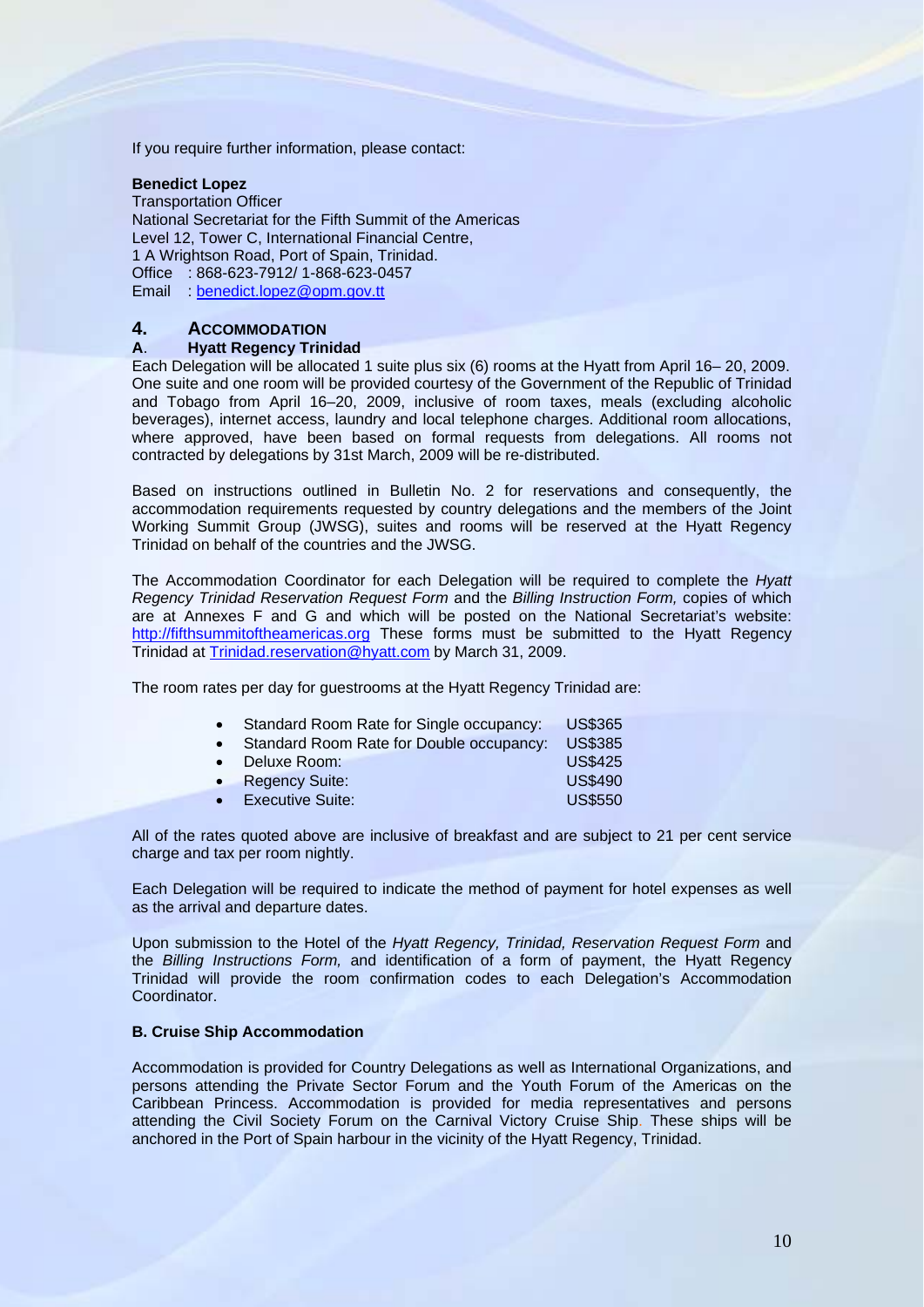Both ships will be available for boarding at 8:00 p.m. on April 13, 2009. Guests requiring accommodation prior to April 13, or after 11.a.m on April 20, are advised to make the necessary arrangements with land based hotels. Information on accommodation is available at **[www.gotrinidadandtobago.com](http://www.gotrinidadandtobago.com/)**

Online reservations for the cruise ships are available via the Accommodation link on the Summit website at **[http://fifthsummitoftheamericas.](http://fifthsummitoftheamericas./)org** The site contains the relevant information required to make a reservation for the cruise ships. Online assistance for reservations is also available in Spanish and English at **[VSOA@experient-inc.com](mailto:VSOA@experient-inc.com)**.

The National Secretariat for the Fifth Summit of the Americas has reserved a block of staterooms for each Delegation/Organization on board the cruise ship. Completion of the online form will serve as an official request/confirmation of the staterooms and specific categories required. In keeping with the deadline, all official requests for stateroom blocks that have not been received will be redistributed and delegations will be informed of their new allocations by Friday March 27, 2009. All delegations will then be required to reserve these new allocations as well as submit the names of individual members of each delegation, including payment by **March 31, 2009.** You will receive notification of your confirmed stateroom block and instructions regarding the process to make reservations for persons within your block allocation.

The Fifth Summit Secretariat will attempt to keep your requested block of staterooms in close proximity on the ship, however, staterooms in multiple categories cannot be guaranteed on the same deck.

Full payment must be made for all rooms **by March 31, 2009. Cancellations can be made at any time. Please Note that there are no refunds.** All payments must be made in **US dollars** and via credit card or official/certified cheque to **VSOA – Experient, Inc.** 

The following room rates include accommodation, meals, standard shipboard gratuities and Government taxes and fees per room per night. Double occupancy is available for categories E and F **only** of the Carnival Victory and F and G **only** for the Caribbean Princess at an additional cost of US\$100 per person, per night.

| <b>Carnival Victory</b>                   |                                  |  |
|-------------------------------------------|----------------------------------|--|
| Room Category & Description               | Per Room<br>Per Night, Cost \$US |  |
| Category A - Penthouse suite w/balcony    | \$650                            |  |
| Category B - Suite w/balcony              | \$550                            |  |
| Category C - Ocean view w/balcony         | \$450                            |  |
| Category D - Premium Ocean view           | \$400                            |  |
| Category E - Ocean view w/obstructed view | \$275                            |  |
| Category F - Interior                     | \$225                            |  |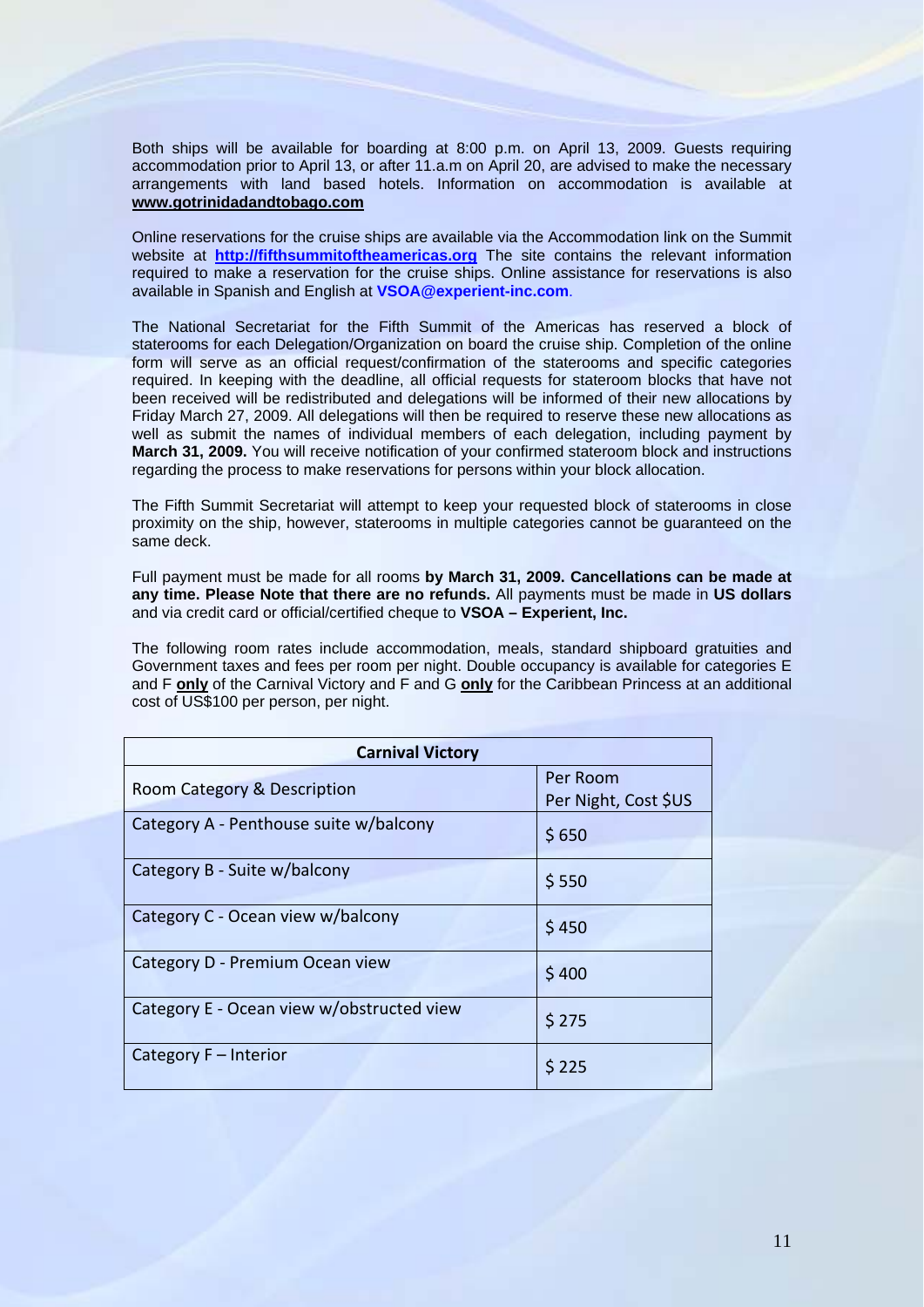| <b>Caribbean Princess</b>                 |                                       |
|-------------------------------------------|---------------------------------------|
| Room Category & Description               | Room<br>Per<br>Per Night<br>Cost \$US |
| Category A - Penthouse suite w/balcony    | \$750                                 |
| Category B - Premium Suite w/balcony      | \$650                                 |
| Category C - Mini-Suite w/balcony         | \$575                                 |
| Category D - Ocean view w/balcony         | \$475                                 |
| Category E - Premium ocean view           | \$425                                 |
| Category F - Ocean view w/obstructed view | \$300                                 |
| Category G - Interior                     | \$250                                 |

Please note that access to the ships will require accreditation of all attendees. You can proceed to the accreditation tab on the www.fifthsummitoftheamericas.com website. Once your room block has been confirmed you will receive additional detailed information to proceed through the accreditation process. Should an attendee not be accredited, stateroom charges for the nonaccredited attendee will be refunded.

### **Incidentals**

It will be possible to establish a "Master Account" which will allow persons in each delegation to sign their charges to the same account. It is to be noted that specific incidentals to this account must be stipulated and one authorized signature for this account must be identified. Delegations must identify the person responsible for authorizing charges to this account. This may be done at [VSOArequests@landrykling.com](mailto:VSOArequests@landrykling.com). All requests for establishing a Master Account must be finalised **by April 03, 2009.**

In keeping with the procedures of land-based hotels, **all individuals being accommodated on board the cruise ships must present a credit card or a refundable cash payment (in U.S. dollars) of US\$300 upon check in**, for incidentals not stipulated in the Master Account or for personal incidentals. This may include for example, personal onboard charges such as alcohol and spa treatments.

Further information on how to establish a Master Account and a list of the items that require additional/personal onboard charges is available at [VSOArequests@landrykling.com](mailto:VSOArequests@landrykling.com). In addition, **all incidentals must be settled by the Delegate prior to departure.** 

### **Special Room Requests**

Special requests are subject to the approval of the National Secretariat. In order to allow for sufficient time for these requests to be met, the National Secretariat wishes to advise that they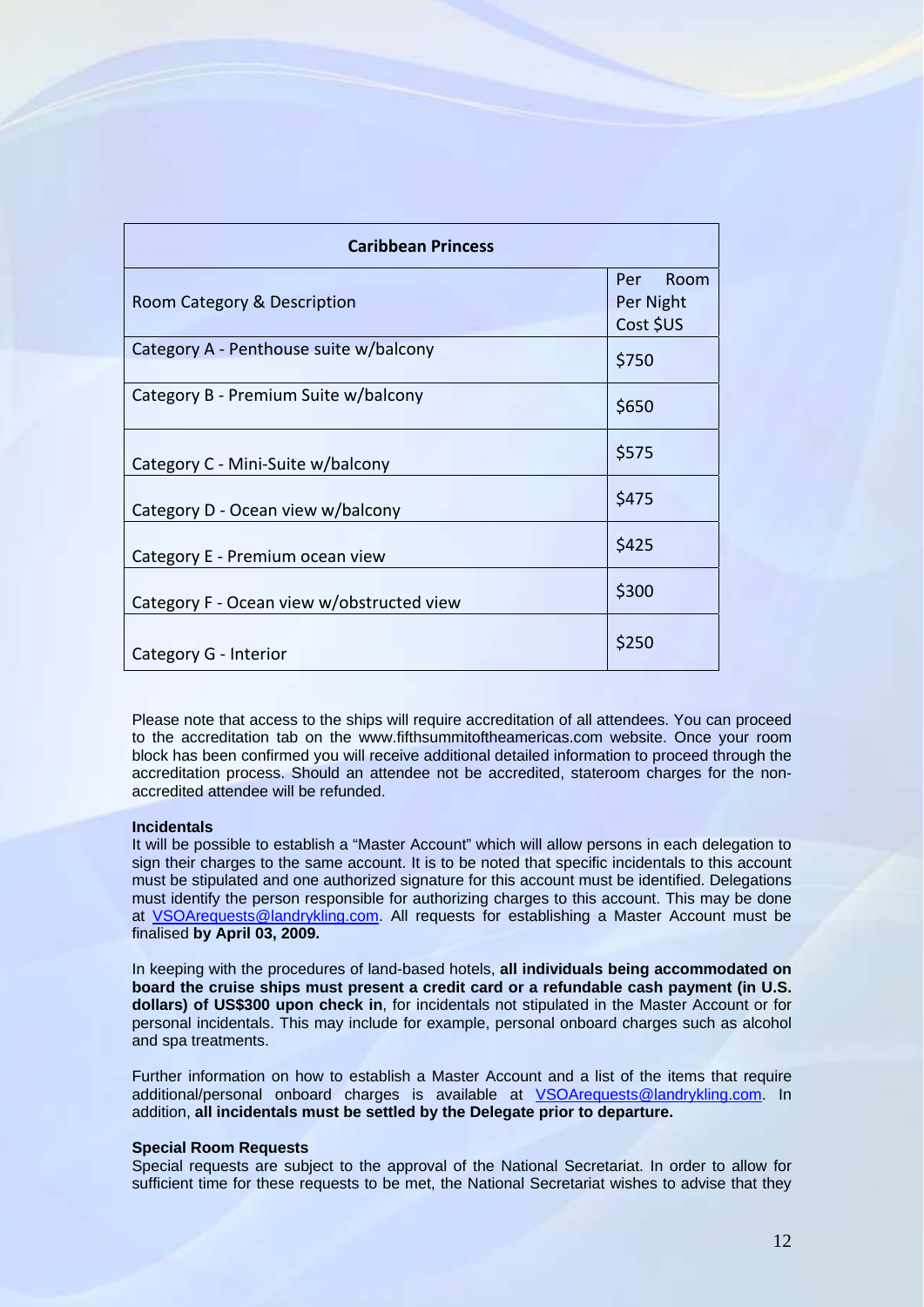be identified in advance. Delegations may send special room requests to [VSOA@ experient](mailto:VSOArequests@landrykling.com)[inc.com](mailto:VSOArequests@landrykling.com) no later than **March 31, 2009.** 

# **Accommodation Desk**

An accommodation desk will be located at the Piarco International Airport, in the vicinity of the Accreditation Centre for on-site bookings for delegates only. For media representatives, this option will be available only at the Accreditation Centre at the corner of Hart and Abercromby Streets, Port of Spain**. Please note that there will be on site reservation fee of \$US50 per person.** 

# **Cruise Ship Baggage**

# **North and South Terminal – Piarco International Airport**

Baggage for persons being accommodated on board the cruise ships and who arrive on the South Terminal and commercial flights at the North Terminal will undergo the following procedure:

- Arriving passengers from the North Terminal will claim their baggage and place it at a designated secured baggage holding area at the airport, for screening. There will be designated service counters at this Terminal for participants of the Fifth Summit of the Americas. Delegates arriving from the South Terminal do not claim their baggage since it will be offloaded and taken for screening, whilst delegates are transported to their accommodation venues.
- Luggage will then be tagged by airport personnel, with the ships' appropriate tags identifying the Cruise Ship's name, passenger name and cabin number. The luggage will subsequently be placed on a luggage truck, under the surveillance of the Delegation Baggage Coordinator, who will witness the sealing of the luggage truck and accompany the truck to the Port of Port of Spain. Please note that there will be pre-set times for luggage transportation to ships.
- In instances where there is no Delegation Baggage Coordinator, individuals must accompany their baggage through the screening process and hand over to the baggage truck.
- The Baggage will be dropped off at the Cruise Ship's specific designated area at the Port of Port of Spain's Cruise Ship Facility and/or be transferred directly to the ship. The seal on the truck can only be broken in the presence of the Port's security, shipboard security and the Delegation Baggage Coordinator accompanying the truck. Once the baggage is inside the ship, it will be sorted by deck and cabin number and delivered to the appropriate Stateroom for guests.
- Carry on baggage or any baggage walked through the Port's facility, regardless of its origin will need to be screened at the terminal. This includes all baggage belonging to persons coming from land based hotels.
- For Delegations/persons that will be staying both at the cruise ships as well as land based hotels, the luggage for the ship will be separated from the luggage going to the hotels and transferred in different luggage trucks in order to maintain the security seal.

### **Cruise Ship Check in Process at the Cruise Ship Complex Facility**

Upon arrival at the Port of Port of Spain, delegations and persons boarding both cruise ships will be required to check-in as well as undergo security screening. The Port of Port of Spain Cruise Ship Terminal is located at No. 4 Dock Road, Port of Spain. Delegates and Media will be allowed to check‐in on the Caribbean Princess and the Carnival Victory from 8:00 p.m. on April 13, 2009.

The location of the check-in points, although both at the Cruise Ship Terminal, would vary based on the cruise ship in which persons will be boarding. Persons boarding the Caribbean Princess should do so at Terminal 1 and for the Carnival Victory Terminal 2. **Persons boarding the ships must present their printed e-ticket and their Passport ID, upon arriving at the ships' gangways.** A shuttle service will be available from both the Cruise Ship Complex Facility and Shed # 4 to the cruise ships' gangways.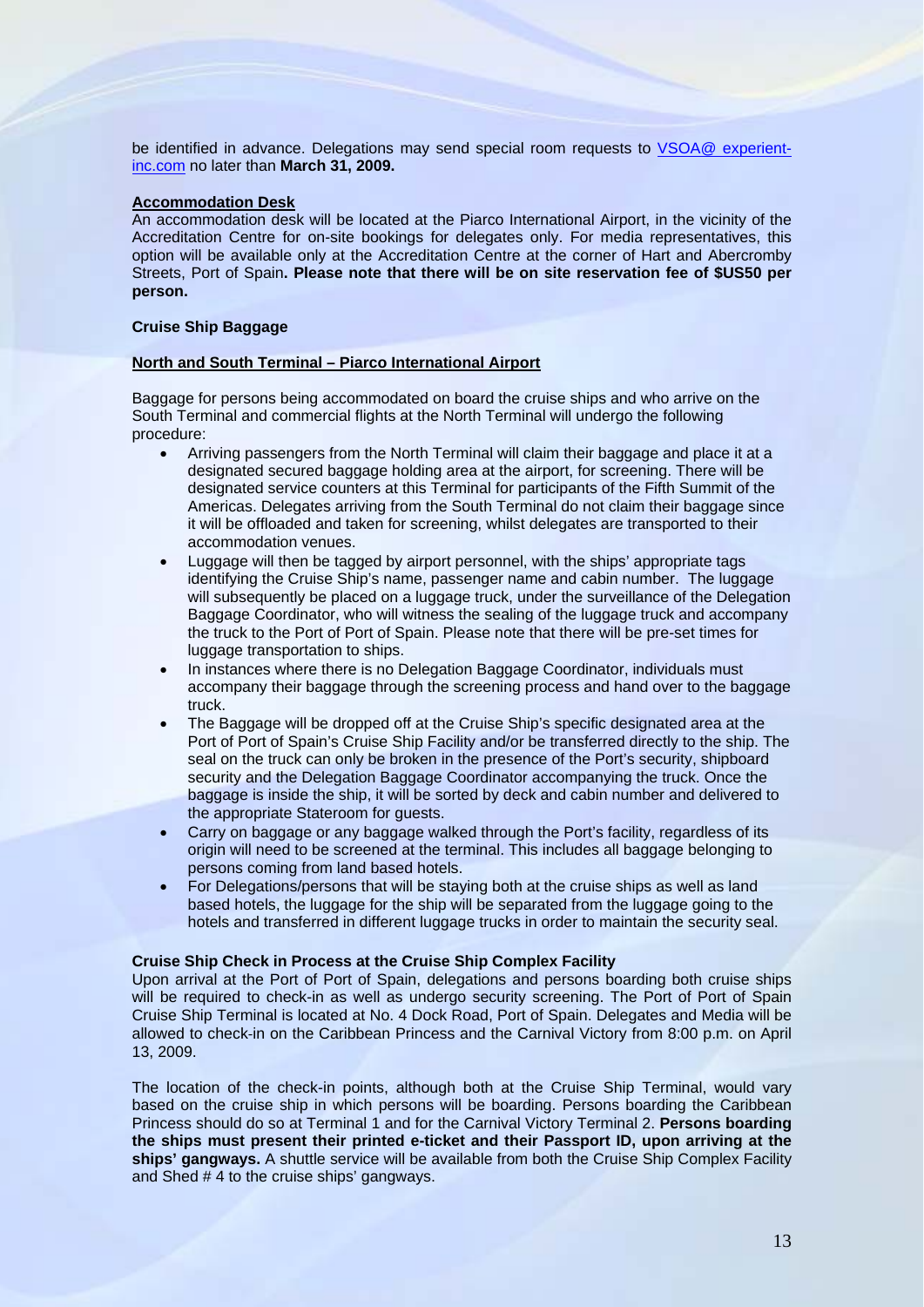Persons/delegations will receive a notice from the ships' staff during the course of their stay to confirm their departure transport requirements.

# **Check out at the Caribbean Princess and the Carnival Victory**

All delegates are required to check-out and **disembark both cruise ships by 11:00 a.m. on April 20, 2009**. **All payments for onboard expenses must be settled prior to departure.**

Transport will be available for delegations and media from the Cruise Ship Terminal to the Piarco International airport as well as for persons requiring accommodation **immediately** thereafter at land based hotels. Persons requiring transportation to land based hotels will be provided transport to hotels only within the City of Port of Spain.

### **Media Accommodation**:

The process for media accommodation is articulated in the Cruise Ship Accommodation section immediately above.

# **5. ACCREDITATION**

All persons participating in the Fifth Summit of the Americas must be accredited by the National Secretariat. A personal, non-transferable Identification (ID) badge will be issued to each person participating in the Fifth Summit of the Americas. This ID badge must be worn at all times and visibly displayed in order to access official Summit sites. Delegations should note that different levels of access will be granted to Summit venues and events.

# **Pre-Conference Registration**

In order to guarantee accreditation, each participant must register prior to March 31, 2009. Accreditation forms received after this deadline may be subject to processing delays and the National Secretariat cannot guarantee that accreditation will be completed in time for the Summit.

On-line registration for accreditation has commenced. The National Secretariat will provide each Delegation Coordinator (DC), with the e-mail address, code and password required to register all participants from his/her Delegation. The registration of Delegates must be authorized by the DC in order for accreditation to proceed.

All queries regarding Accreditation should be addressed to [delegates@opm.gov.tt.](mailto:delegates@opm.gov.tt) Delegation Accreditation Officers have been assigned for the following:

| <b>CARICOM States</b>            |  |
|----------------------------------|--|
| and International Organisations  |  |
| <b>Central and South America</b> |  |
| Canada and USA                   |  |

**Natasha Williams** [natasha.williams@opm.gov.tt](mailto:natasha.williams@opm.gov.tt) *Central and South America* Rebecca Cockburn r[ebecca.cockburn@opm.gov.tt](mailto:ebecca.cockburn@opm.gov.tt) Alicia Wellington [alicia.wellington@opm.gov.tt](mailto:alicia.wellington@opm.gov.tt)

The DC is advised to provide the assigned Accreditation Officers with the following information:

- Completed accreditation forms for each delegate
- **Photograph of each delegate**
- Arrival/Departure schedules; and
- Name and designation of members of the Delegation in Order of Precedence.

Delegation Coordinators (DCs) are required to attach a digital photograph of all persons to be registered. Submissions must comply with the photograph specifications listed below:

- JPEG format, no larger than 50KB
- Colour and passport sized (50 mm x 70 mm)
- Taken in the past six months
- Image must be clear, well defined and clean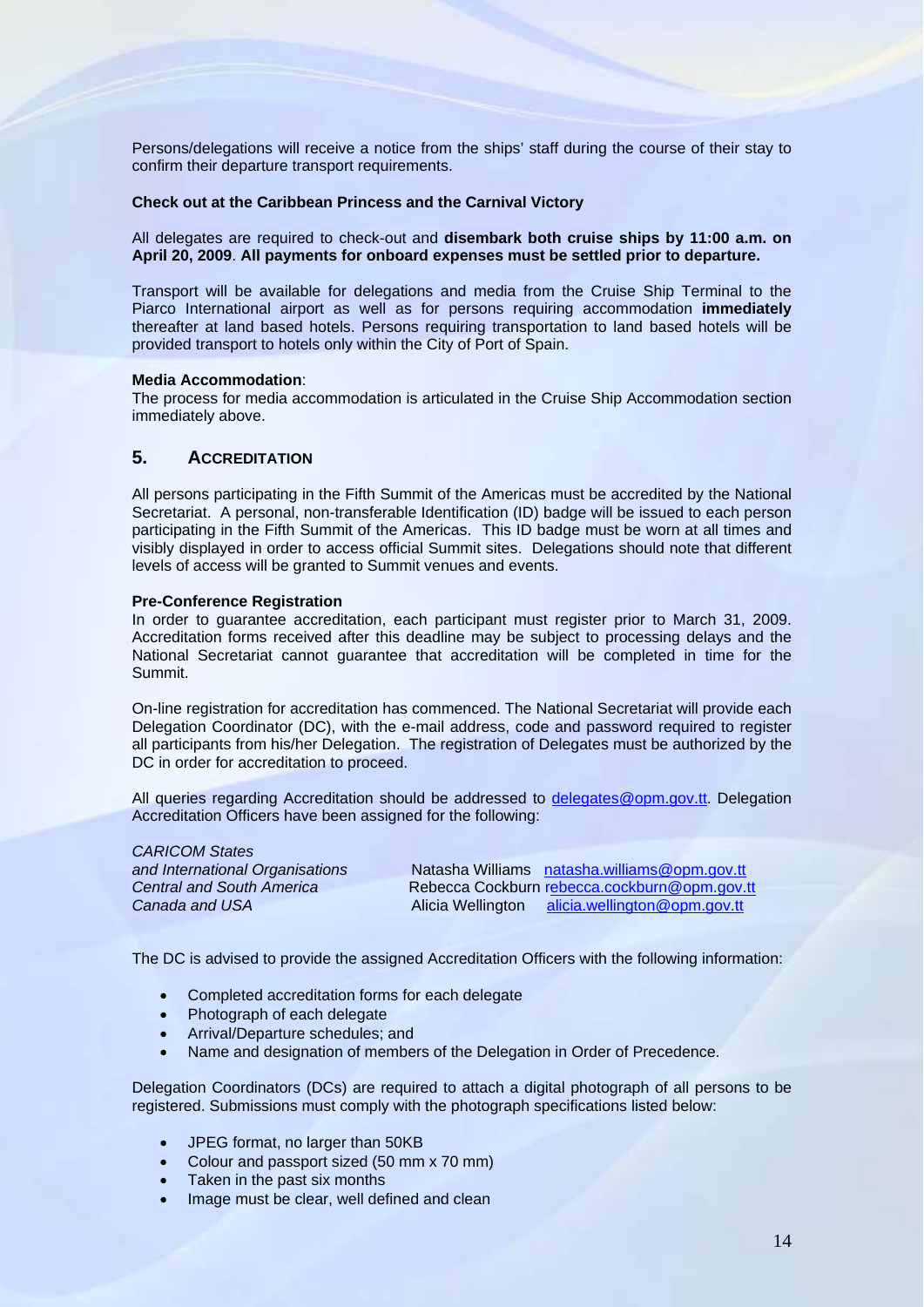- Image must be set against a light-coloured, plain background and must occupy at least two thirds of the space
- File name for digital images must be identified as follows: surname\_given name\_date of birth (Year/Month/Day); and
- Any printed photographs must be identified on the reverse with the surname, given name, and date of birth (Year/Month/Day).

The ID badges for those participants accredited prior to their arrival will be delivered to the DC upon his/her arrival in Port of Spain. The DC will be given an appointment at the Accreditation Centre, at which point all ID badges will be verified and signed by the DC for distribution to his/her delegates.

# **On-Site Accreditation**

An Accreditation Centre will be situated at the Old Fire Station Building, corner Abercromby and Hart Streets, Port of Spain from 10.00 a.m. on Monday April 13 to Sunday April, 19, 2009, to deal with any accreditation matters. (Hours may be subject to change). An Accreditation Centre for Delegates will also be located at the North Terminal, Piarco International Airport.

Those delegates arriving in Port of Spain without prior accreditation will be asked to visit the Accreditation Centre where accreditation services will be made available to them. The DC should accompany any such delegates to the Accreditation Centre in order to authorize commencement of the accreditation process, which will take place after he/she signs the delegate's registration form. Once the DC grants the authorization, the delegate will be asked to approach the photo counter and show his/her valid passport or official ID. Data entry will be done at the same time. The Accreditation Centre staff will give the delegate his/her issued ID badge.

For any modifications on printed badges or to report lost or stolen badges, delegates are asked to submit the relevant information in person to the Accreditation Centre.

## **Vehicle Accreditation**

Only accredited vehicles will be allowed access to the security zone around the official Summit sites.

### **Media Accreditation**

Members of the media who wish to cover the Fifth Summit of the Americas should note the following:

- Media accreditation forms will be available in two categories national and international media
- Forms are available on the website of the Fifth Summit of the Americas and should be downloaded, completed and signed by each media representative prior to submission to the Accreditation Centre of the National Secretariat
- Signing of the form authorizes the National Secretariat to conduct a security background check which is required in order to grant accreditation to the participant
- Each media representative must comply with the National Secretariat bona fide guidelines
- Once bona fide and security criteria are met, a message will be sent by the media Accreditation Officer to the media representative informing that his/her accreditation has been approved; and
- Along with the accreditation form, each media representative has to attach a digitalphotograph of the person to be registered.

Please adhere to the photograph specifications listed below:

- JPEG format, no larger than 50KB
- Colour and passport sized (50 mm x 70 mm)
- Taken in the past six months
- Image must be clear, well defined and clean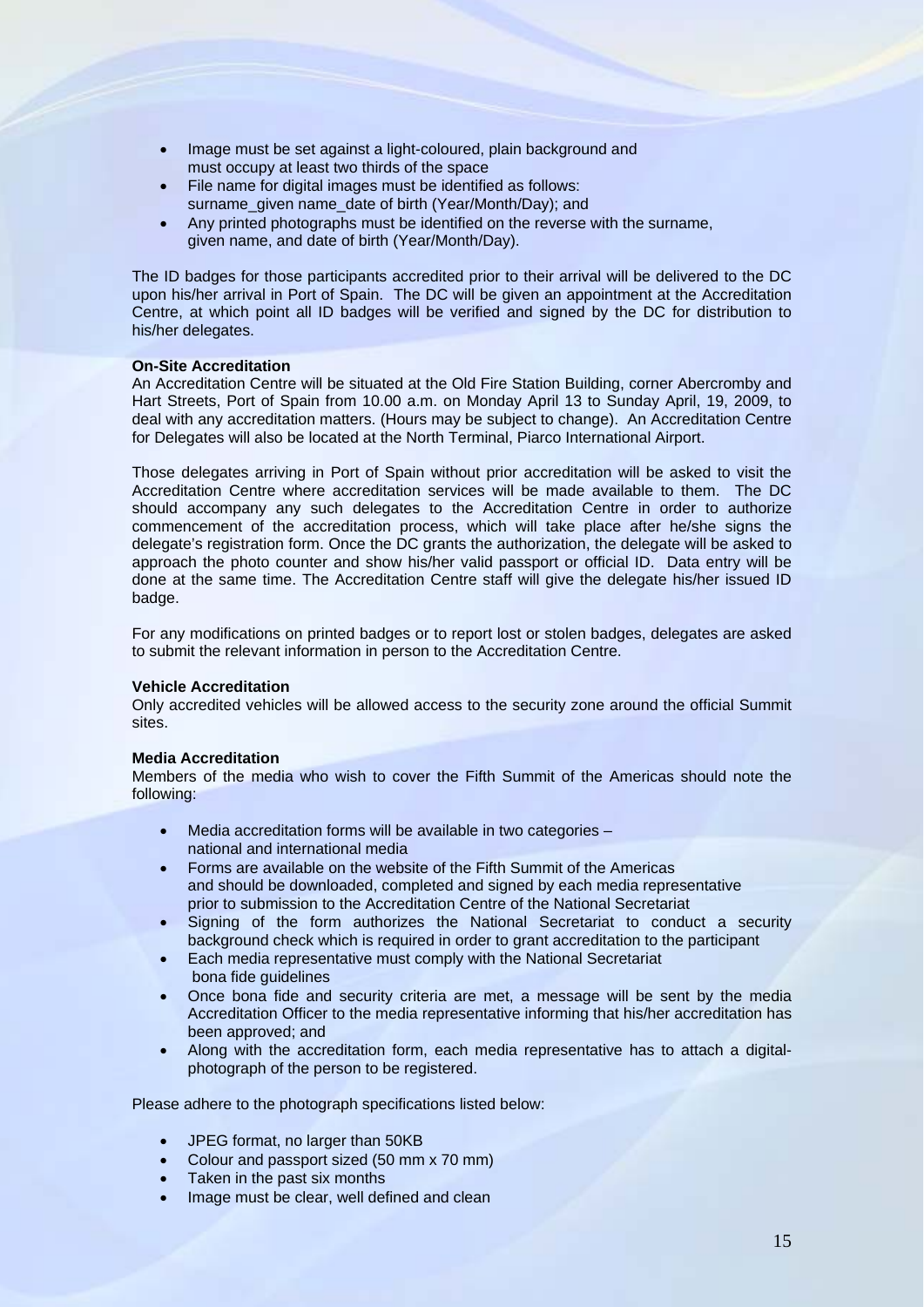- Image must be set against a light-coloured, plain background and occupy at least two thirds of the space
- File name for digital images must be identified as follows: surname; given name; date of birth (Year/Month/Day); and
- Any printed photograph must be identified on the reverse with the surname, given name and date of birth (Year/Month/Day).

The Media Accreditation Centre will be situated at the Old Fire Station Building, corner Abercromby and Hart Streets, Port of Spain. It will operate from 10 am from Monday April 13 to Sunday April 19, 2009. Upon arrival in Port of Spain, each media representative must present himself/herself at the Accreditation Centre and provide a valid form of identification, bearing a photograph, in order to collect the Summit ID badge.

For media representatives who have not previously registered or whose accreditation information is incomplete, the accreditation process will be done on-site. A valid identification document with photograph will be required to process the application.

For further information on media registration contact:

Mr. Gregory Reyes Media Accreditation Officer gregory.reyes@opm.gov.tt

# **6. SUMMIT PROGRAMME AND VENUES**

The Hyatt Regency Trinidad and the Diplomatic Centre have been identified as the official venues for the Fifth Summit of the Americas. The addresses of both venues are listed below:

Hyatt Regency, Trinidad No. 1 Wrightson Road Port of Spain Republic of Trinidad and Tobago [www.trinidad.hyatt.com](http://www.trinidad.hyatt.com/)

Diplomatic Centre La Fantasie Road St Ann's Port of Spain Republic of Trinidad and Tobago

# **A. ACCESS TO OFFICIAL SUMMIT VENUES**

Access to the official Summit Venues will be controlled through the accreditation process. All delegates attending the Summit must be accredited in accordance with the official accreditation procedure.

Accreditation badges will be required to access all Summit sites. Badges will be categorised and overpasses will be required to gain access to restricted areas. These overpasses will be provided by the Delegation Liaison Officers.

# **B. ACCESS FOR PERSONS WITH DISABILITIES**

The Government of the Republic of Trinidad and Tobago will make the necessary arrangements to facilitate full access **for all** participants to goods, services and places of interest during their attendance at functions and programmes organised by the National Secretariat.

Hearing enhancement equipment, sign language interpreters, and other accommodation for guests with disabilities will be available for Summit events. Persons who have particular or special needs should contact Ms. Meera Ramesar, [meera.ramesar@opm.gov.tt](mailto:meera.ramesar@opm.gov.tt) at the National Secretariat approximately one month in advance.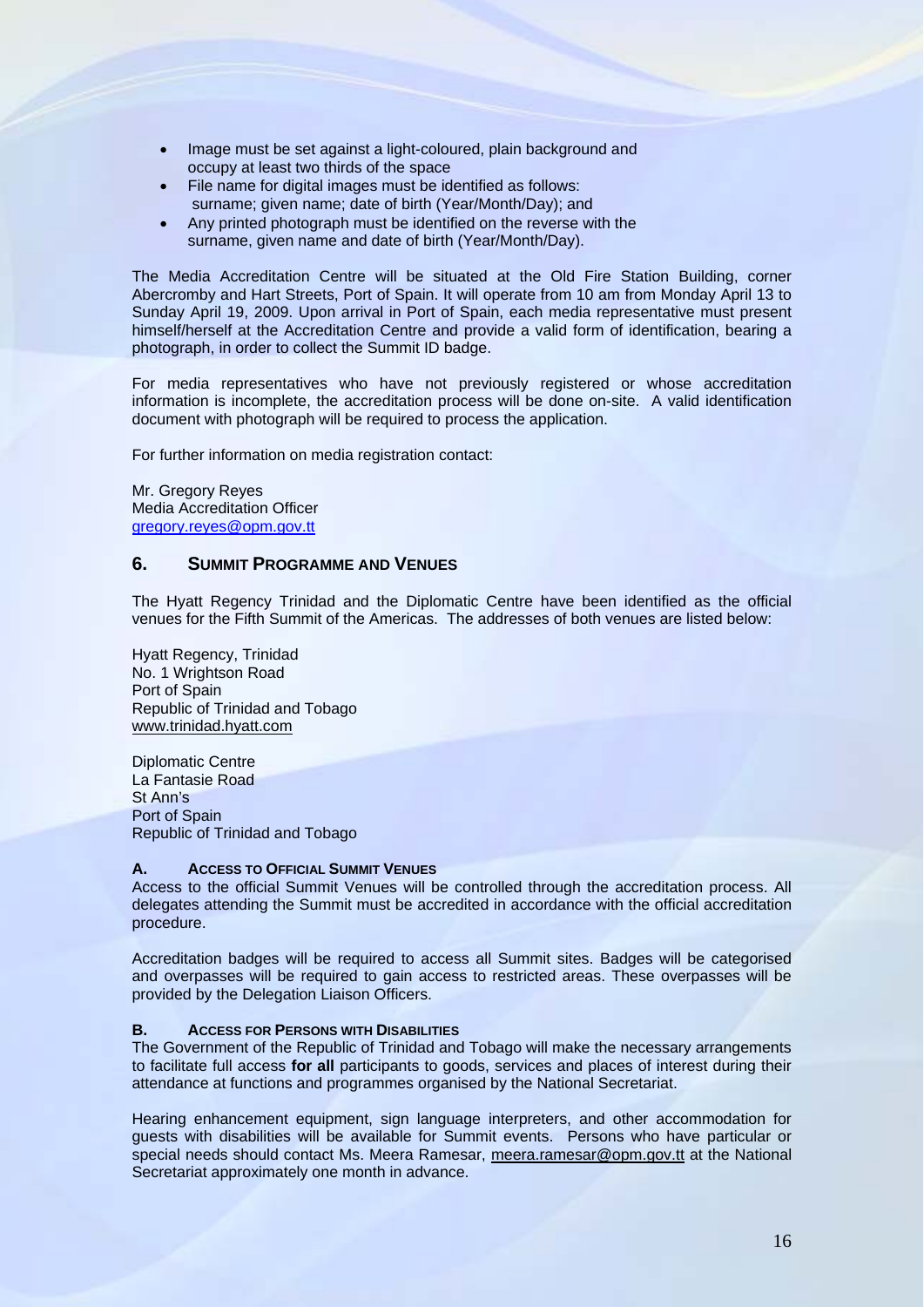# **C. GENERAL SERVICES AREA**

To provide support to persons participating in the Fifth Summit of the Americas, a General Services Area will be established at the International Financial Centre (IFC), which is located on the same compound as the Hyatt Regency Trinidad. The address is indicated below:

# **International Financial Centre**

Level 1, Tower C No. 1 A Wrightson Road Port of Spain Republic of Trinidad and Tobago

The following services will be available at the IFC:

- **Information Desks**: Information desks will be located in the General Services Area at the International Financial Centre. Hotel concierges and reception desks at the designated hotels may also provide information.
- **Automatic Teller Machines** (ATMs): ATMs will be available on a 24 hour basis for cash transactions. All major Credit Cards will be accepted.
- **Currency Exchange**: Foreign currency exchange services for all major currencies will be available. Foreign Currency transactions require a passport.
- **Mail and Courier Services**: Services will be available for mail, document and package delivery.
- **Travel Agency:** A Travel Agency will be available to handle travel arrangements for Delegates.
- **Car Rental**: A car rental service will be available to Delegates.
- **Concessions Area**: A concession area will also be available.
- **Mobile Phone Sales and Rentals**: Sale and rental services will be available, along with the sale of air time through pre-paid cards for mobile telephones
- **Delegation Offices**: Each delegation will be provided with an office equipped with one (1) computer, one (1) printer and one (1) telephone line for local calls. Arrangements for international calls must be made by individual delegations at their cost.

If you require further information or have any queries please contact:

# **Ms. Debra Dipchansingh**

Summit Support Specialist Level 12, Tower C, International Financial Centre, 1A Wrightson Road, Port of Spain, Trinidad. Office: 868-623-7912/ 1-868-623-0457 [debra.dipchansingh@opm.gov.tt](mailto:debra.dipchansingh@opm.gov.tt)

# **7. MEDIA FACILITIES**

The International Media Centre for the Fifth Summit of the Americas will be located at:

# **International Financial Centre**

Levels 2-6, Tower C No. 1 A Wrightson Road Port of Spain Republic of Trinidad and Tobago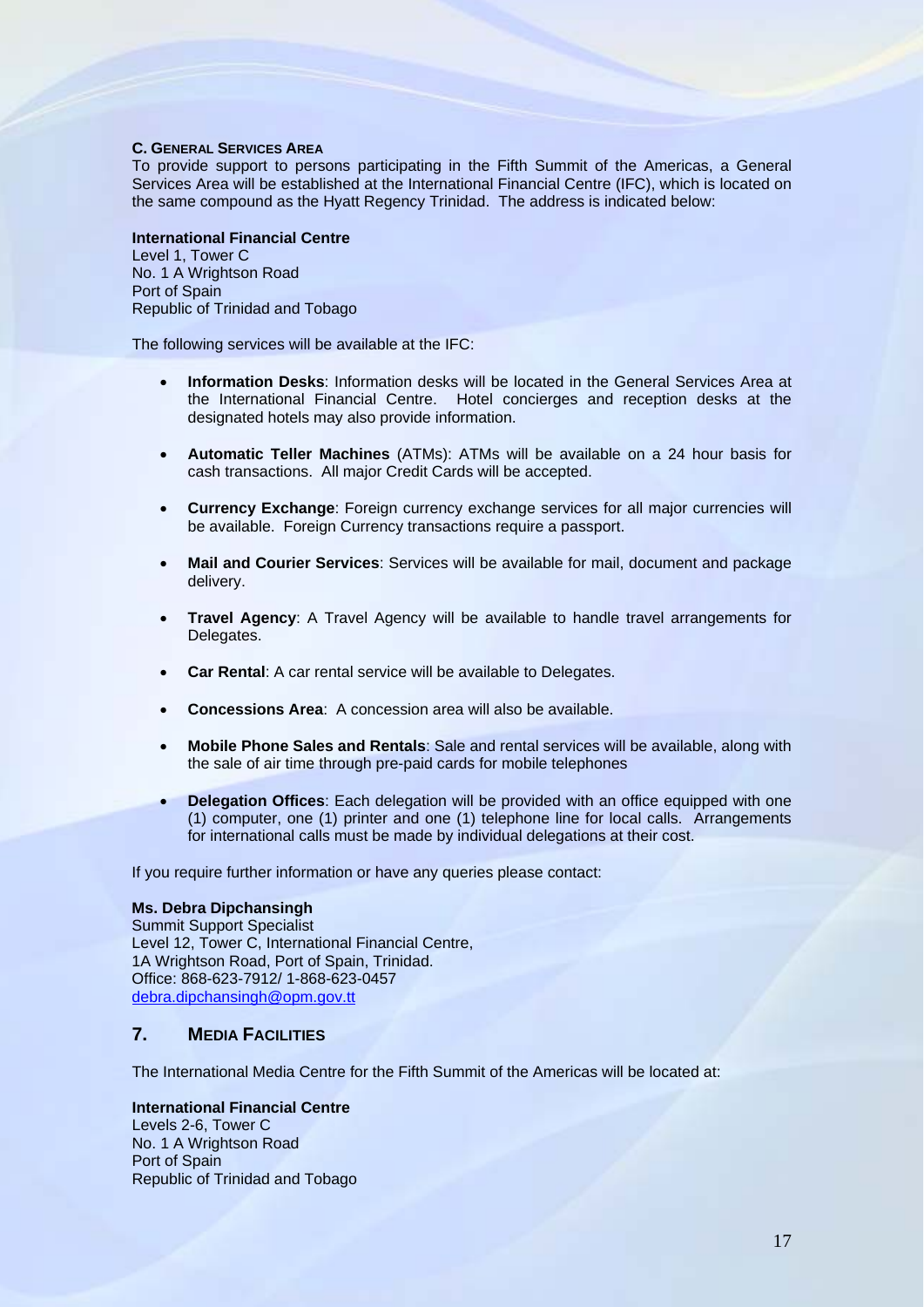The International Media Centre will be available for use from **April 14-20, 2009** and will operate on a 12 hour basis from 8 am to 8 pm on April 14 and 15, and on a 24-hour basis from April **16**  until closure at midnight on the April 19, 2009. The following services will be available:

- 1 Equipped media work stations with computer and printing facilities
- 2 Unequipped workstations for media with their own laptops
- 3 Business centres for printing and facsimile services
- 4 Radio media audio record facilities
- 5 Media centre television system for viewing all live and recorded events
- 6 Simultaneous audio translation of all live events in English, Spanish, French and Portuguese
- 7 Media offices with furnishings, data, voice and video facilities
- 8 HD and SD signal distribution
- 9 Ties lines to master control room for satellite feeds direct from offices
- 10 General recording facility with SD and HD formats provided
- 11 Editing facilities
- 12 Radio studio
- 13 Media briefing room; and
- 14 One on one interview area.

It is important to note that the costs associated with the provision of the services mentioned above are to be paid in advance to the Host Broadcaster. The rate card can be found at the following link:

http://fifthsummitoftheamericas.org/home/index.php?option=com\_content&task=view&id=140&It emid=108

Rate card responses can be forwarded to:

# **Ms. Asma Hassan GlobeCast Bookings Officer +27-11-483-2790 Telephone +27-11-483-2792 Facsimile**  [ahassan@globecastafrica.com](mailto:ahassan@globecastafrica.com)

# **Media Centre Working Areas/Booths**

Media representatives who wish to reserve a working area/booth should submit a request to the National Secretariat's Host Broadcaster via the rate card application form. See rate card link above.

Services available in the working area/booth include:

- 1 Video and Audio circuits in professional broadcast formats -HD and SD;
- 2 Media centre television system with live and pre-recorded footage on two channels, local and international television and news channels and an information channel on Summit activities and media centre events;
- 3 Telephone lines;
- 4 Ethernet network points.

# **Interpretation**

Simultaneous interpretation will be available for the following events in English, Spanish, French and Portuguese:

- 1 Opening ceremony
- 2 Plenary
- 3 Closing ceremony
- 4 Final briefing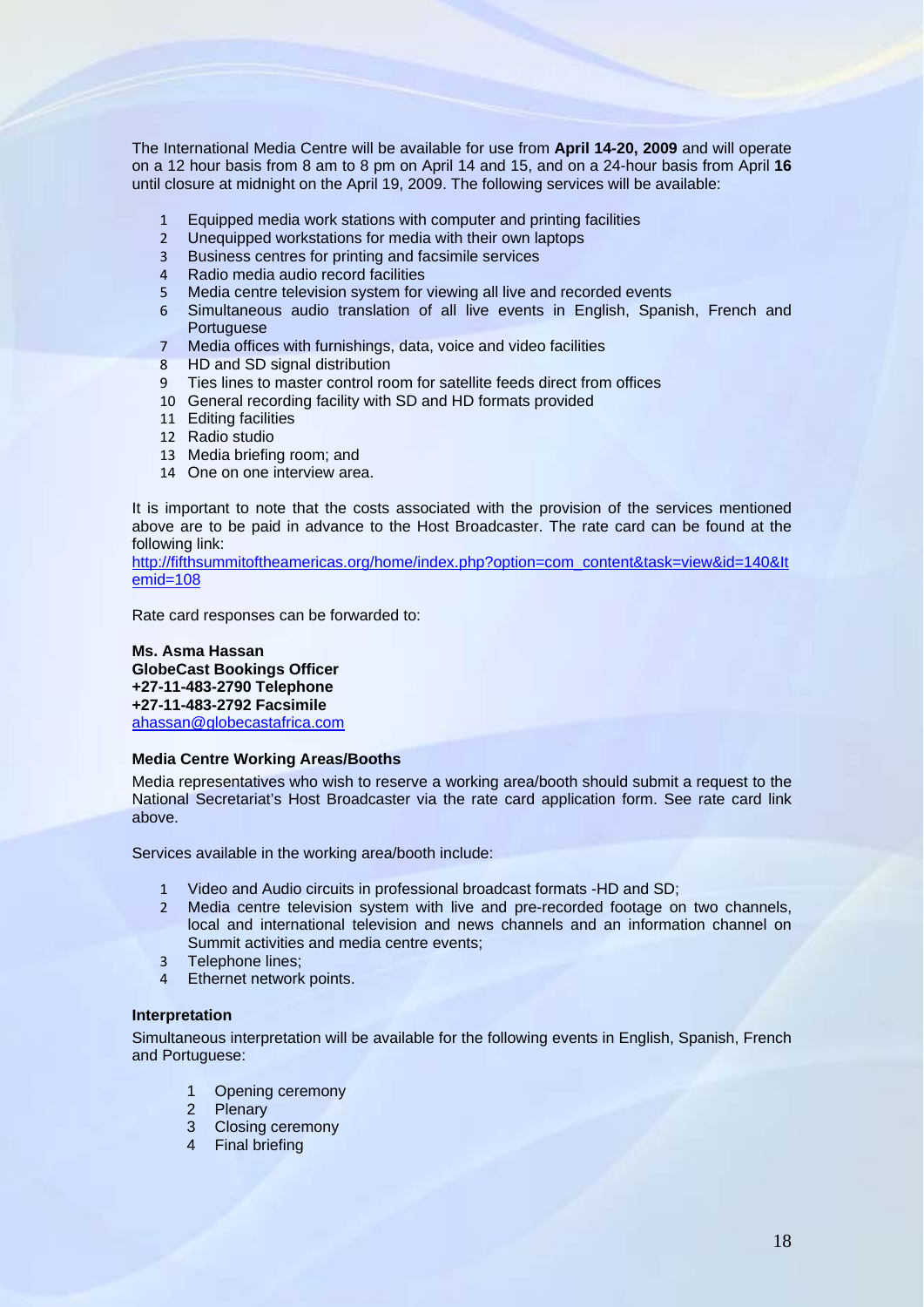## **Transport for the Media**

A complimentary bus service will be provided for media representatives from the Piarco International Airport to the cruise ship. Shuttle services will also be operating between the cruise ship, designated hotels and the media centre. Media pool will be transported on secure buses to events.

### **Media Pools**

Media pools will consist of 25 media personnel and will have access to photograph the Heads of Delegation at the Opening Ceremony and Plenary Session. The media pools will be allowed to cover Parallel Events i.e. Private Sector, Youth and Civil Society Fora, and have photo opportunities at the meeting of Ministers of Foreign Affairs and Social Actors, Plenary and the Spouses Programme.

Individuals and equipment will be screened prior to departure at the Security zones and from the International Financial Centre to the Diplomatic Centre. They will be accompanied by Security and National Secretariat Communications personnel.

# **Access to Summit Venues**

Access to Summit Venues will be granted to Media Pools only. All members of approved Media Pools will be required to assemble at a meeting point designated by the Manager of the International Media Centre. Media Pools will be required to go through security checks before being escorted to Summit events. At the end of each event, the group will be escorted back to the meeting point. No Pool member will be able to access the venues of the meetings on his/her own, or leave a meeting before it is completed.

### **Media Access to the Cruise Ships**

All media requiring access to the cruise ships, not accommodated on board, will be required to complete and submit a Media Visitor Form, that will be available online at the Fifth Summit website at [www.fifthsummitoftheamericas.com](http://www.fifthsummitoftheamericas.com/) or at the media centre as identified immediately below.

### **Media Centre**

Globecast South Africa has been contracted as the Host Broadcaster and will manage the Media Centre which will be located at Levels 2-6, Tower C, International Financial Centre. A sample of the floor plan together with a drawing of the Globecast feed is at Annex H.

There will be 150 work stations for written press equipped with telephone lines and internet access. Forty two offices will be available for radio and television media. A broadcast centre will provide all edit duplication of footage, and satellite transmission facilities.

The Host Broadcaster will supply the official feed of the Summit. Media are requested to arrange their requirements with regard to format when requesting office space. It is advised that only accredited Media will have access to the Media Centre.

The contact persons at the National Secretariat for all matters related to the media centre are:

**Ms. Adelle Roopchand Media Centre Facilitator 868-483-2626 [adelle.roopchand@opm.gov.tt](mailto:adelle.roopchand@opm.gov.tt) or** 

**Mr. Stefan Wiederkehr GlobeCast Coordinator +1-868-757-1401**  [swiederkehr@globecastafrica.com](mailto:swiederkehr@globecastafrica.com)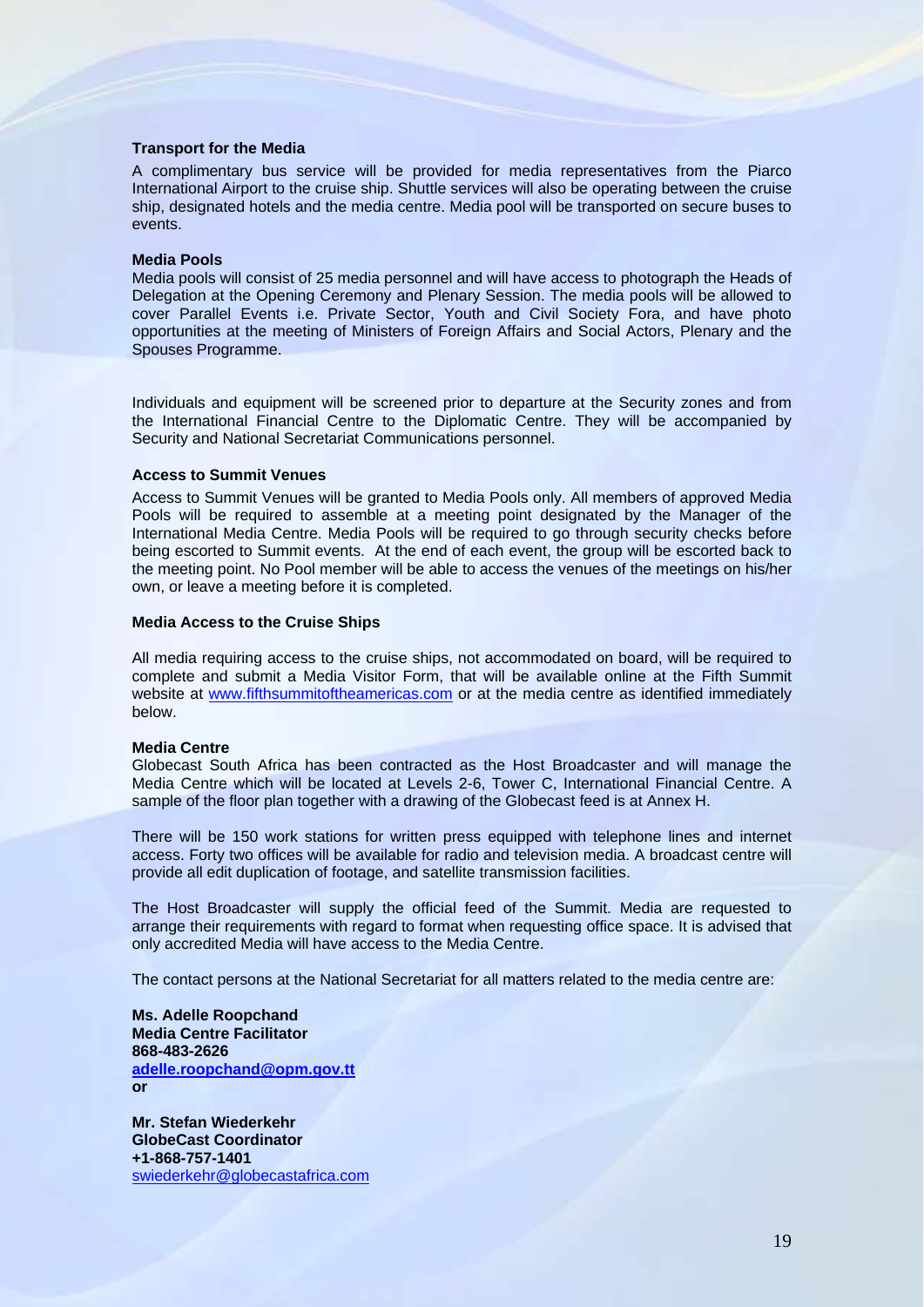# **Communication Links**

There will be a microwave link between the International Financial Centre (Level 6 briefing room) and the Diplomatic Centre via ISDN signal.

There will also be a two-way audio feed from the Media Centre to the Diplomatic Centre and a one way visual feed from the Diplomatic Centre to the Media Centre.

The Diplomatic Centre will have the capacity for approximately 60 media personnel. At least one media house from each participating OAS country will be represented at the final press conference.

# **8. MEDICAL SERVICES**

The Republic of Trinidad and Tobago has a network of healthcare services for adults and children. Medical services are available on a 24-hour basis, both at public and private medical facilities. International medical insurance is recommended. Healthcare services, including medication, are provided free of charge at public health institutions. However, provision of healthcare services, as well as medication, at private institutions will incur a cost to participants.

There will be medical stations at all Summit Venues and events, with ambulance services available for transport to an appropriate health facility, if required. Emergency services will be available at all times. An air ambulance emergency evacuation service will also be available.

Medical Clinics will be set up at the following:

- Hyatt Regency, Trinidad
- Piarco International Airport
- Princess Cruise Ship
- Victory Cruise Ship

# **Other Clinics and Services**

Mobile Medical Teams will be available at:

- Piarco International Airport (Arrival and Departure)
- Hotels for Heads of Delegation
- Conference Sites
- Official Summit Venues and Activities.

# **Hospitals**

- Port of Spain General Hospital, Charlotte Street, Port of Spain
- St. Clair Medical Centre, 18 Elizabeth Street, St. Clair
- Community Hospital of Seventh Day Adventists, Western Main Road, Cocorite
- West Shore Medical, 2239 Western Main Road, Cocorite

# **Access to Services**

Medical services will be available to the following**:** 

- Heads of State/Government
- **Official delegates**
- Security detail personnel

It is advised that persons bring along prescription medicines (copy of prescription and or container with prescription label affixed).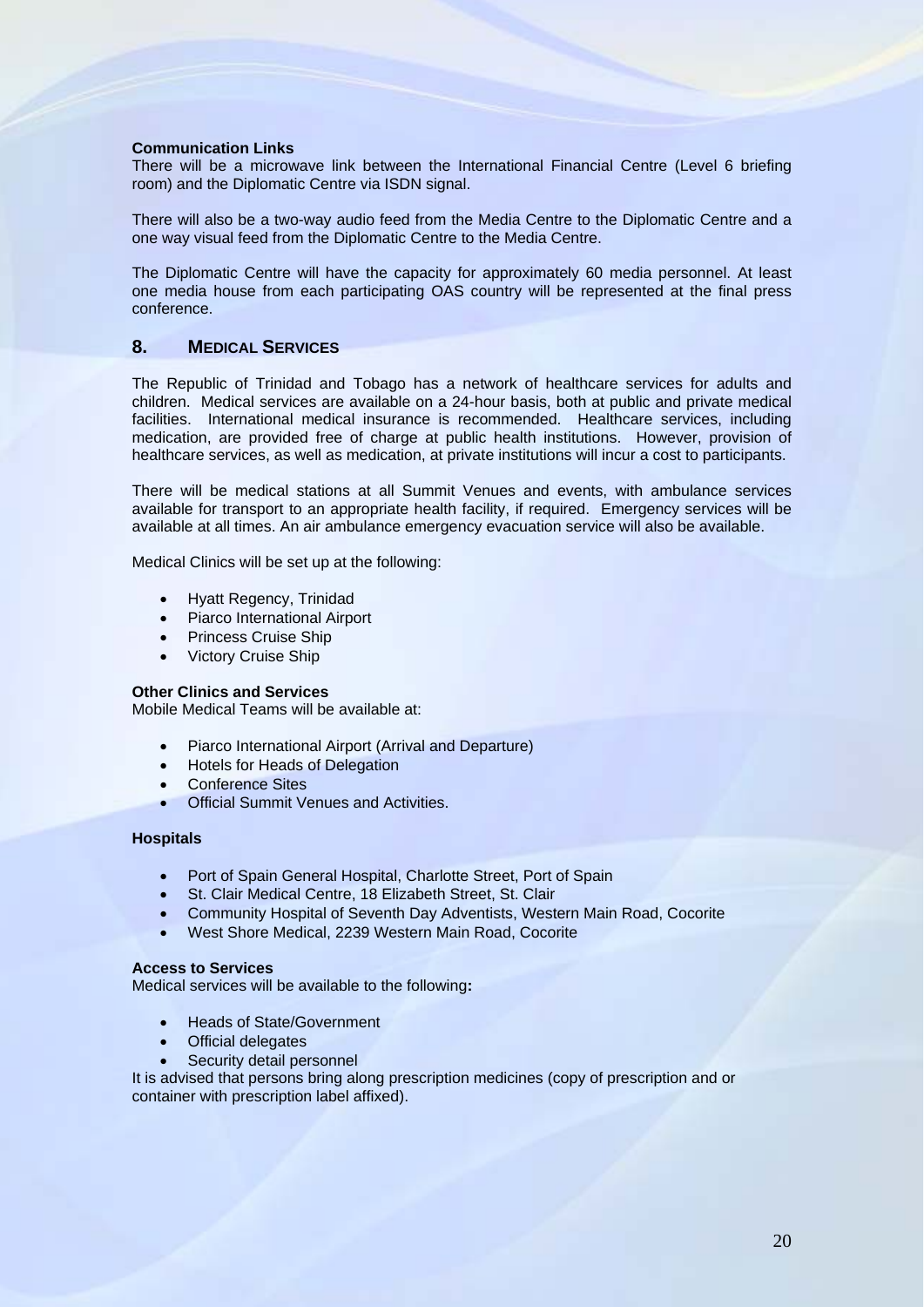# **9. SECURITY ARRANGEMENTS**

In accordance with the security requirements for hosting the Summit, the Government of the Republic of Trinidad and Tobago has mobilised local, regional and international resources to ensure maximum security for the Summit and all its associated sites and events.

In addition, appropriate close protection arrangements will be in place for individual Heads of State/Government and their respective Spouses. Details of the security arrangements will be communicated directly to the security personnel of participating delegations.

For more information on Security, please contact:

# **Major Dexter Francis**

Security Coordinator Level 13, Tower C, International Financial Centre, 1A Wrightson Road, Port of Spain, Trinidad. Office: 868-623-7912/ 868-623-0457 [dexter.francis@opm.gov.tt](mailto:dexter.francis@opm.gov.tt) 

# **10. TELECOMMUNICATIONS SERVICES**

Telecommunications Services of Trinidad and Tobago, (TSTT) Limited, a full service provider, will offer services to cover the full suite of telecommunications needs of the participants. These services include:

- mobile, wired and wireless broadband
- fixed lines
- video conferencing services; and
- integral solutions.

TSTT deploys both wireless and wired next generation networks with multimedia capabilities. The range of TSTT services is varied, and if additional services are required, TSTT can be contacted directly at 1-868-800-TSTT; 1-868-625-2534 or [tstt\\_service@tstt.co.tt](mailto:tstt_service@tstt.co.tt). Information may also be obtained by visiting the website: [www.tstttntconferences2009.co.tt.](http://www.tstttntconferences2009.co.tt/)

# **TSTT Products and Services**

TSTT has advised of the following:-

- If prepaid phones are purchased at their e-store, it will be delivered directly to delegates' hotels or may be collected at point of entry and at the Summit site. For further details, please visit the website www.bmobile.co.tt/soa
- All delegates will be given a complementary GSM prepaid SIM (the SIM will be valid for 1 month). However, persons are reminded that their GSM mobile phone must be unlocked and either triband or quadband.

A detailed outline of all services offered by TSTT and associated costs can be found in Annex E.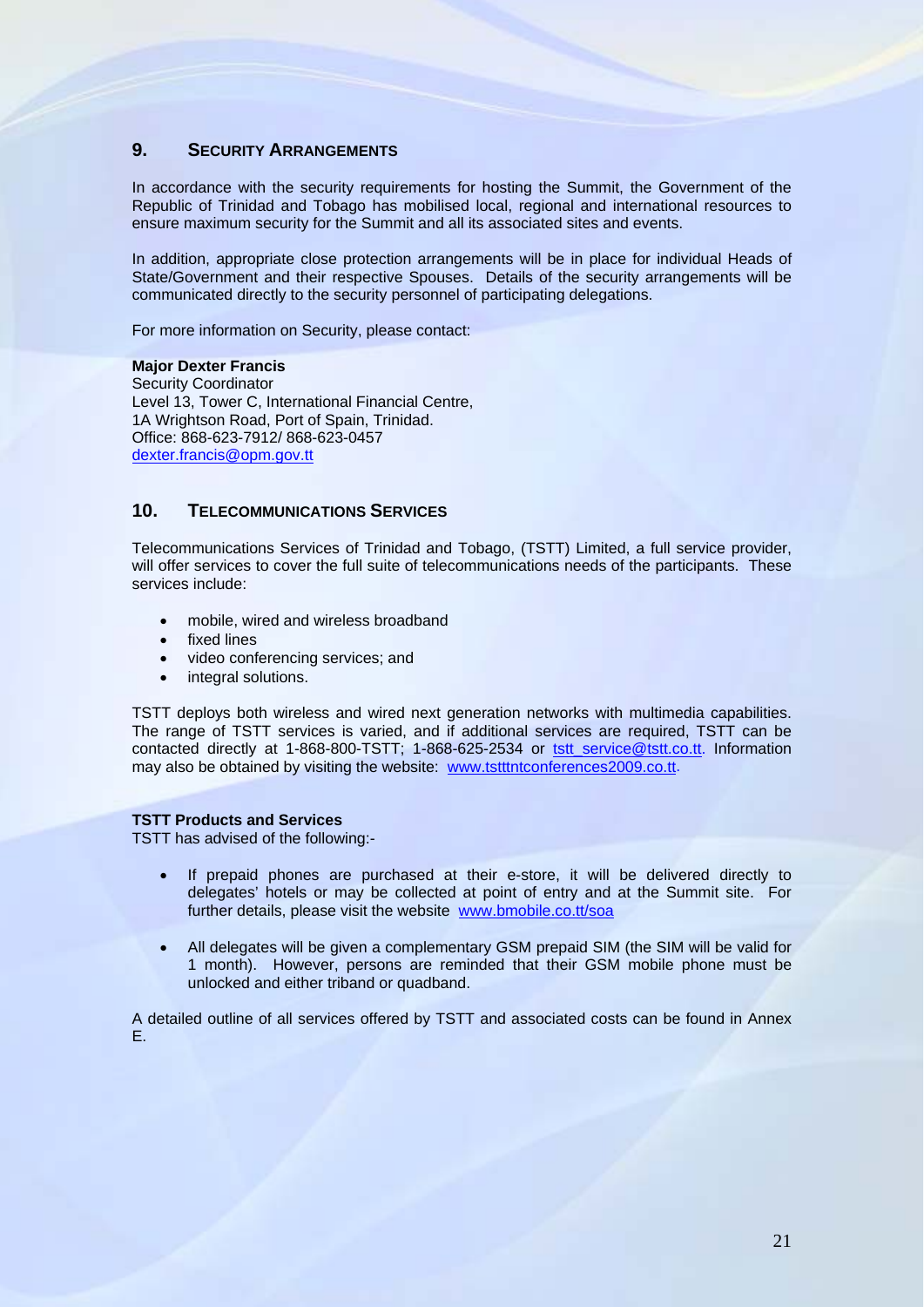# **11. GREEN INITIATIVES FOR THE FIFTH SUMMIT OF THE AMERICAS**

In keeping with the Summit's theme, "Securing Our Citizens' Future by Promoting Human Prosperity, Energy Security and Environmental Sustainability," the Government of the Republic of Trinidad and Tobago will make every effort to ensure that the Fifth Summit of the Americas Summit is environmentally friendly as possible. Various measures are being put in place.

These include:

- The offsetting of greenhouse gas emissions caused by participant's travel to and stay in Port of Spain
- Reducing the number of hard copies of documents
- The use of 100 per cent recycled paper for documentation and the use of recyclable materials in the Summit, as far as possible.

Delegates are encouraged to visit the relevant website to download Summit documents: <http://fifthsummitoftheamericas.org/home/>.

# **12. PRE-SUMMIT FORA**

Three (3) fora are scheduled to take place prior to the Fifth Summit of the Americas. These fora will engage the Private Sector, Civil Society and Youth from across the Hemisphere. They will run concurrently from April 14-16, 2009. Further details are provided below.

# **A. PRIVATE SECTOR FORUM**

**Date:** April 15-16 2009

**Venue:** Caribbean Princess Cruise Ship, Port of Port of Spain, Trinidad

**Theme:** Promoting Private Sector-led Prosperity in the Emerging Decade: The Quest for Competitiveness Revisited

**Participants Expected:** 400-420 business leaders and select Ministers of Government from across the Hemisphere.

**Collaborating Organizations:** The National Secretariat for the Fifth Summit of the Americas, the Organisation of American States (OAS), Department of Trade and Tourism and the Private Sector of the Americas in Argentina.

# **Background**

The Private Sector Forum will provide a platform to explore new ways of working with business communities and will renew the Summit's commitment to address the needs of the Private Sector and individuals across the Americas.

# **Expected Outcomes**

- 1. Enhanced cross-border alliances for investing in key growth sectors.
- 2. Strategic analysis of the global economic crisis, its impact on the Americas, and prospects for sustainable future investment and competition.
- 3. Identification of opportunities for public-private sector partnerships.
- 4. Structure and framework for implementing public-private collaborative activities.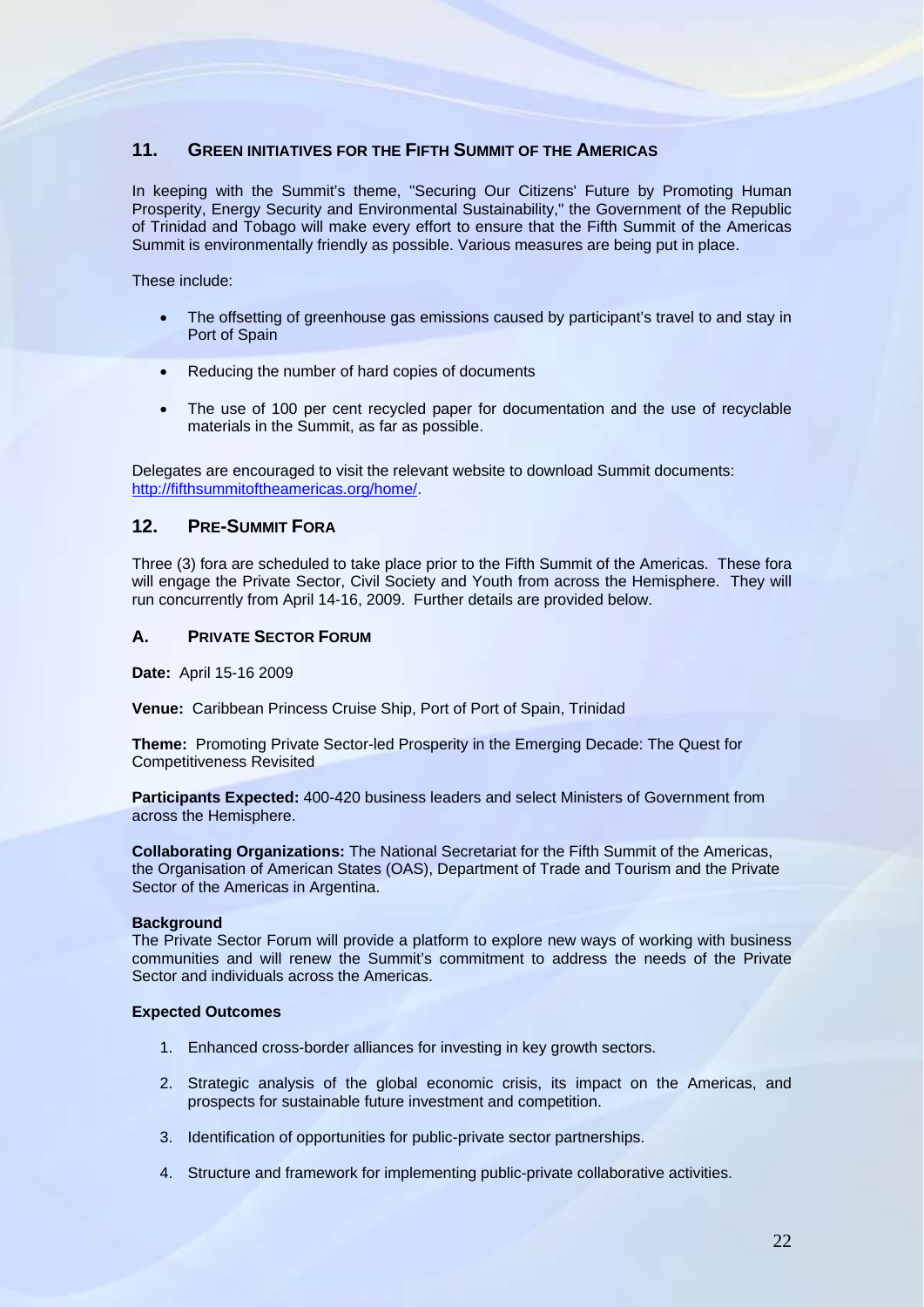# **Topics**

- Human Prosperity within the Context of the Global Economic Crisis
- The Smart Entrepreneur: Smart companies seize competitive advantages through strategic management of environmental challenges – Green to Gold
- Investing in People: Public/Private Sector Partnerships for Human Capital Development
- Maximizing Profits with Social and Environmental Responsibility
- Sustaining Profits through ongoing innovation
- Looking Towards the Future: Opportunities for Growth and Prosperity in the New Decade
- Managing Corporate Risk in a Turbulent Environment

# **Accreditation**

Forum participants are required to apply for accreditation **before** arrival in the Republic of Trinidad and Tobago. Completed accreditation forms can be faxed or e-mailed to the Delegate Coordinators below:

# **Richard Ramsawak**

Delegate Coordinator - Private Sector Forum National Secretariat, Fifth Summit of the Americas 2009 Level 14, Tower C, International Financial Centre No. 1A Wrightson Road, Port of Spain, Trinidad and Tobago Tel: (868)-623-7912/625-7937/623-4374 Fax: (868)-627-1529 E-mail [privatesectorforum@opm.gov.tt](mailto:privatesectorforum@opm.gov.tt) 

# **Carolina Dal Bó**

Delegate Coordinator - Private Sector Forum Private Sector of the Americas Honduras 5663 (C1414BNE) Buenos Aires, Argentina Tel: (5411) 4-852-6548 Fax Number: + (54) 11- 4852-6475 E-mail [cdalbo@dialogoempresario.org](mailto:cdalbo@dialogoempresario.org)

Accreditation forms are accessible on the Fifth Summit website: <http://fifthsummitoftheamericas.org/>

For participants who may have difficulty applying online or who have provided incorrect or incomplete information, there will be an Accreditation Centre situated at the Old Fire Station Building, corner Abercromby and Hart Streets, Port of Spain for completing the process. Please be advised that accreditation on arrival may result in delays.

A personal, non-transferable Identification (ID) Badge will be issued for each participant. This machine-readable badge will incorporate security features and will determine access to the cruise ship, the venue of the Forum.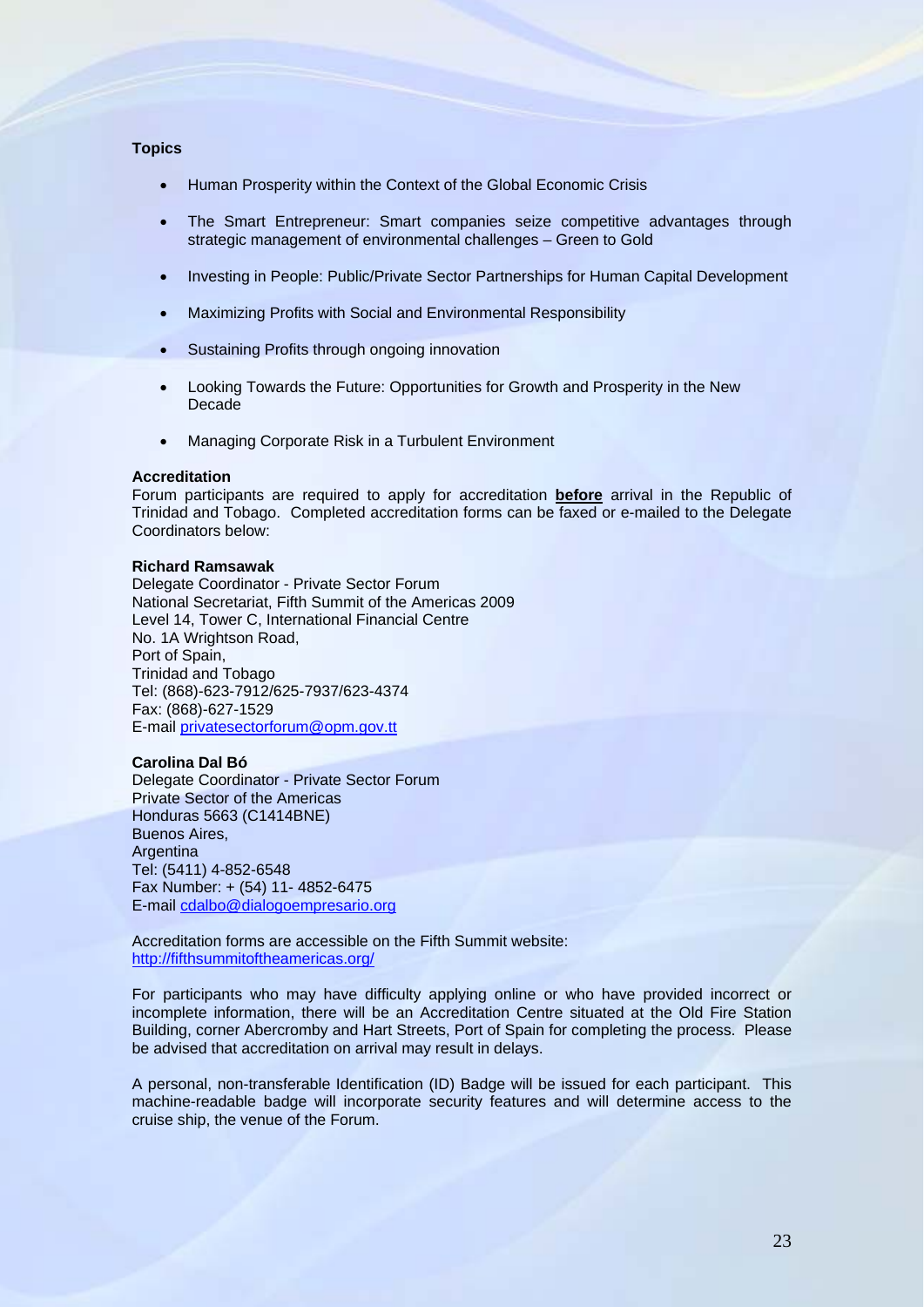# **Arrival at the airport**

Participants will be met and transported to their place of accommodation commencing at 8.00 a.m on April 13, 2009. Information on air transportation and procedures for the arrival of commercial and non-commercial flights into Trinidad and Tobago are available in this Bulletin under Transportation.

### **Security**

A 24-hour security plan has been formulated for the Cruise Ship and surrounding areas. Only persons with official clearance will be granted access to these zones.

A copy of the Programme is attached at Annex I and further details can be obtained from the official website of the Fifth Summit [http://fifthsummitoftheamericas.org](http://fifthsummitoftheamericas.org/).

# **B. CIVIL SOCIETY FORUM**

**Date:** April 14-16, 2009

**Venue:** Carnival Victory Cruise Ship, Port of Port-of-Spain, Trinidad.

**Participants Expected:** About 300-350 leaders and Directors of International and Regional NGOs, Members of Academia, Indigenous Leaders, International Development Agencies, Faith-Based Groups and other social actors from across the Hemisphere.

**Collaborating Organisations**: The National Secretariat for the Fifth Summit of the Americas, the Caribbean Development Bank and the Department of International Affairs of the Organization of American States.

### **Background**

The Civil Society Forum will bring together civil society leaders from the hemisphere.

### **Overall Objective**

The overall objective of the Forum is:

- To jointly find solutions to common problems through shared experiences
- To examine ways to build capacity to implement these solutions; and
- To enhance the sharing experience.

### **Tangible Outcomes Expected**

- Identification of priority areas for Civil Society Action within the context of the Summit **Declaration**
- **Enhancement of existing systems and institutions for monitoring, networking and** collaboration among groups of social actors; and
- Definition of ways for optimizing/complementing resources needed for successful implementation.

### **Accreditation/Registration**

Civil Society Organisations (CSOs), registered with the Organisation of American States (OAS) as well as those not registered are eligible to participate. All applications for accreditation and registration should be made online in advance of arrival in the Republic of Trinidad and Tobago. Online registration has commenced at:

- The OAS Civil Society Forum web site: [www.civil-society.oas.org](http://www.civil-society.oas.org/) and
- the Fifth Summit of the Americas website: http:/[/fifthsummitoftheamericas.com/civilsociety](http://www.fifthsummitoftheamericas.com/civilsociety)

If there are any difficulties please e-mail:

civil[society@fifthsummitoftheamericas.com](mailto:society@fifthsummitoftheamericas.com) or Fax: (868) 62-4011/ 627-1529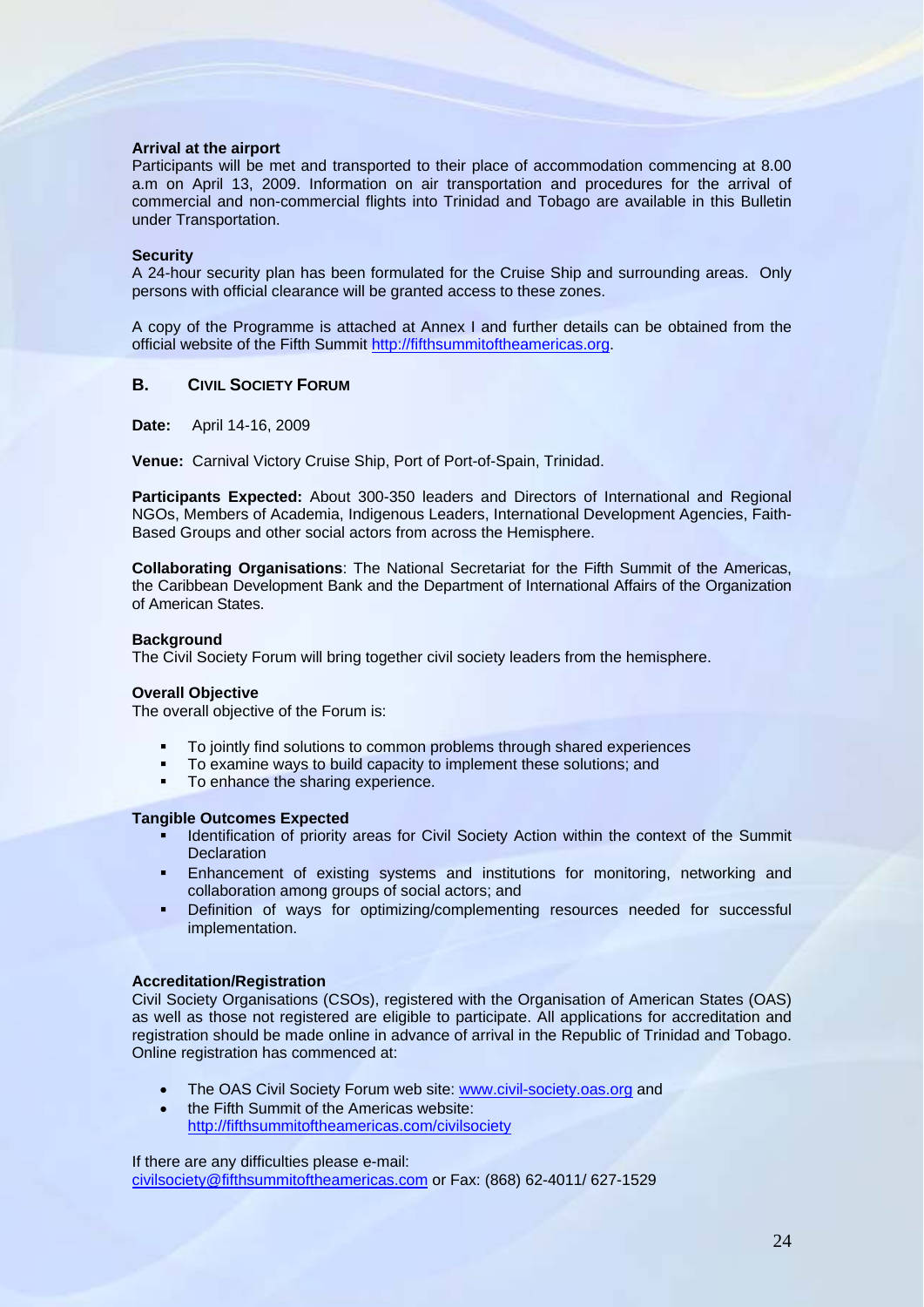Participants who may have difficulty applying online or who may have incorrect or incomplete information are advised that an Accreditation Centre will be located at the Old Fire Station Building, corner Abercromby and Hart Streets, Port of Spain, Trinidad to complete the process. Please note that accreditation on arrival may result in delays.

A personal, non-transferable Identification Badge (ID) will be issued for each participant. This machine-readable badge will incorporate a number of security features and will determine access to the cruise ship, the venue for the Forum.

For Arrival and Security arrangements, please see information under Private Sector Forum. A copy of the Programme is attached at Annex J and further details can be obtained from the official website of the Fifth Summit [http://fifthsummitoftheamericas.org](http://fifthsummitoftheamericas.org/).

# **C. YOUTH FORUM OF THE AMERICAS**

*Date:* **April 15-16 2009**

*Venue:* **Caribbean Princess Cruise Ship, Port of Port-of-Spain, Trinidad** 

*Theme:* **Building an Alliance for 21st Century Youth**

*Participants:* **250-300 young persons from across the hemisphere, including entrepreneurs, youth from various networks and those involved in youth and community activities.**

*Collaborating Organizations:* The National Secretariat for the Fifth Summit of the Americas, the Young Americas Business Trust, the University of Trinidad and Tobago, among others.

# **Background**

The involvement of young persons under the age of 35 in the Summit process started at the General Assembly of the Organization of American States in May 2008. The Young Americas Business Trust (YABT), worked closely with the Private Sector to ensure that discussions focus on youth. The collaboration proved successful and the YABT and Private Sector will once again collaborate to host a joint plenary and closing session, prior to the hosting of the Fifth Summit of the Americas.

The objectives of the Youth Forum of the Americas are:

- To build stronger alliances and networks among young people across the hemisphere
- To educate young persons on the themes of the Summit and identify ways in which they impact young persons
- To build capacity of youth in the areas of Information and Communication Technology (ICT), creativity, innovation and entrepreneurship; and
- To allow young persons the chance to present their ideas and recommendations to Heads of State and/or Government at the Summit of the Americas.

### **The Youth Forum**

The Forum will focus on reviewing the opportunities for entrepreneurship and innovation across various sectors. There will be particular focus on technology and new sources of energy.

# **Accreditation**

Participant of the Youth Forum of the Americas are required to apply for accreditation before arrival in Trinidad and Tobago. Completed accreditation forms can be faxed or e-mailed to the under-mentioned Delegate Coordinators: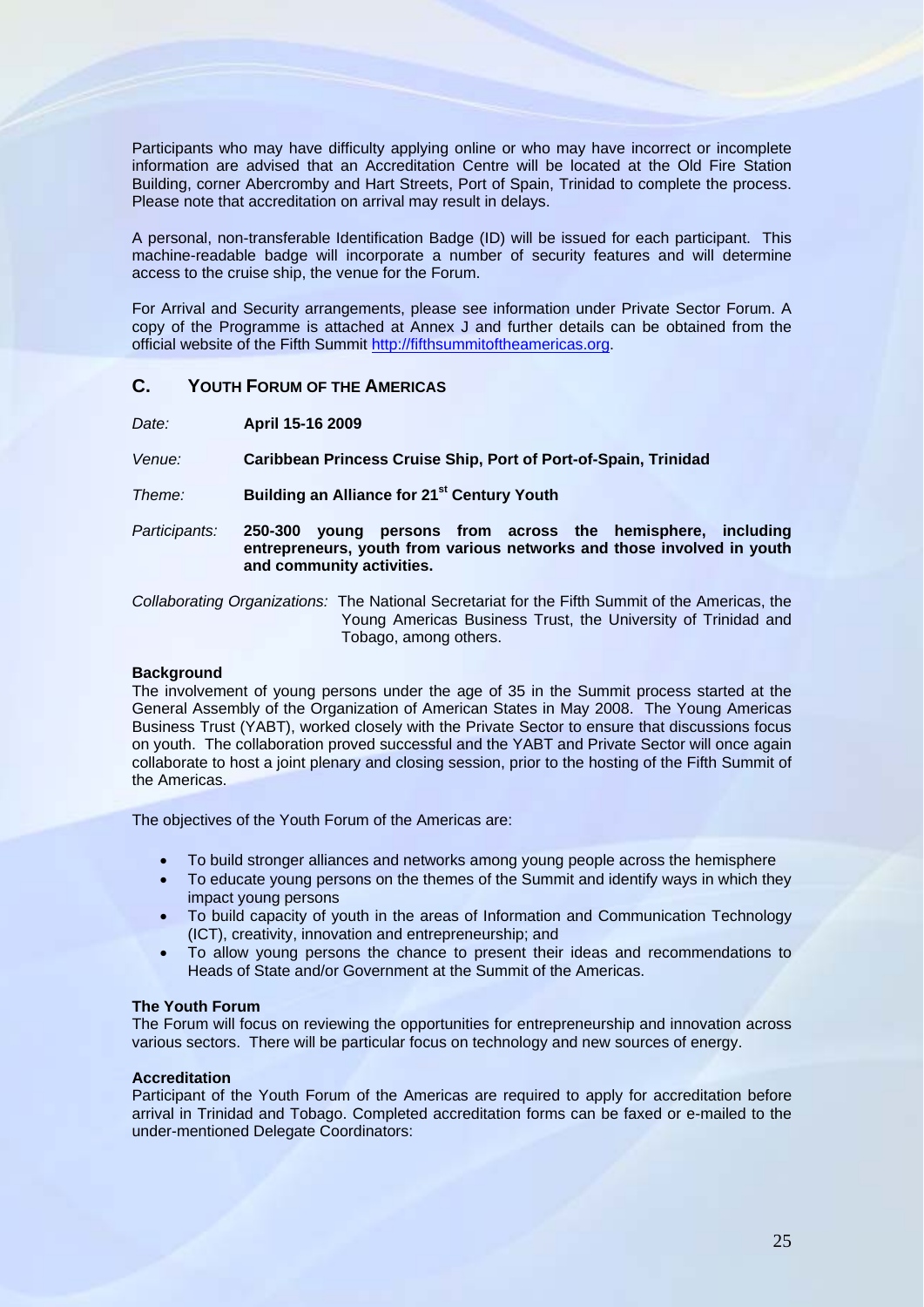# **Trinidad and Tobago and CARICOM participants**

# **Christalle Gemon**

Delegate Coordinator – Youth Forum of the Americas National Secretariat for the Fifth Summit of the Americas 2009 and Commonwealth Heads of Government Meeting 2009, Office of the Prime Minister, Level 14, Tower C, International Financial Centre No. 1A Wrightson Road, Port of Spain Tel: (868) 623-7912/623-0457/627-8225 Fax: (868) 627-4011

# **Latin American and North American Participants**

# **Valerie Lorena**

Delegate Coordinator – Youth Forum of the Americas Young Americas Business Trust vlorena@oas.org

Accreditation forms are accessible on the Fifth Summit website: <http://fifthsummitoftheamericas.org/>

For participants who may have difficulty applying online or who may have incorrect or incomplete information are advised that an Accreditation Centre will be located at the Old Fire Station Building, corner Abercromby and Hart Streets, Port of Spain, Trinidad to complete the process. Please be advised that accreditation on arrival may result in delays.

A personal, non-transferable Identification Badge (ID) will be issued for each participant. This machine-readable badge will incorporate a number of security features and will determine access to the cruise ship, the venue for the Forum.

For Arrival and Security arrangements please see information under Private Sector Forum.

A copy of the Programme is attached at Annex K and further details can be obtained from the official website of the Fifth Summit [http://fifthsummitoftheamericas.org](http://fifthsummitoftheamericas.org/).

# **13. BILATERAL MEETINGS**

The Government of the Republic of Trinidad and Tobago will seek to facilitate Bilateral Meetings during the period April 15–20, 2009 from 08.00am to 5.00pm. The venue for the Bilateral Meetings is the Hyatt Regency, Trinidad where four (4) meeting rooms have been reserved for this purpose. Please note however that requests will be processed on a first come, first served basis.

Delegations wishing to reserve one of these specially assigned rooms for the purpose of Bilateral discussions are required to download and complete a Request Form available at the following link [http://fifthsummitoftheamericas.org](http://fifthsummitoftheamericas.org/).

Cancellations should be submitted to the Secretariat at least twenty-four (24) hours prior to the commencement of the proposed Bilateral Meeting.

The completed form should be sent to:

**Greer Assam (Ms) Secretariat Support (Bilateral Meetings) National Secretariat for the Fifth Summit of the Americas Level 14, Tower C International Financial Centre**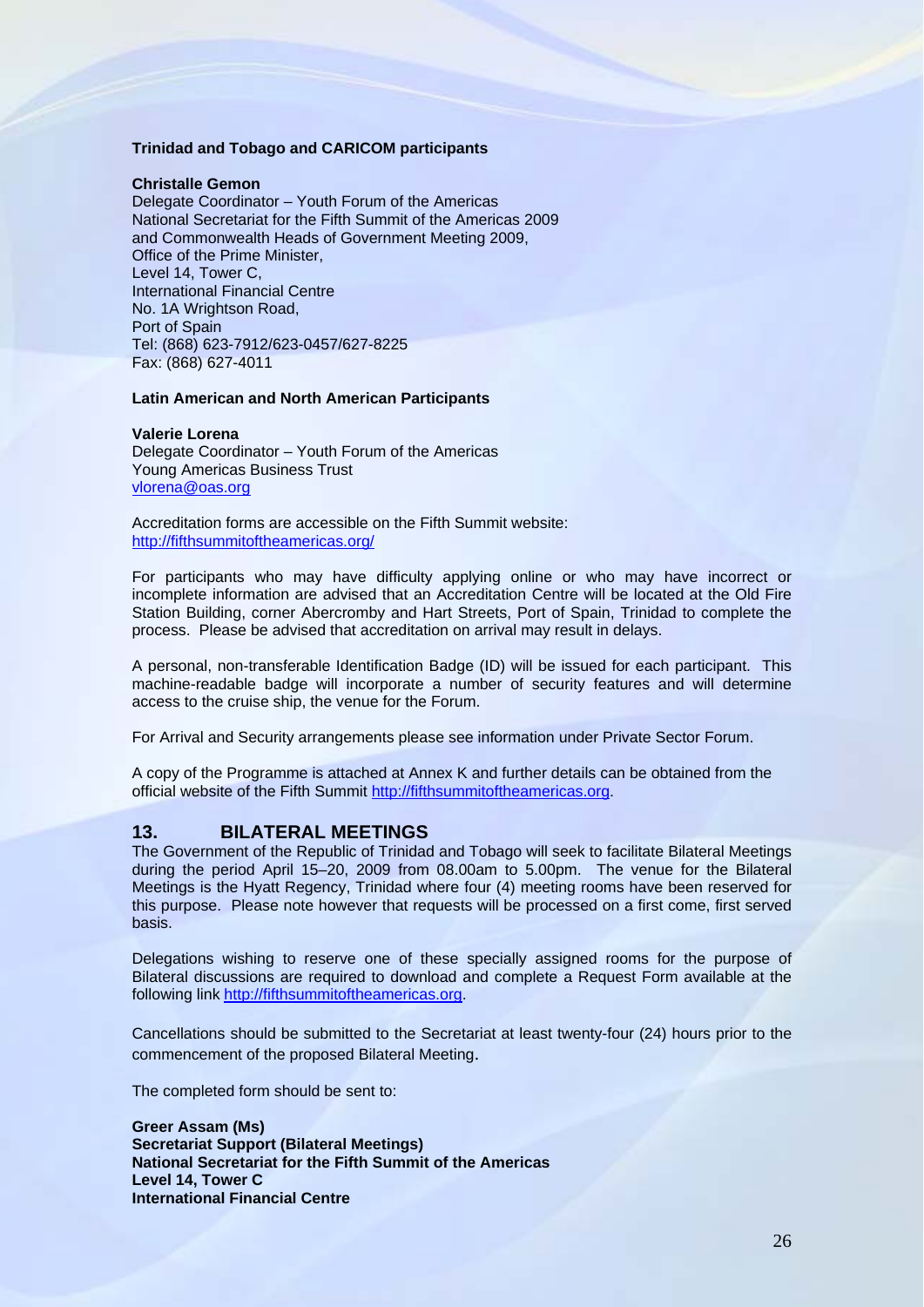**1 A Wrightson Road, Port of Spain. [greer.assam@opm.gov.tt](mailto:greer.assam@opm.gov.tt) Tel Nos. (868) 780-5376 (868) 724-6369** 

# **14. INTERPRETATION AND TRANSLATION SERVICES**

Trinidad and Tobago as the host nation will provide interpretation and translation services at each official Summit event.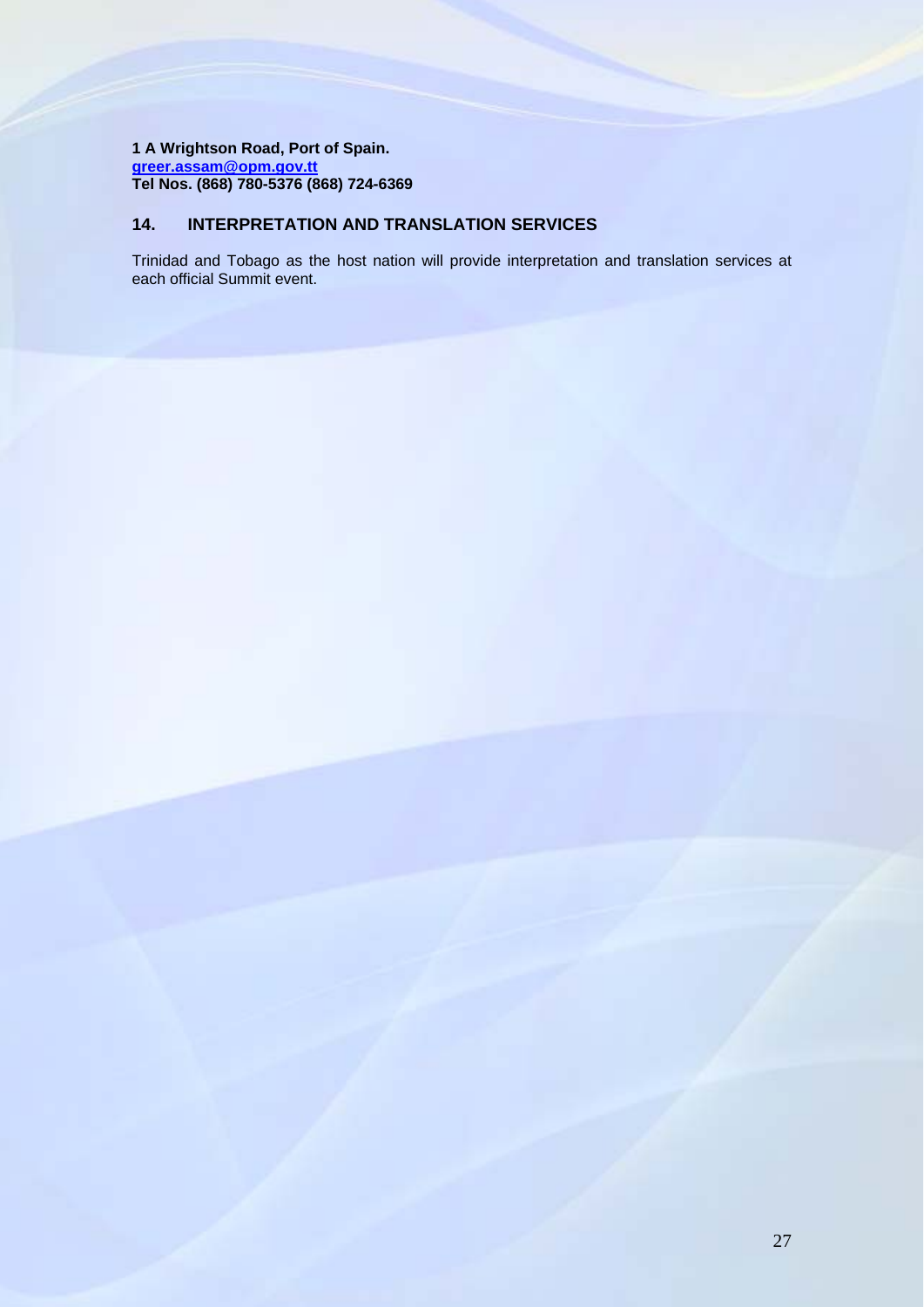# **ANNEX A**

# **PROVISIONAL PROGRAMME FOR HEADS OF STATE/GOVERNMENT AND HEADS OF DELEGATION April 16-20, 2009**

| <b>Thursday, April 16</b><br>All day | Arrival of Heads of State/ Government or Heads of Delegation                                                                                                                                                                                                                                                                            |
|--------------------------------------|-----------------------------------------------------------------------------------------------------------------------------------------------------------------------------------------------------------------------------------------------------------------------------------------------------------------------------------------|
| <b>Friday, April 17</b>              |                                                                                                                                                                                                                                                                                                                                         |
| $5:00 - 6:15$ p.m.                   | <b>INAUGURAL SESSION</b>                                                                                                                                                                                                                                                                                                                |
| 6: $15 - 7$ : 15 p.m.                | <b>CULTURAL PROGRAMME</b>                                                                                                                                                                                                                                                                                                               |
| $7:30 - 10:00 p.m.$                  | <b>RECEPTION AT THE HYATT REGENCY TRINIDAD</b><br>Cocktail Reception for Heads of State/Government or Heads of<br>Delegation, their Spouses and special guests, hosted by the<br>Prime Minister of the Republic of Trinidad and Tobago, the<br>Honourable Patrick Manning and Senator the Honourable<br>Hazel Manning.                  |
| <b>Saturday, April 18</b>            |                                                                                                                                                                                                                                                                                                                                         |
| $8:00 - 9:00$ a.m.                   | <b>BILATERAL DISCUSSIONS</b>                                                                                                                                                                                                                                                                                                            |
| $9:30 - 11:45$ a.m.                  | <b>PLENARY SESSION I - Human Prosperity</b>                                                                                                                                                                                                                                                                                             |
| $12:00 - 12:15 p.m.$                 | <b>OFFICIAL PHOTOGRAPH OF HEADS OF STATE/</b><br><b>GOVERNMENT OR HEADS OF DELEGATION</b>                                                                                                                                                                                                                                               |
| $12:30 - 2:15$ p.m.                  | <b>WORKING LUNCH - Environmental Sustainability</b>                                                                                                                                                                                                                                                                                     |
| $2:30 - 4:15$ p.m.                   | <b>PLENARY SESSION II - Energy Security</b>                                                                                                                                                                                                                                                                                             |
| $4:15 - 6:15$ p.m.                   | <b>PLENARY SESSION III - Democratic Governance, Public</b><br>Security, and Summit Follow-Up and Implementation<br><b>Effectiveness</b>                                                                                                                                                                                                 |
| 8:00 - 10.00 p.m.                    | OFFICIAL DINNER AND CULTURAL SHOW AT HYATT<br><b>REGENCY TRINIDAD</b><br>Hosted by the Prime Minister of the Republic of Trinidad and<br>Tobago the Honourable Patrick Manning and Senator, the<br>Honourable Hazel Manning in honour of the Heads of State/<br>Government or Heads of Delegation, their spouses and special<br>guests. |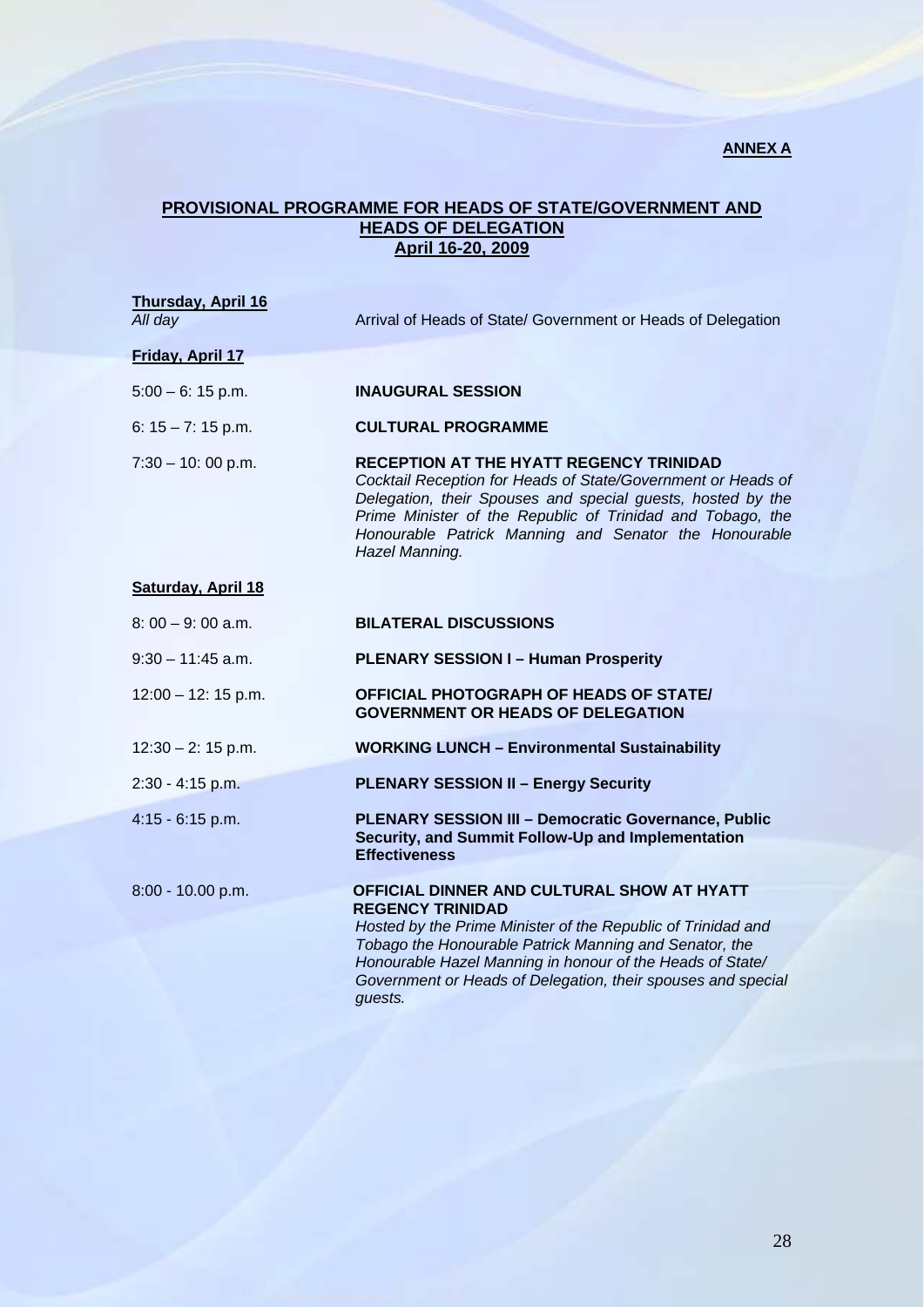| Sunday, April 19            |                                                                     |
|-----------------------------|---------------------------------------------------------------------|
| $8:00 - 11:00$ a.m.         | <b>RETREAT OF HEADS OF STATE/GOVERNMENT</b>                         |
| $11:00 - 11:15$ p.m.        | OFFICIAL PHOTOGRAPH OF HEADS OF STATE/<br><b>GOVERNMENT</b>         |
| 11: 15 - 12: 00 p.m.        | SIGNING OF THE DECLARATION OF COMMITMENT OF<br><b>PORT OF SPAIN</b> |
| $12.00 - 1:00$ p.m.         | PRESS CONFERENCE AT THE DIPLOMATIC CENTRE                           |
| 1:00 p.m.                   | DEPARTURE OF HEADS OF STATE/GOVERNMENT                              |
| Monday, April 20<br>All day | Departure of Heads of State/Government and Country                  |

**Delegations**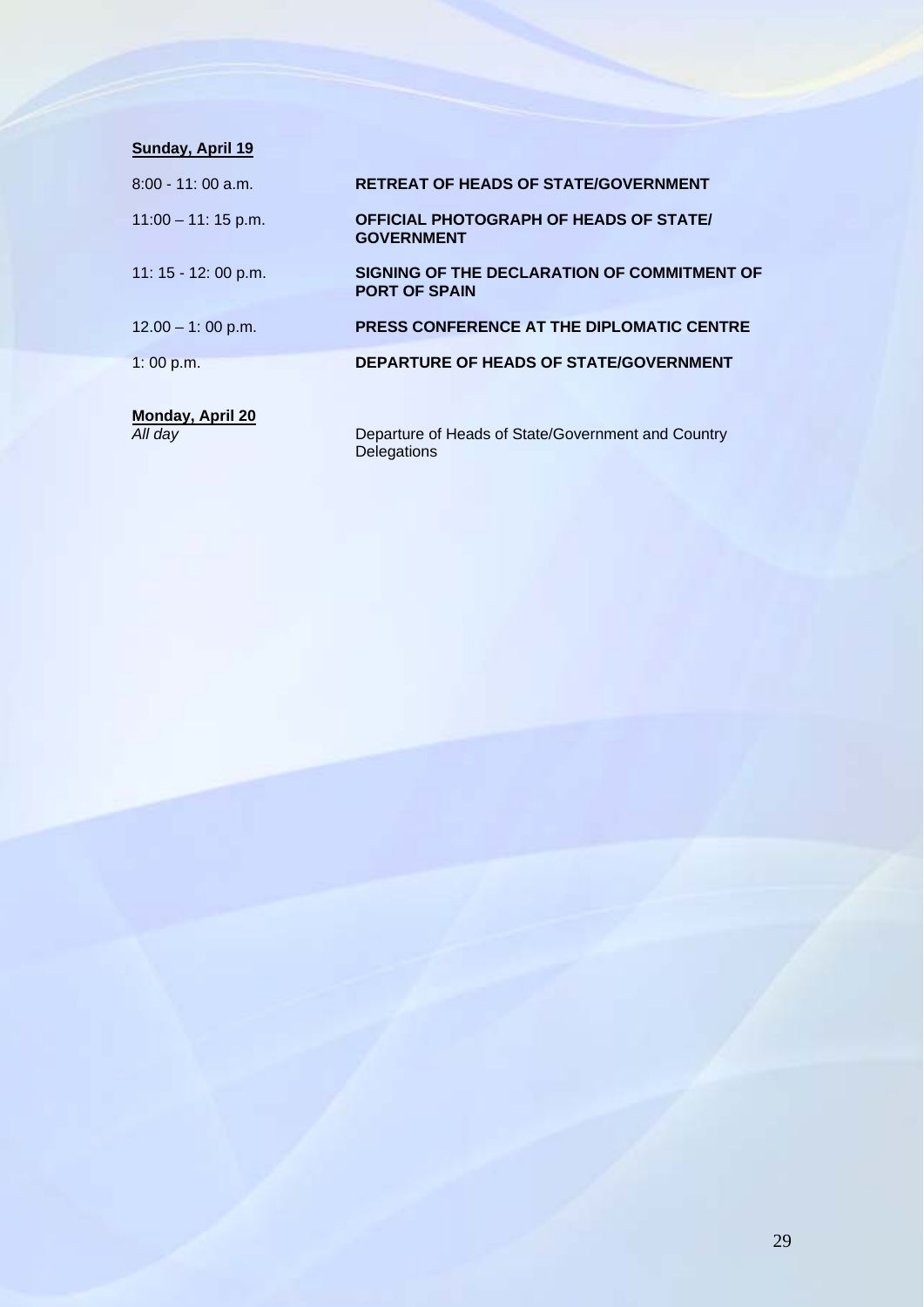# **ANNEX B**

# **PROVISIONAL SPOUSES PROGRAMME THURSDAY, APRIL 16 – MONDAY, APRIL 20, 2009 PORT OF SPAIN, TRINIDAD AND TOBAGO**

| <b>Thursday, April 16</b>   |                                                                                                                                                                                                                                                                                                                                                   |
|-----------------------------|---------------------------------------------------------------------------------------------------------------------------------------------------------------------------------------------------------------------------------------------------------------------------------------------------------------------------------------------------|
| All day                     | Arrival of the Heads of State/Government, or Heads of Delegation                                                                                                                                                                                                                                                                                  |
| Friday, April 17<br>All day | Arrival of the Heads of State/Government, or Heads of Delegation                                                                                                                                                                                                                                                                                  |
| 6:00 p.m.                   | <b>Opening Ceremony</b>                                                                                                                                                                                                                                                                                                                           |
|                             | <b>Cultural Show</b><br>$\blacksquare$                                                                                                                                                                                                                                                                                                            |
|                             | Cocktail Reception for Heads of State/Government or Heads of<br>٠<br>Delegation, their spouses and special guests hosted by the Prime<br>Minister of the Republic of Trinidad and Tobago, the Honourable<br>Patrick Manning and Senator the Honourable Hazel Manning<br>Dress: Business Suit, National Dress                                      |
| Saturday, April 18          |                                                                                                                                                                                                                                                                                                                                                   |
| 8:00a.m.                    | Spouses Meet and Greet at Hyatt Regency Trinidad                                                                                                                                                                                                                                                                                                  |
| $8:30$ a.m.                 | Scenic drive to Pointe a Pierre                                                                                                                                                                                                                                                                                                                   |
| 9:30 a.m.-12:00 p.m.        | Spouses Dialogue<br>"Promoting Environmental Sustainability as a catalyst for Poverty<br>Reduction."<br>Dress: Day wear                                                                                                                                                                                                                           |
| 12:00-12:30 p.m.            | <b>Official Photograph</b>                                                                                                                                                                                                                                                                                                                        |
| 12:30-1:45 p.m.             | Luncheon                                                                                                                                                                                                                                                                                                                                          |
| 2:00-3:00 p.m.              | <b>Tour of Wild Fowl Trust</b><br>Dress: Day wear, walking shoes                                                                                                                                                                                                                                                                                  |
| 3:30-4:30 p.m.              | <b>Return to Hotel</b>                                                                                                                                                                                                                                                                                                                            |
| 8:00 p.m.                   | Official Dinner and Cultural Show hosted by the Prime Minister of the<br>Republic of Trinidad and Tobago the Honourable Patrick Manning and<br>Senator the Honourable Hazel Manning in honour of Heads of State/<br>Government, or Heads of Delegation, their spouses and special guests.<br>Dress: Business Suit, Cocktail Dress, National Dress |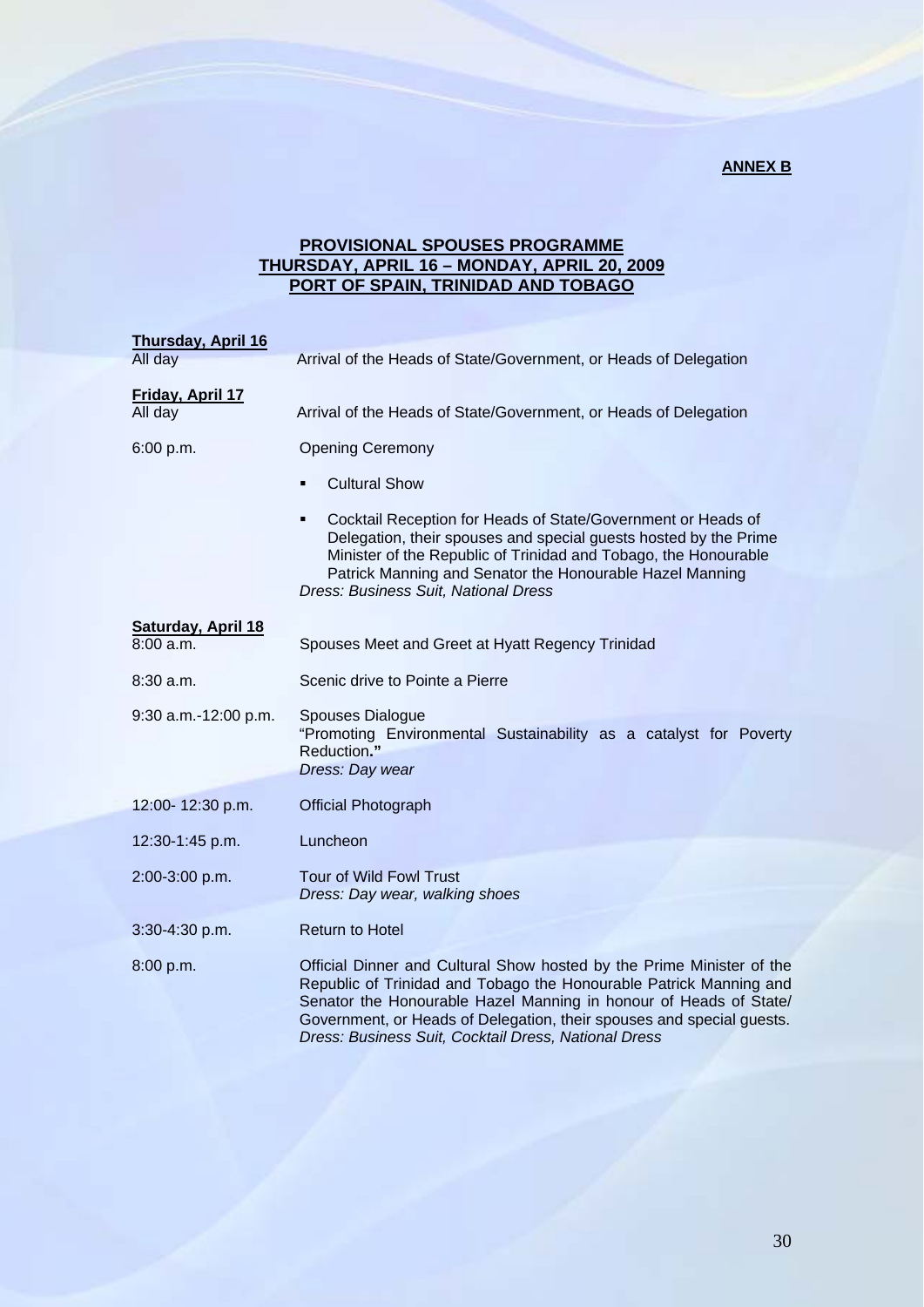| <b>Sunday, April 19</b><br>$7:45$ a.m. | Spouses assemble                                                                                                                                                   |
|----------------------------------------|--------------------------------------------------------------------------------------------------------------------------------------------------------------------|
| 8:20 a.m.                              | Depart for Symposium on Entrepreneurship<br>"Transforming Local Talent into Sustainable Industries as a Catalyst to<br><b>Poverty Reduction"</b><br>Dress: Daywear |
| 9:40 a.m.                              | <b>Light Refreshments</b>                                                                                                                                          |
| 10:15a.m.                              | Depart for Closing Ceremony                                                                                                                                        |
| $11:00$ a.m.                           | <b>Closing Ceremony</b>                                                                                                                                            |
| 12:15 p.m.                             | <b>Return to Hotel</b>                                                                                                                                             |
|                                        | Departure of Heads of State/Government                                                                                                                             |
| <b>Monday, April 20</b><br>All day     | Departure of Heads of State/Government, and Delegations                                                                                                            |

**It should be noted that the times indicated on the respective days, for the abovementioned activities, are indicative and subject to change.**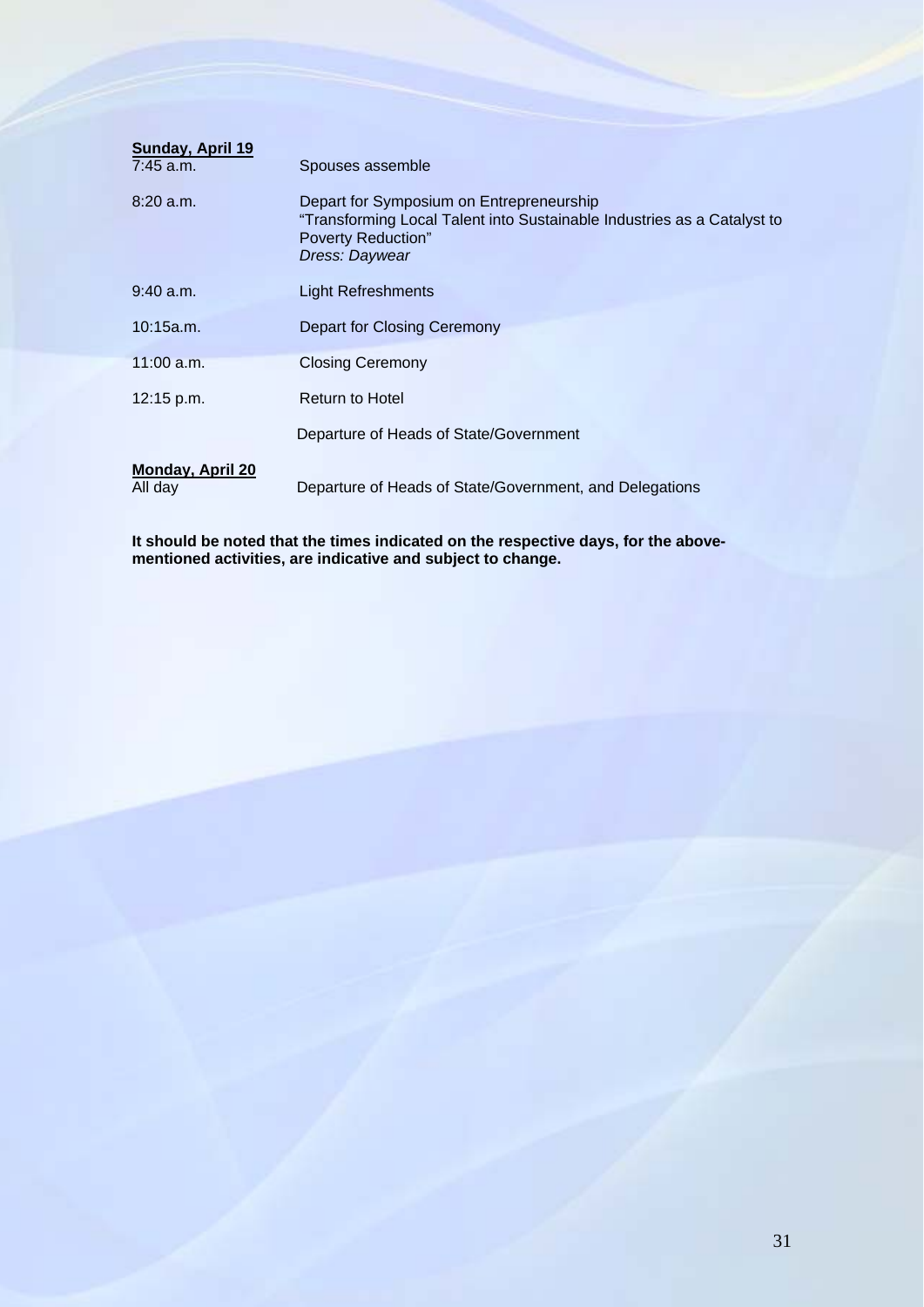# **BONA FIDE GUIDELINES FOR MEDIA REPRESENTATIVES**

To be accredited to the Fifth Summit of the Americas, media representatives must provide a letter of assignment from a recognized news gathering organization and complete the online accreditation form.

The form must be completed and signed by news agency manager.

Forms must be mailed to the National Secretariat Communications Unit with appropriate requested photos (name printed on back of photo) to [delegates@opm.gov.tt](mailto:delegates@opm.gov.tt).

Applications for accreditation are submitted with the understanding that accreditation shall be granted at the sole discretion of the National Secretariat for the Fifth Summit of the Americas.

Information requested on the accreditation form is provided on a voluntary basis and will be used to determine whether or not the applicant is eligible to obtain accreditation. Should the applicant refuse to provide information requested, accreditation cannot be granted.

Applicant must consent by signing their completed form to undergo criminal/security check.

Private interest organizations personnel, government officials and observers will not be accredited as media representatives.

Applications submitted after the published due date may not be accepted.

Applicants will be notified by e-mail or fax of accreditation refusal or acceptance with a general statement only by Media Accreditation Coordinator.

Once accepted the applicant will be provided with specific details by which he/she must confirm personal arrangements for accommodation using their own credit card.

*Timeline/deadlines for media accreditation forms* 

All forms and guidelines will be posted on the web site, [www.fifthsummitoftheamericas.org](http://www.fifthsummitoftheamericas.org/).

Deadline for receipt of Media Accreditation forms is **March 25, 2009.** 

Badge distribution will begin on **April 13, 2009**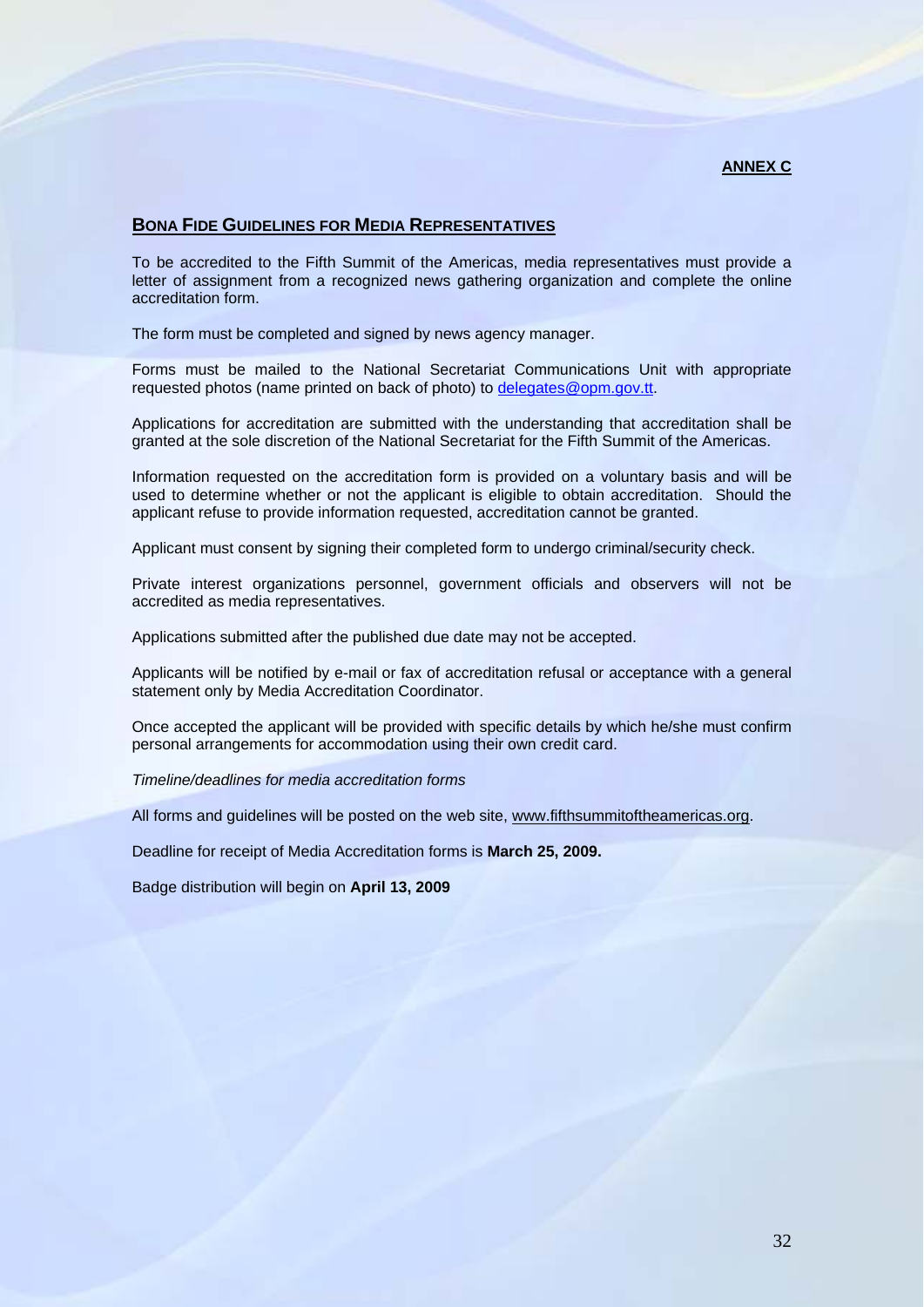**ANNEX D**

# **LAYOUTS**

# **ANNEX D1: GEOGRAPHIC LOCATION OF TRINIDAD AND TOBAGO AND ROAD MAP SHOWING ROUTE FROM PIARCO INTERNATIONAL AIRPORT TO THE PORT OF PORT OF SPAIN**

# **GEOGRAPHIC LOCATION OF TRINIDAD AND TOBAGO AND ROAD MAP SHOWING ROUTE FROM PIARCO INTERNATIONAL AIRPORT TO THE PORT OF PORT OF SPAIN**

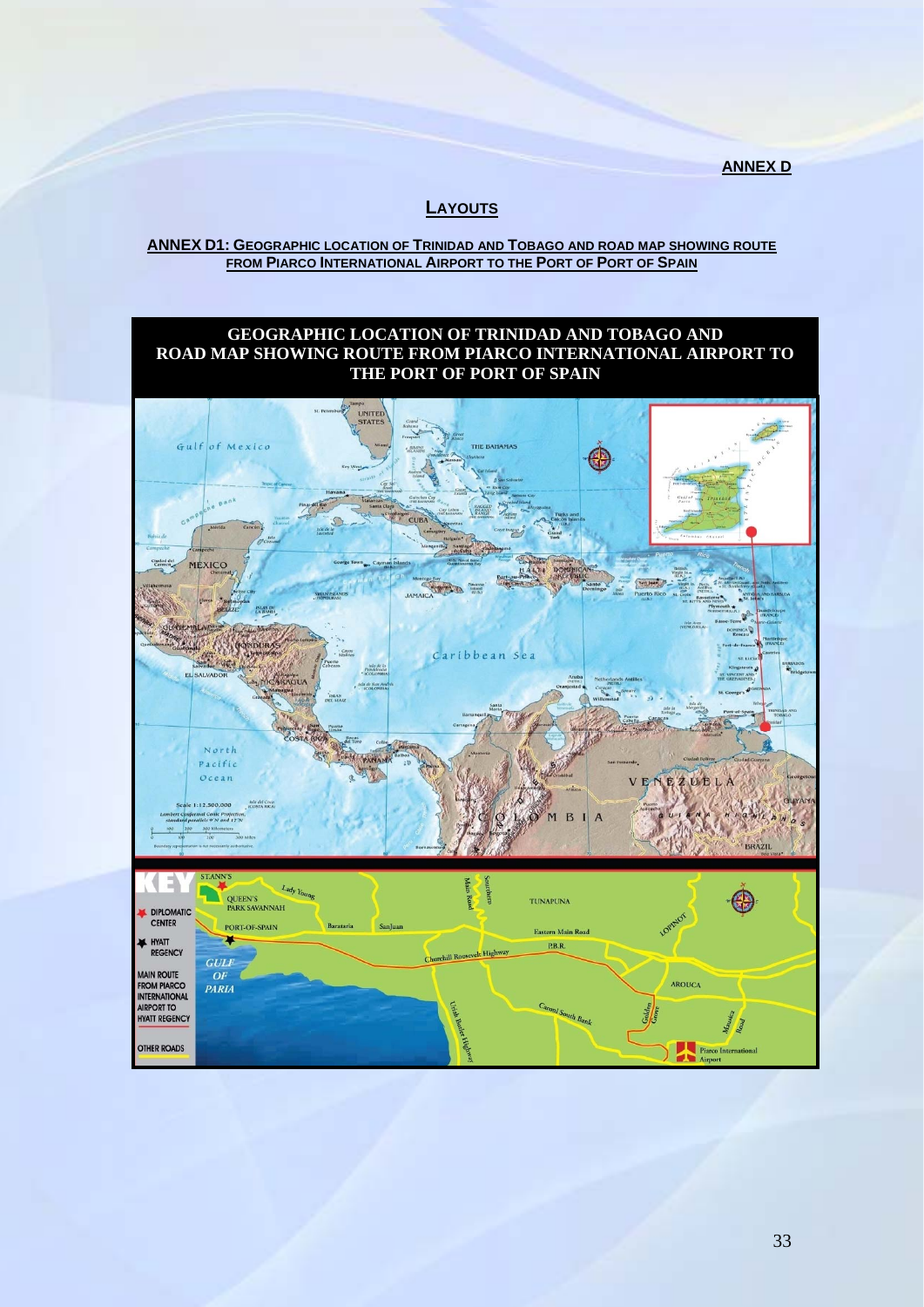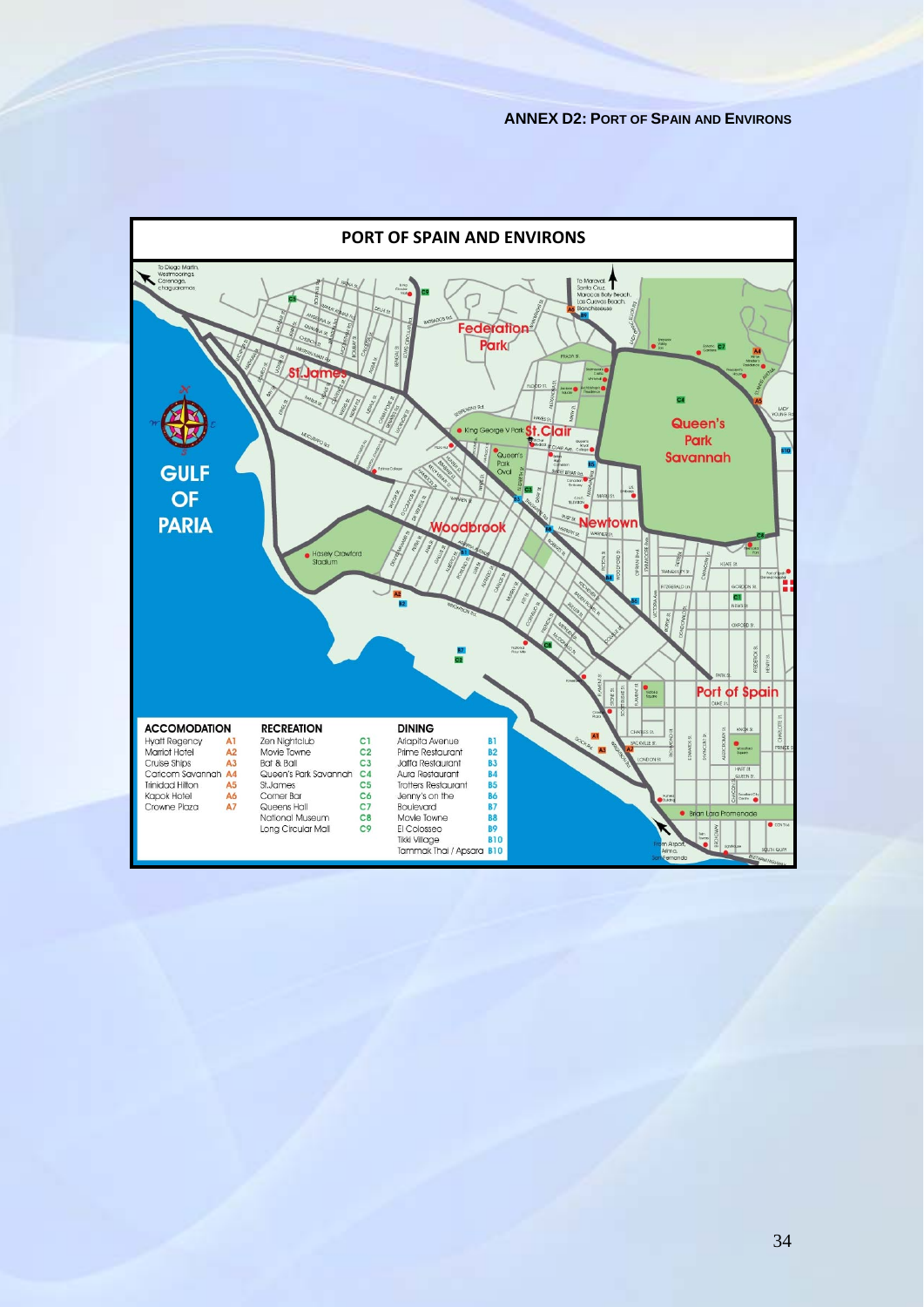# **TELECOMMUNICATION SERVICES OFFERED BY TELECOMMUNICATIONS SERVICES OF TRINIDAD AND TOBAGO (TSTT) LIMITED**

# **Commercial Direct Lines**

There will be four types of direct commercial lines available for Delegations:

*1. Commercial direct line charged to a TSTT account – (Existing Customers)*  For those clients who are existing customers with a recurring monthly bill from TSTT, the contract, rental, measured service, and long distance expenses of the services requested during this event will be charged through the existing monthly bill. The long distance fees are set according to the contracted discount plan.

All Rates quoted in Trinidad and Tobago Dollars

| Service           | One time Installation *Monthly Rental<br>Charge |          |
|-------------------|-------------------------------------------------|----------|
| Direct line       | \$419.00                                        | \$203.55 |
| <b>Trunk line</b> | \$419.00                                        | \$304.75 |
|                   |                                                 |          |

Note: \*This does not include additional special features which attract an additional cost.

- *2. Commercial direct line charged to a credit card (New Customers)*  For clients who do not have a monthly contract with TSTT, pricing includes:
	- Commercial line
	- Internal wiring
	- Service rental during the event; and
	- Equipment.

All Rates quoted in Trinidad and Tobago Dollars:

| Service       |  | One time Charge $-$ includes installation $\&$<br>rental |
|---------------|--|----------------------------------------------------------|
| ∣ One<br>line |  | temporary direct \$826.85 (Payable in advance)           |
|               |  |                                                          |

Note: Long distance phone calls, along with the measured service calls, will be charged according to usage.

*3. Pre-paid calling cards for use with fixed lines* 

Pre-paid cards to facilitate both local and international calls from a fixed line or public phone are available for purchase throughout the country. "Companion" calling cards for overseas calls to any part of the world may be purchased at various locations, including Piarco International Airport, *bmobile* stores, and selected hotels.

*4. Pre-paid Fixed Line Services – New and Existing Customers*  Upon request, TSTT will accommodate and install fixed lines to facilitate the receipt of all incoming calls whilst restricting outgoing calls with the use of pre-paid cards only.

For any additional telecommunications services which are not covered in this document, please contact TSTT at: 1-868-800-TSTT; 1-868-625-2534 or [tstt\\_service@tstt.co.tt](mailto:tstt_service@tstt.co.tt)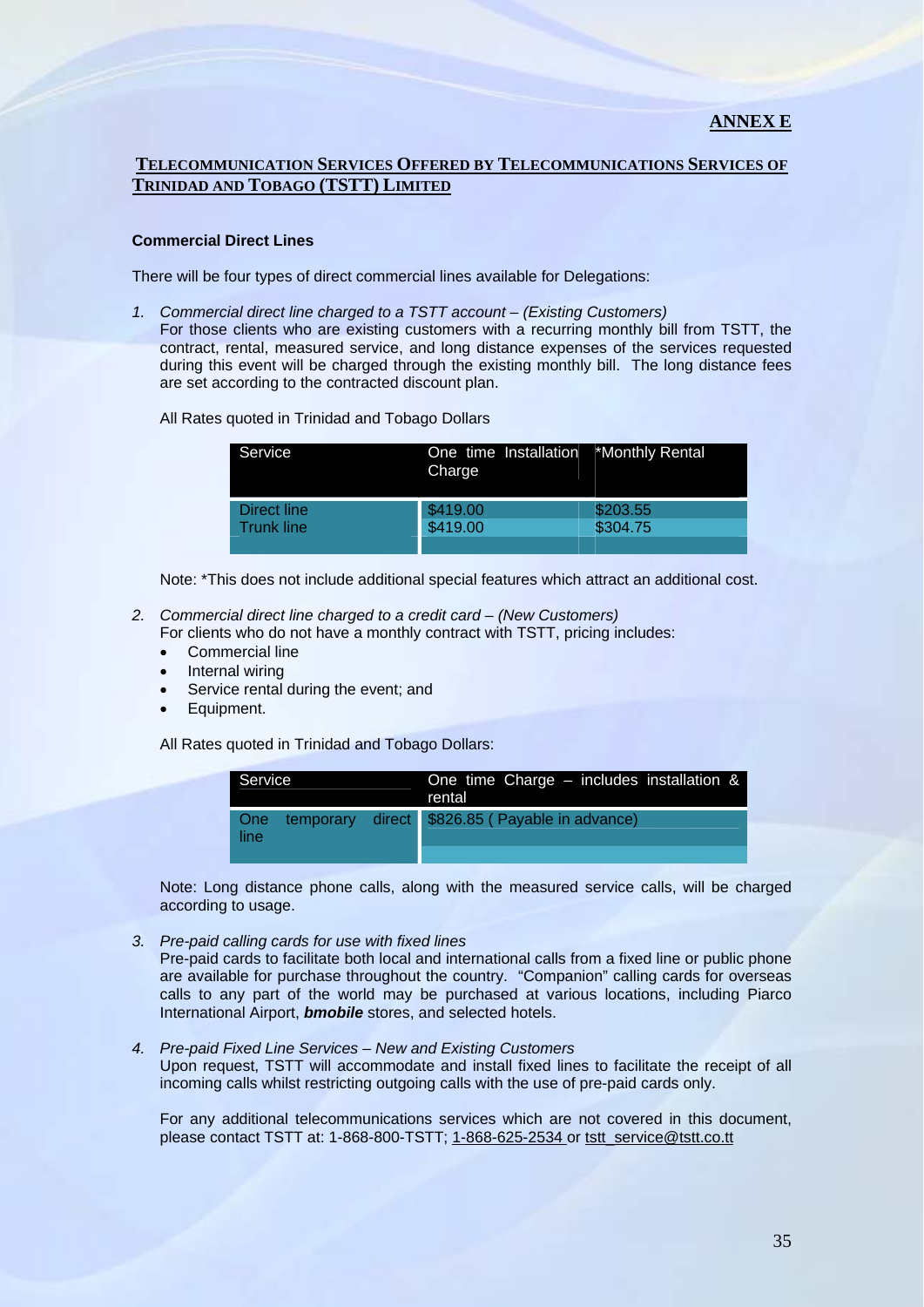# **Internet Access**

TSTT will make multiple modes of Internet access available to Delegates.

### *1. Basic Dial-Up Access*

Internet access service through a direct commercial phone line, using a personal code assigned when the service is contracted.

This is charged at per minute usage rates and requires no account registration with TSTT.

### *2. Broadband Access*

Fixed broadband service (BLINK Broadband) is available where an existing or temporary fixed line connection is available. The following speeds and prices apply:

All Rates quoted in Trinidad and Tobago Dollars

| Speed             | Rental     |
|-------------------|------------|
| 1M <sub>b</sub>   | \$1,249.00 |
| 1Mb (synchronous) | \$1,799.00 |
| 2Mb               | \$2,099.00 |
| 3M <sub>b</sub>   | \$2,399.00 |
| 4M <sub>b</sub>   | \$2,599.00 |
| 6M <sub>b</sub>   | \$5249.00  |

This service includes a permanent broadband Internet connection with dual functionality. One phone line allows for simultaneous Internet and voice access. Toll charges are only applicable for voice calls placed, as there is no toll charge associated with connections to the Internet.

### *3. Mobile Wireless Broadband*

Mobile Blink Broadband or "Blink On-The-Go" will allow for wireless broadband mobility.

All Rates quoted in Trinidad and Tobago Dollars

| <b>Service Description</b>               |            |
|------------------------------------------|------------|
| <b>Monthly Access Fee</b>                | \$575      |
| Monthly Allowance Mega Bytes (Mb) /month | 5000Mb     |
| Mega Byte rate (Mb) after Allowance      | \$0.40     |
| <b>Activation Fee</b>                    | \$600.00   |
| Modem Fee                                | \$1,200.00 |

*4. WiFi* 

Visitors with compatible WiFi enabled devices including mobile phones will be able to access WiFi services wherever signs display that it is available. Usernames and passwords will be made available to Delegates prior to the Summit via the National Secretariat, or users can access the service via an open network.

The same username and password will be used at all TSTT powered WiFi hotspots for the added value of a roaming experience.

TSTT will establish WiFi hotspots in several restaurants, hotels, clubs, guest houses and other businesses, which may be frequented by the Delegates and support staff, so that wireless broadband coverage will extend beyond the core conference areas.

The WIFI standard available is IEEE 802.11 B and G.

For any additional telecommunications services which are not covered in this document, please contact TSTT at: 1-868-800-TSTT; 1-868-625-2534 or [tstt\\_service@tstt.co.tt](mailto:tstt_service@tstt.co.tt)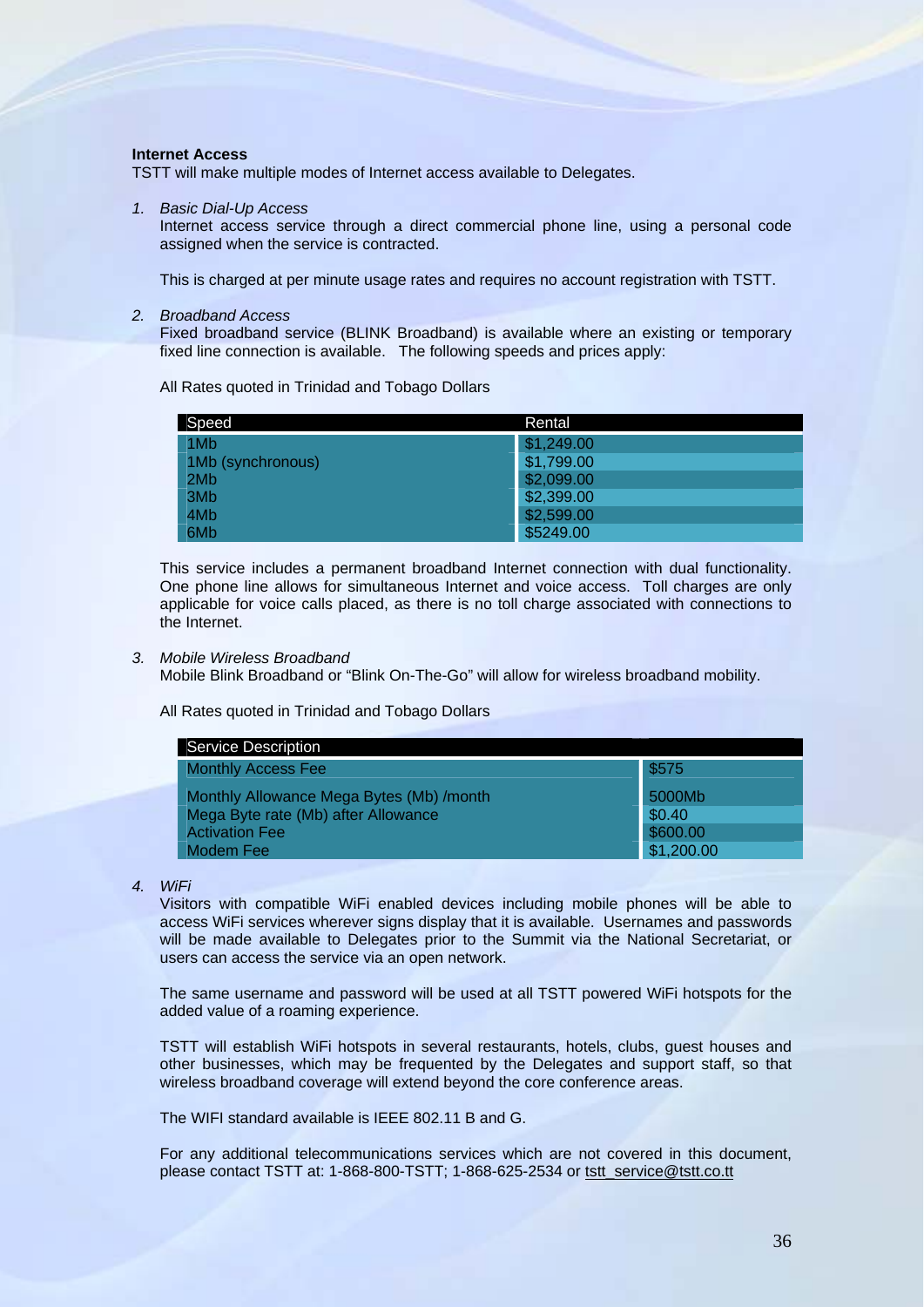# **Mobile Services**

### *1. Roaming*

TSTT currently operates a mobile network under the b*mobile* brand, with GSM service on three bands, 850/1900/1800 MHz, as well as limited voice international roaming service on a CDMA 850 network. To facilitate seamless accessibility for the participants of the Fifth Summit of the Americas, TSTT has roaming partnership agreements with 302 GSM carriers, as well as CDMA carriers.

These partnerships/agreements will facilitate inbound roaming for the participants of the Fifth Summit of the Americas allowing for Delegates' ease of access with their own mobile handsets operating on either of these frequencies. Access to mobile Internet, blackberry services, voice calls or any other mobile service will be available island-wide. However, for participants who prefer not to use the roaming facility, TSTT will allocate a free bmobile GSM SIM card for use in Trinidad and Tobago. (Please note that Delegates accessing the GSM SIM card must be in possession of an unlocked GSM handset.)

Additionally all delegates for the Fifth Summit of the Americas will be provided with a bmobile voucher which will enable them to obtain free GSM SIM cards preloaded with mobile airtime. This GSM SIM card will be valid for the duration of one month. The bmobile vouchers will be distributed via packages made available through the National Secretariat.

# *2. On-Site Telecommunications Centre for Delegates*

To maximize productivity during the conference, TSTT will facilitate on-site assistance for the following mobile services:

- Sale of GSM mobile handsets:
- Sale of GSM prepaid SIMs (for persons wishing to obtain their personal SIMs after the event);
- Sale of GSM mobile airtime; and
- Sale of prepaid calling cards.

A Telecommunications Help Desk will be set up in the General Services Area at the International Financial Centre. This will be manned by TSTT personnel who will assist with any technical issues Delegates may have.

# *3. Pre-paid cards for mobile telephones*

Visitors may access mobile services via the purchase of GSM Pre-paid mobile airtime cards. With prices ranging from \$5.00 to \$575.00 Trinidad and Tobago Dollars, (VAT exclusive), these can easily facilitate the needs of all Delegates.

The respective airtime bundles are outlined below:

| Cost of Airtime (TT\$) | Airtime in (minutes)                 | Price per min(TT\$) Local<br>voice calls) |
|------------------------|--------------------------------------|-------------------------------------------|
| <b>TT\$ 5.00</b>       | Avg. 5 minutes (local voice calls)   | \$1.00 per minute                         |
| TT\$575.00             | Avg. 575 minutes (local voice calls) | \$1.00 per minute                         |

# TSTT (bmobile) rate for Local calls (TT\$)

| Plan               | Voice<br>Day | Voice<br>Evening | Voice<br>Weekend | <b>SMS</b><br>to Bmobile | <b>SMS</b><br>to Other<br>networks |
|--------------------|--------------|------------------|------------------|--------------------------|------------------------------------|
| Conference<br>Plan | \$1.00       | \$1.00           | \$1.00           | \$0.30                   | \$0.50                             |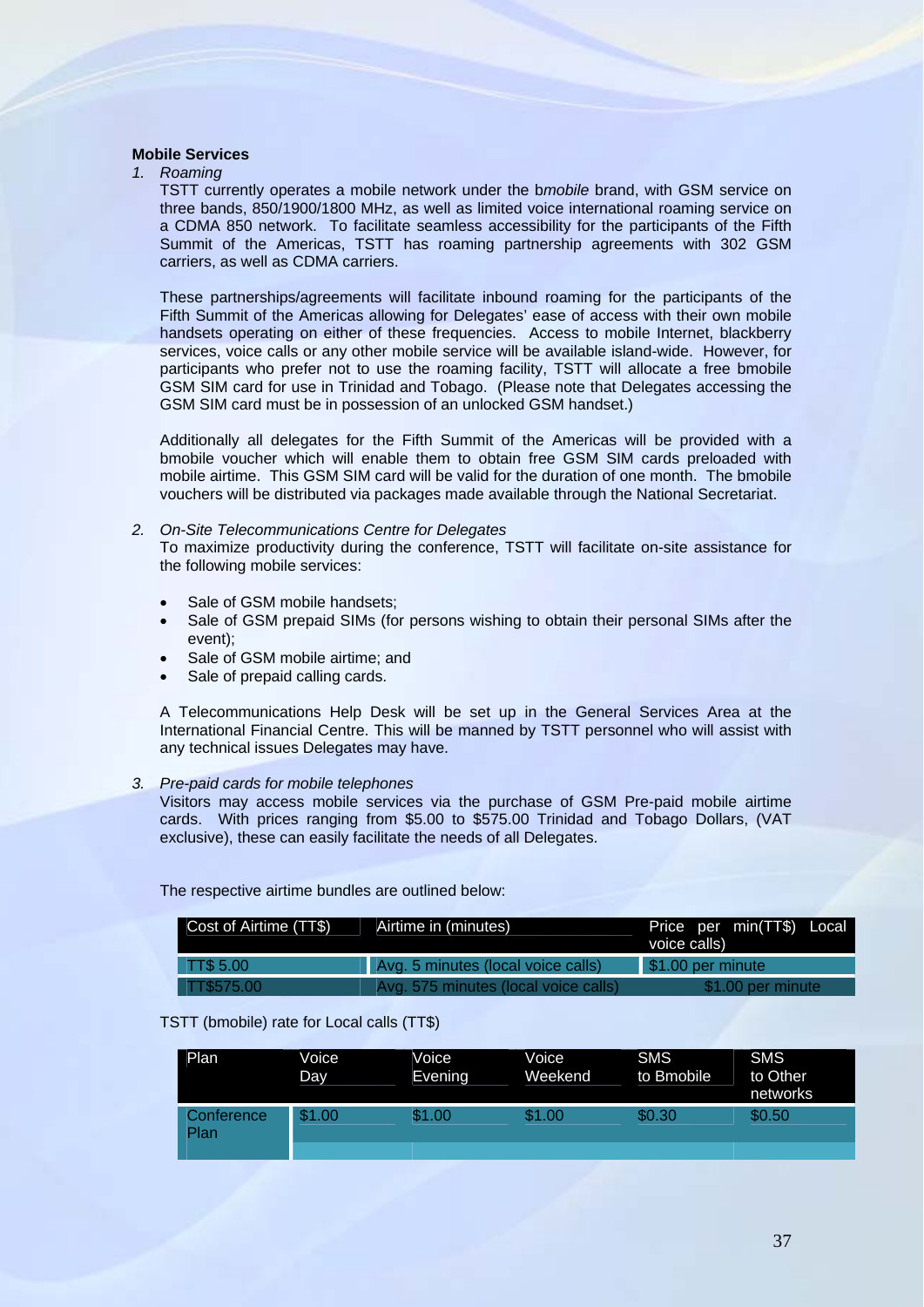The voice rate applicable after the first 3 minutes is \$0.50 including calls within the bmobile network, as well as to fixed lines and other local mobile networks. This rate is VAT exclusive.

TSTT (bmobile) rate for International calls (TT\$)

| <b>Description</b>              | (TT\$) | (TT\$)  | (TT\$)  |
|---------------------------------|--------|---------|---------|
| <b>Destination</b>              |        |         |         |
|                                 | Day    | Evening | Weekend |
| USA, Canada, UK &               |        |         |         |
| Ireland                         | \$1.25 | \$1.00  | \$0.50  |
| Caribbean,                      |        |         |         |
| Venezuela & India               | \$1.50 | \$1.00  | \$0.75  |
| Rest of the World               |        |         |         |
| exceptions<br>(See<br><b>in</b> |        |         |         |
| Notes 2 below) *                | \$2.50 | \$2.00  | \$1.50  |

Notes:

International calls terminating on mobile phones attract a surcharge of \$1.00 per minute except for mobile phones with receiving party pays plans such as in the USA or Canada.

A \$6.00 per minute charge is applicable to the following countries: Antartica, Ascension, Christmas & Cocos Keeling Islands, Comoros, Cook Island, Cuba, Falkland Islands, Greenland, Guinea Bissau, Kiribati, Nauru Island, Niue Island, Norfolk Islands, Papua New Guinea, Sao Tome and Principe, Solomon Islands, Somalia, St Helena, Tokelau, Tuvalu, Vanuatu, Wallis and Futuna.

All rates are VAT exclusive

# *4. e-Store and Special Packages*

TSTT will have an exclusive website ([www.tstttntconferences2009.co.tt](http://www.tstttntconferences2009.co.tt/)) to allow for easy access to information on telecommunications services as well as a special E-store.

The website will facilitate online access to conference packages for Delegates and media personnel attending the Fifth Summit of the Americas. The Conference package includes the following:

- Sale of GSM mobile handsets, GSM prepaid SIM cards and mobile airtime inclusive of international rates and local rates
- Delivery service of conference packages to respective hotels or arrangements for collection at ports of entry (Airport / Seaport) or at the Conference location (IFC building)
- Full details on all bmobile services offered including roaming and other mobile data services; and
- An interactive map outlining the major routes from Airport / Seaport to other delegate areas of interest such as major participating hotels, bmobile stores and top-up locations along this route.

# **Customer Service and Support**

The following support services will be in place before the start of the Summit in order to ensure that Delegates are able to have seamless access to telecommunications services and full service support:

# 1. *On-site Services*

Trained telecommunications resource personnel will operate at key conference facilities. These Customer Service Representatives (CSRs) will address all customer enquiries as they relate to TSTT's products and services and will be fully supported by a dedicated technical team.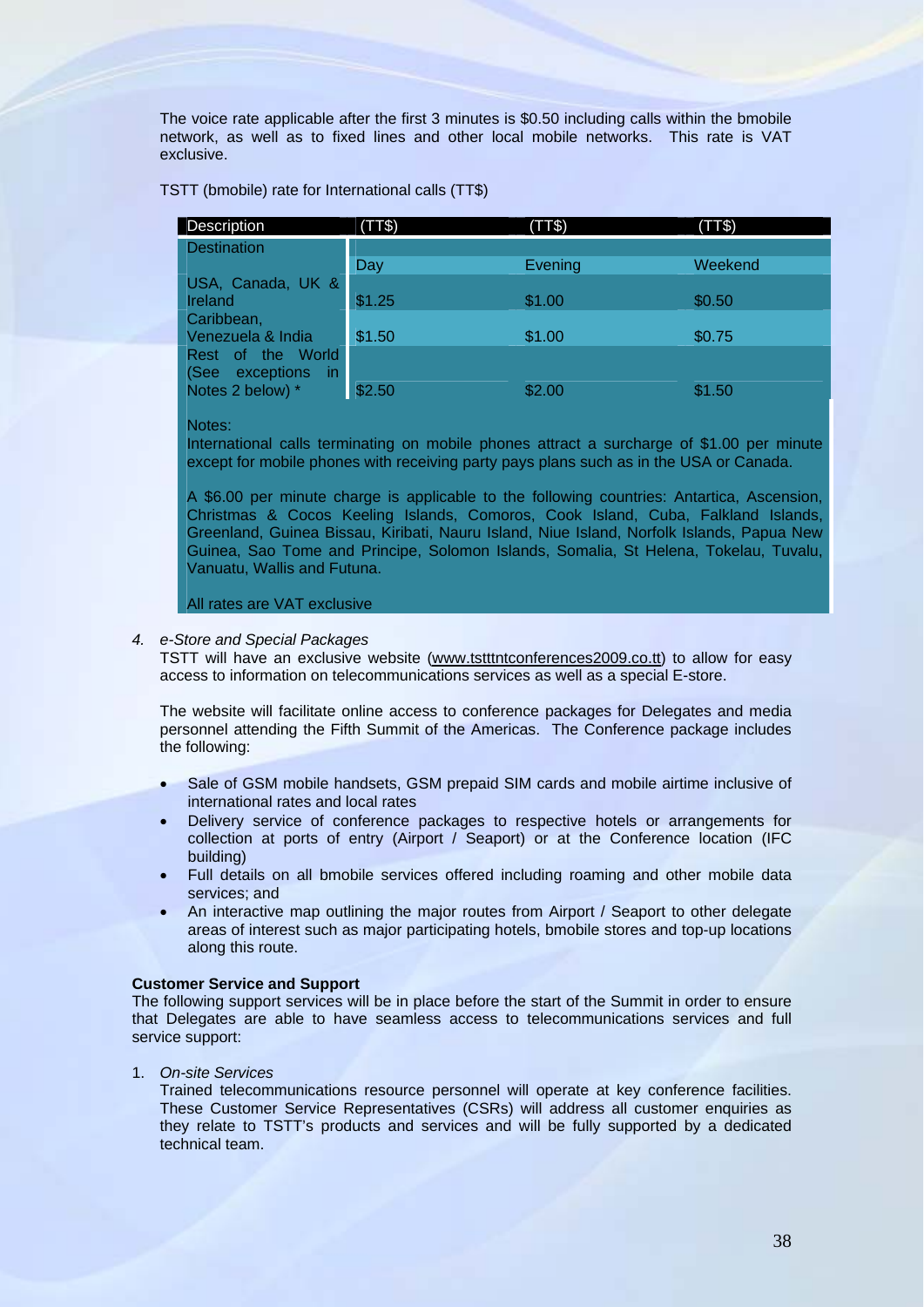*2. Customized Help Access Number* 

TSTT will have a customized number available for quick and easy access to our services. This number is 1-868-800-TSTT. The number will be fully manned from 8:00am to 4:00pm daily for the duration of the Fifth Summit of the Americas.

3. *Multilingual Menus*

For ease of access TSTT will provide multilingual menu options for all its services in the week prior to and during the Conference.

4. *Technical Support*

Back office support will operate 24 hours per day and as such be able to provide all services after on-site locations have closed.

*5. Interpretation Services* 

From the week prior to the Conference, interpreters will operate from all key customer service touch points to facilitate exchanges with CSRs. These interpreters will not only be deployed on-site but will also be co-located with the Directory Assistance, Mobile, Internet (Wired and Wireless) and Overseas Operator Services staff in the event that a Delegate or guest decides to use any of these services.

# **Other Telecommunications Services**

For telecommunications services, which are not specifically covered here, please contact Telecommunications Services of Trinidad and Tobago (TSTT).

| Telephone | 1-868-800-TSTT; 1-868-625-2534   |
|-----------|----------------------------------|
| Email     | tstt service@tstt.co.tt          |
| Website   | www.tstttntconferences2009.co.tt |

NOTE: The business arrangement between any telephone service provider and the Delegates is the direct responsibility of both parties.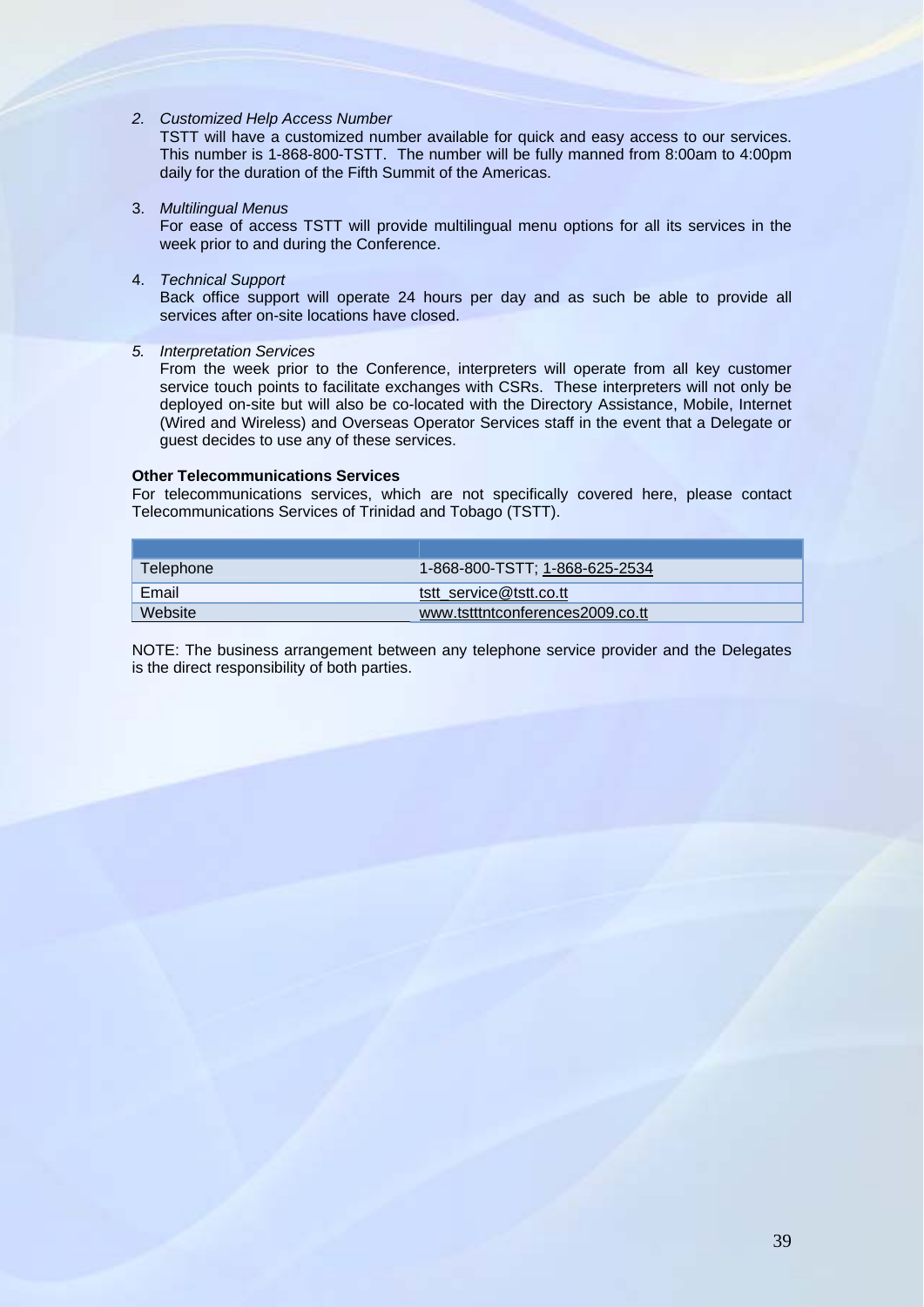# **ANNEX F**



# **Hyatt Regency Trinidad Reservations Request Form**

Please fill out this form in its entirety for each reservations request. Confirmations will be sent via email.

| <b>Delegation / Country:</b>     |  |
|----------------------------------|--|
| <b>Name of Guest:</b>            |  |
| <b>Job Title / Position:</b>     |  |
|                                  |  |
| <b>Arrival Date:</b>             |  |
| Flight #:                        |  |
| <b>Estimated Arrival Time:</b>   |  |
|                                  |  |
| <b>Departure Date:</b>           |  |
| Flight #:                        |  |
| <b>Estimated Departure Time:</b> |  |
|                                  |  |
| <b>Street Address:</b>           |  |
| Zip Code:                        |  |
| State:                           |  |
| City:                            |  |
| <b>Telephone Number:</b>         |  |
| <b>Fax Number:</b>               |  |
| <b>Email Address:</b>            |  |
| <b>Remarks:</b>                  |  |
|                                  |  |
|                                  |  |

**Please email this form together with Billing Instructions Form to [trinidad.reservation@hyatt.com](mailto:trinidad.reservation@hyatt.com)**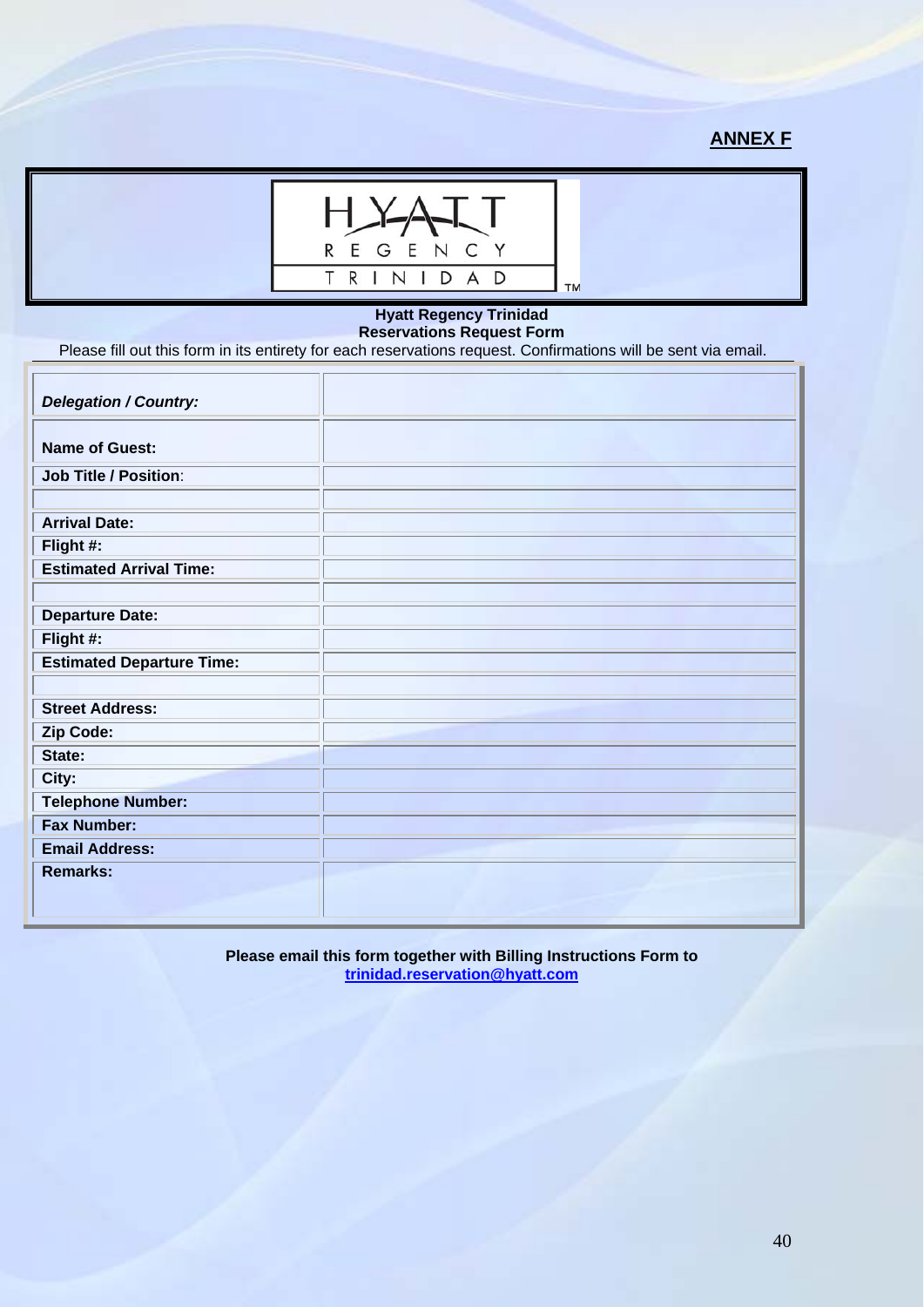# **ANNEX G**



# **BILLING INSTRUCTIONS FORM**

| <b>SECTION A: CLIENT INFORMATION</b>                   |                                 |                                                                                                                                                                                                                            |
|--------------------------------------------------------|---------------------------------|----------------------------------------------------------------------------------------------------------------------------------------------------------------------------------------------------------------------------|
| 1. Delegation:                                         |                                 | 2. Name of Guest:                                                                                                                                                                                                          |
| 3. Arrival Date:                                       |                                 | 4. Departure Date:                                                                                                                                                                                                         |
|                                                        |                                 |                                                                                                                                                                                                                            |
| <b>SECTION B: CHARGE</b><br><b>DESCRIPTION</b>         |                                 |                                                                                                                                                                                                                            |
|                                                        | ⊔                               | $\Box$                                                                                                                                                                                                                     |
| 6. Select All Applicable :                             | <b>ALL</b> Charges              | <b>Local Telephone Charges</b>                                                                                                                                                                                             |
|                                                        | □                               |                                                                                                                                                                                                                            |
|                                                        | Room & Taxes                    | <b>International Telephone Charges</b>                                                                                                                                                                                     |
|                                                        | $\Box$                          | O                                                                                                                                                                                                                          |
|                                                        | <b>Breakfast</b>                | Spa                                                                                                                                                                                                                        |
|                                                        | □                               | $\Box$<br>Internet                                                                                                                                                                                                         |
|                                                        | <b>Meals</b>                    |                                                                                                                                                                                                                            |
|                                                        | □<br><b>Alcoholic Beverages</b> | O<br>Laundry                                                                                                                                                                                                               |
|                                                        | □                               | $\Box$                                                                                                                                                                                                                     |
|                                                        | Non-Alcoholic Beverages         | Other (Please indicate)                                                                                                                                                                                                    |
|                                                        |                                 |                                                                                                                                                                                                                            |
| <b>SECTION</b><br>С.<br><b>PAYMEN</b><br><b>METHOD</b> |                                 |                                                                                                                                                                                                                            |
| 7. Select Method of Payment:                           |                                 |                                                                                                                                                                                                                            |
|                                                        |                                 |                                                                                                                                                                                                                            |
| <b>Wire Transfer:</b>                                  | <b>Example 2.1 Information.</b> | Must be received at hotel by Friday, April 3rd. Please contact Sophia Leps in<br>our Finance Department at 1-868-821-6490 or via email at<br>sophia.leps@hyatt.com for wire transfer instructions and the hotel's account  |
|                                                        |                                 |                                                                                                                                                                                                                            |
| П<br><b>Credit Card:</b>                               | ID                              | a.) Please submit a copy of the Credit Card front & back and a copy of the cardholder's                                                                                                                                    |
|                                                        |                                 | This is an authorization confirming the use of the credit card listed below to be<br>used for payment of charges as indicated in Section B above.<br>The authorization will be kept on file at the Hyatt Regency Trinidad. |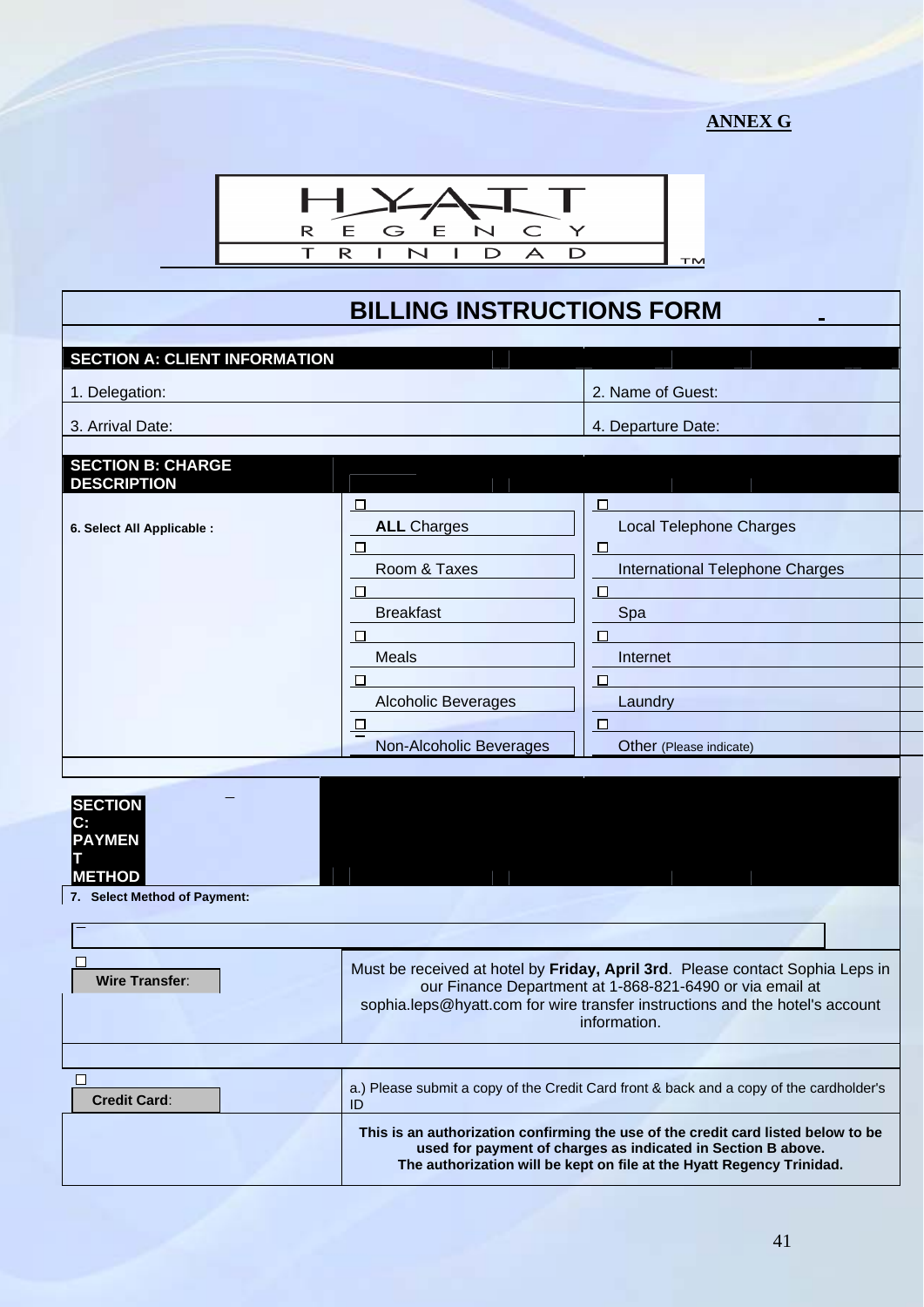| Credit Card # to be charged:                                                                                                                                                                                 |                                                              |                    | <b>Expiration Date:</b>    |  |
|--------------------------------------------------------------------------------------------------------------------------------------------------------------------------------------------------------------|--------------------------------------------------------------|--------------------|----------------------------|--|
|                                                                                                                                                                                                              |                                                              |                    |                            |  |
| <b>Credit Card Type:</b><br><b>VISA</b>                                                                                                                                                                      | <b>MASTER CARD</b>                                           |                    | <b>AMERICAN EXPRESS</b>    |  |
| <b>Print Cardholder's Name:</b>                                                                                                                                                                              |                                                              |                    |                            |  |
| <b>Phone Number:</b>                                                                                                                                                                                         |                                                              | <b>Fax Number:</b> |                            |  |
| Signature of the cardholder:                                                                                                                                                                                 |                                                              |                    |                            |  |
|                                                                                                                                                                                                              |                                                              |                    |                            |  |
| <b>Sender's Name:</b>                                                                                                                                                                                        |                                                              |                    | <b>Sender's Signature:</b> |  |
|                                                                                                                                                                                                              |                                                              |                    |                            |  |
| Should you have any questions please do not hesitate to contact us by phone at: 1-868-623-2222<br>or email us at trinidad.reservation@hyatt.com<br>Our Accounting and Reservations Departments are available |                                                              |                    |                            |  |
|                                                                                                                                                                                                              | Monday through Friday from 9AM to 5PM Atlantic Standard Time |                    |                            |  |
| Please email this form along with the Reservations Request Form to                                                                                                                                           | trinidad.reservations@hyatt.com                              |                    |                            |  |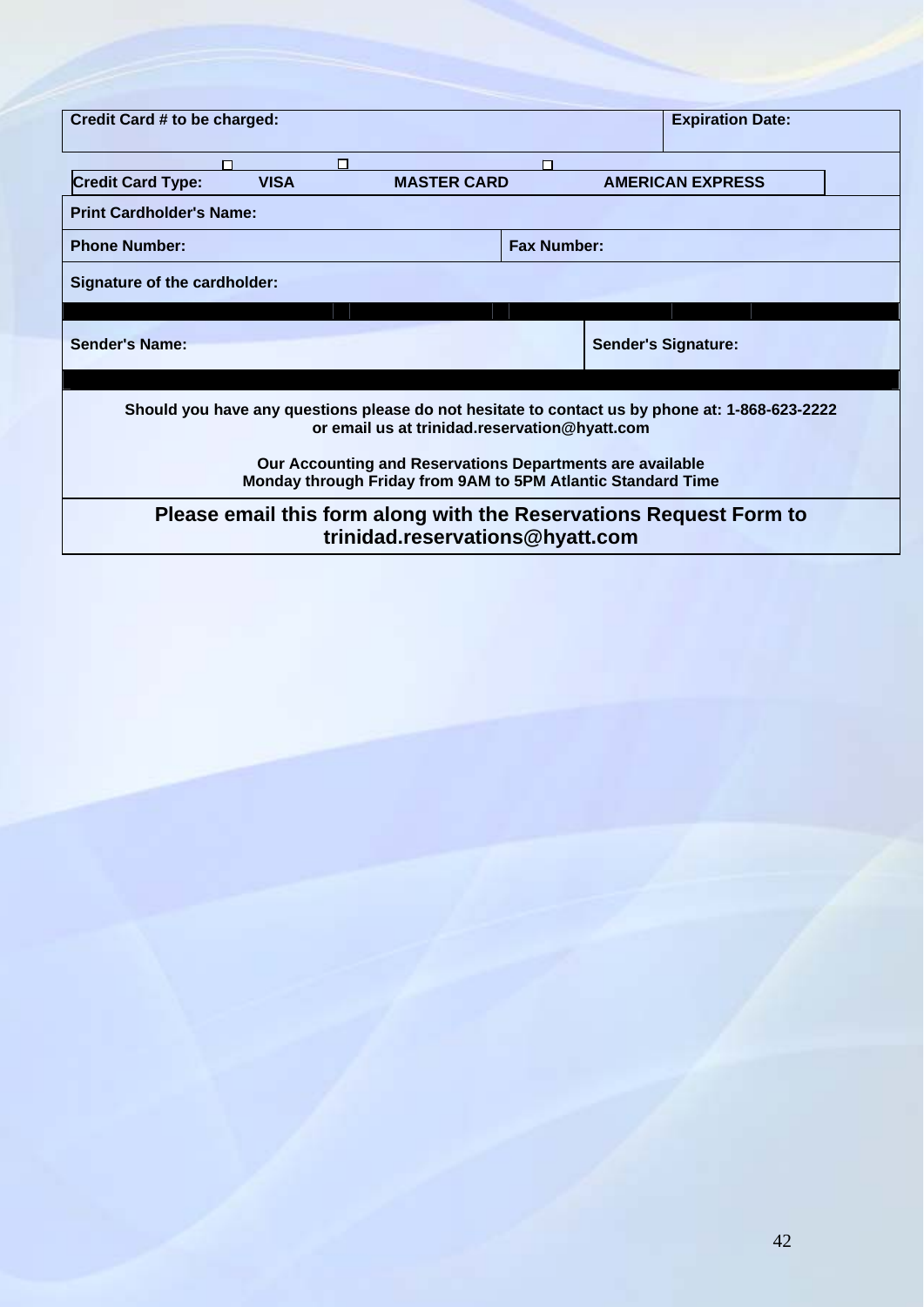# **ANNEX H**



# **GLOBECAST**

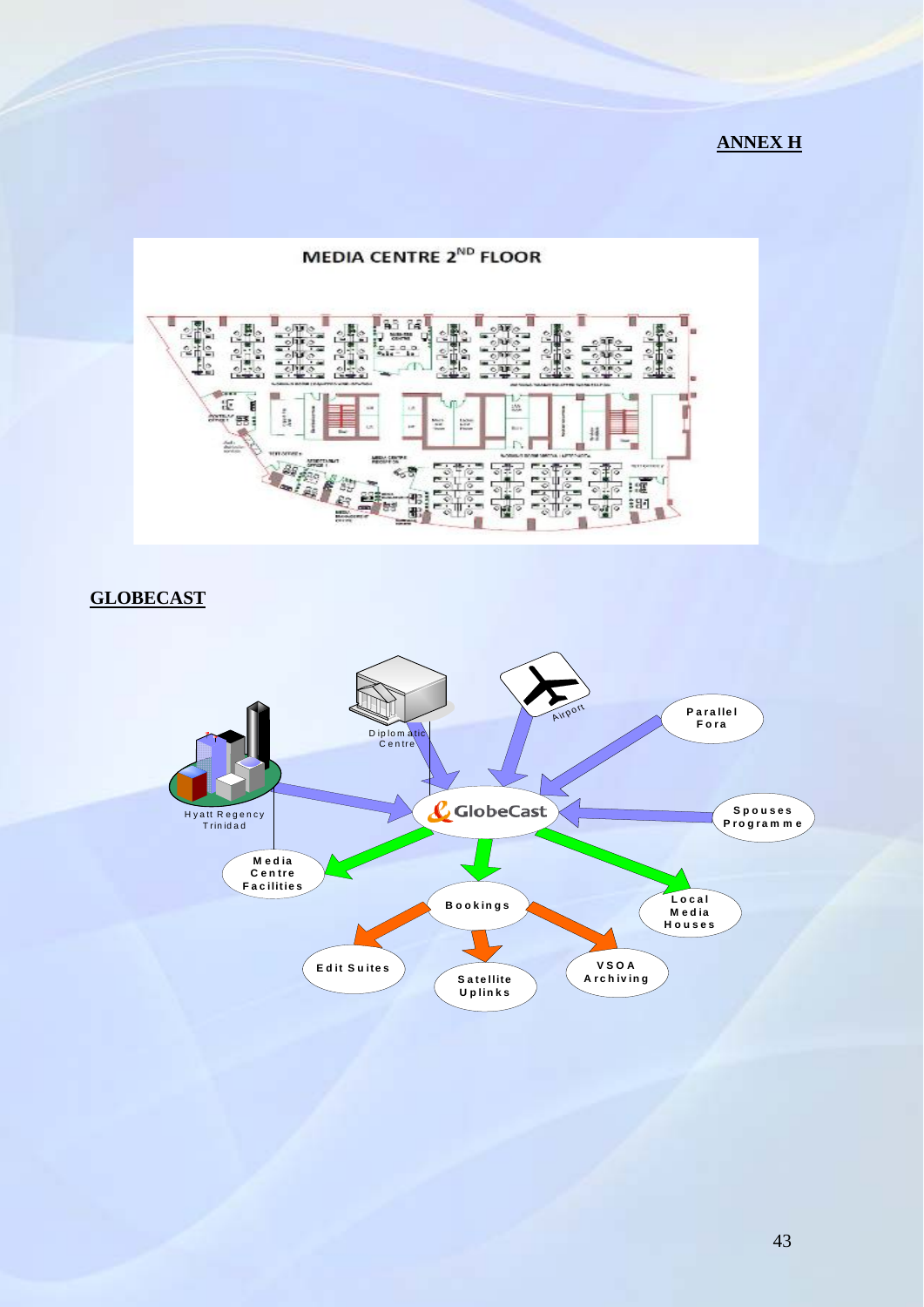# **PROVISIONAL PROGRAMME FOR PRIVATE SECTOR FORUM**

# **WEDNESDAY 15TH APRIL 2009**

# **0630 – 0900 REGISTRATION**

# **0900 – 0945 JOINT OPENING CEREMONY - PRIVATE SECTOR AND YOUTH FORA**

Venue: Princess Theater – Deck 7 Angela Lee Loy, Chairman of the Private Sector Advisory Committee Ernesto Gutierrez, President, Private Sector of the Americas, Argentina H.E. José Miguel Insulza, Secretary General, Organization of American States The Honorable Patrick Manning, Prime Minister, Trinidad and Tobago

# **0945 – 1015 NETWORKING BREAK**

Venue: Churchill Lounge – Deck 7

# **1015 – 1115 HUMAN PROSPERITY AND THE GLOBAL ECONOMIC CRISIS**

Venue: Princess Theater – Deck 7

**Moderator and Commentator**: Guillermo Perry, Former Chief Economist, World Bank, Colombia

Hans Rosling, Professor of International Health, Karolinska Institute, and Director of Gapminder Foundation, Sweden

Enrique Iglesias, General Secretary, Ibero-American Secretariat

Mr. Owen Arthur, Former Prime Minister of Barbados

H. E. Joe Clark, Former Prime Minister and Former Minister of Foreign Affairs, Canada

Suresh Sookoo, Chief Executive Officer, RBC Financial (Caribbean) Limited

# **1130 – 1230 INVESTING IN PEOPLE: PUBLIC-PRIVATE SECTOR PARTNERSHIP FOR HUMAN CAPITAL DEVELOPMENT**

Venue: Princess Theater– Deck 7

**Moderator**: Rossana Fuentes Berain, Founder and Chair of the Advisory Committee, Journal Foreign Affairs en Mexico

Professor Kenneth Julien, President, University of Trinidad and Tobago (UTT)

Luis Miguel Castillo, Fundacion Guatefuturo, Guatemala

Javier Treviño, Vicepresidente Senior de Comunicación y Asuntos Corporativos, CEMEX, México

# **1230 – 1430 LUNCH**

Venue: Island Dinning Room – Deck 5

Nasser H. Saidi, Chief Economist of the Dubai International Financial Centre Authority (DIFCA)

# **1430 – 1530 MAXIMIZING PROFITS WITH SOCIAL AND ENVIRONMENTAL RESPONSIBILITY**

Venue: Princess Theater – Deck 7

**Moderator:** Italo Pizzolante, President, Pizzolante Comunicación Estratégica,

Venezuela

Emmanuel Seidner, Latin American Business Council (CEAL International), Guatemala Alejandro Poma, Program Pounds of Love, El Salvador

Fernando Campero, Fundacion Nuevo Norte Bolivia

The Honorable Vincent Vanderpool Wallace, Minister of Tourism and Civil Aviation, The Bahamas

# **1530 – 1600 NETWORKING BREAK**

Venue: Churchill Lounge – Deck 7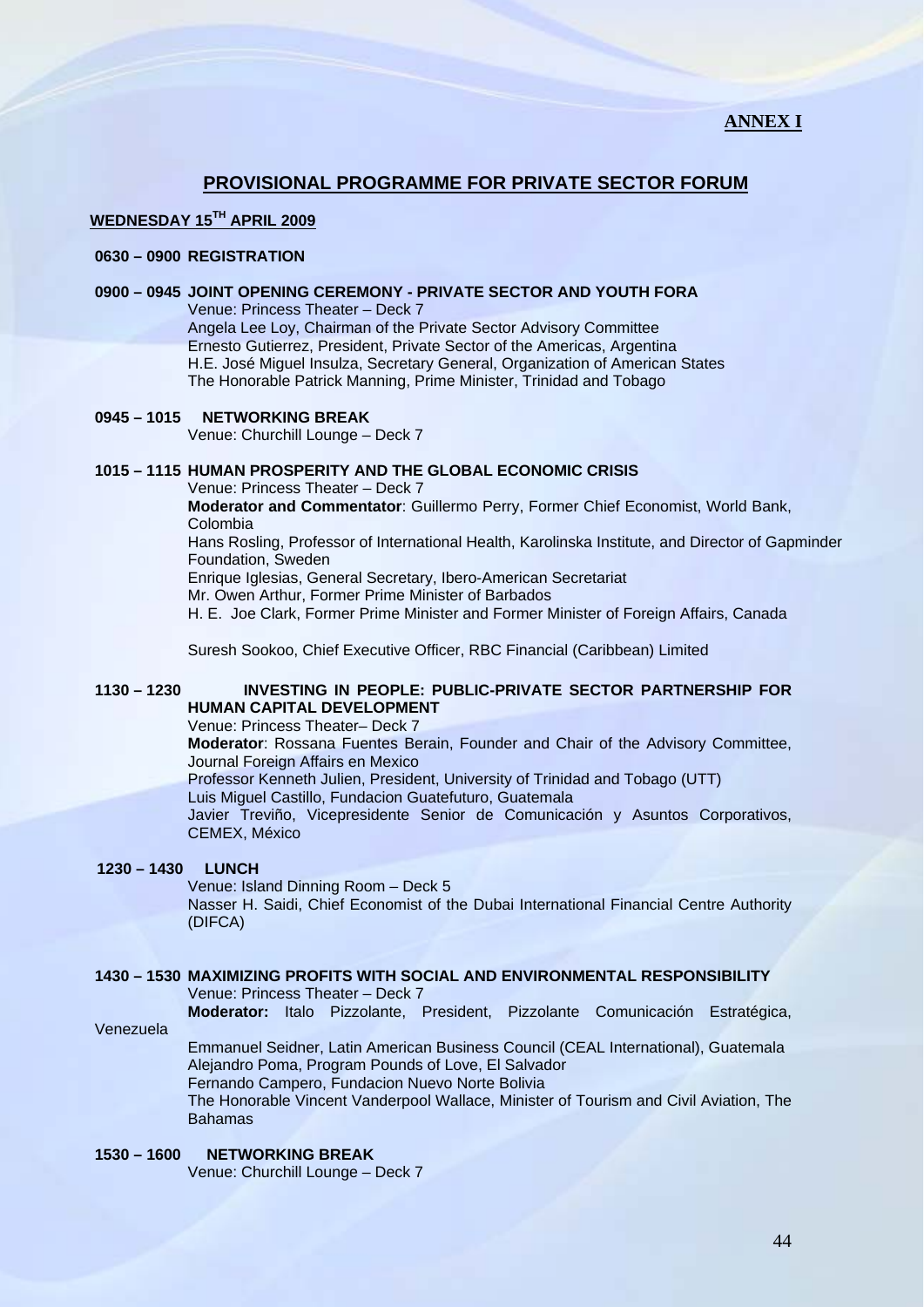# **1600 – 1700 INNOVATION PROJECTS – ENERGY**

Venue: Princess Theater – Deck 7 Investing in Energy in the Americas **Moderator and Commentator**: Andy Johnson, Senior Reporter CCN News network Robert Riley, President and CEO, BP, Trinidad & Tobago Kateri Callahan, President, Alliance to Save Energy, United States John Fox, CEO, Innovation Fuels, United States

- **1730 1830 LAUNCH OF EXHIBITION**  Venue: Grand Casino – Deck 7
- **1900 2100 COCKTAIL RECEPTION** Venue: Main Deck – Deck 15

# **THURSDAY, 16TH APRIL 2009**

- **0900 0930 Key note speaker** Venue: Princess Theater – Deck 7 The Honorable Gregory Meeks, Congressman, House of Representatives, United States
- **0945 1045 OPPORTUNITIES FOR GROWTH AND PROSPERITY IN THE NEW DECADETHE US ECONOMIC STIMULUS PACKAGE: OVERVIEW OF OPPORTUNITIES FOR BUSINESSES**
	- Venue: Princess Theater Deck 7 Enrique Garcia, President, Andean Development Corporation (CAF) Alicia Barcena, Executive Secretary, UN Economic Commission for Latin America and the **Caribbean** (ECLAC) Compton Bourne, President, Caribbean Development Bank

# **10:45 – 1115 NETWORKING BREAK**

Venue: Churchill Lounge – Deck 7

# **1130 – 1230 INVESTMENT IN ICT: A WAY OUT OF THE CRISIS**

Venue: Princess Theater – Deck 7

**Moderator**: Jorge Casino - Latin American Association of Entities of Information and **Communication** 

Hernan Rincon, President, Microsoft Latin America

Regenie F. Fraser - Secretary General – Caribbean Association of National Telecommunication Organization (CANTO)

Peter Dengate Thrush, Chairman - Internet Corporation for Assigned Names and Numbers (ICANN)

Ricardo Olarte, Manager, Andean Region, Caribbean and Central America, Intel Corp. Roberto Peon, CEO TSTT

# **1230 – 1400 LUNCH**

Venue: Island Dinning Room – Deck 5

# **1430 – 1530 LARGEST INFRASTRUCTURE PROJECTS IN THE AMERICAS**

Venue: Princess Theater – Deck 7

The Panama Canal - Alberto Alemán Zubieta, Administrator, Panama Canal Authority, Panama

 The Trans-Andean Railway Chile-Argentina -Eduardo Eunerkian, CEO, Americas Group, Argentina

# **1530 – 1600 NETWORKING BREAK**

Venue: Churchill Lounge – Deck 7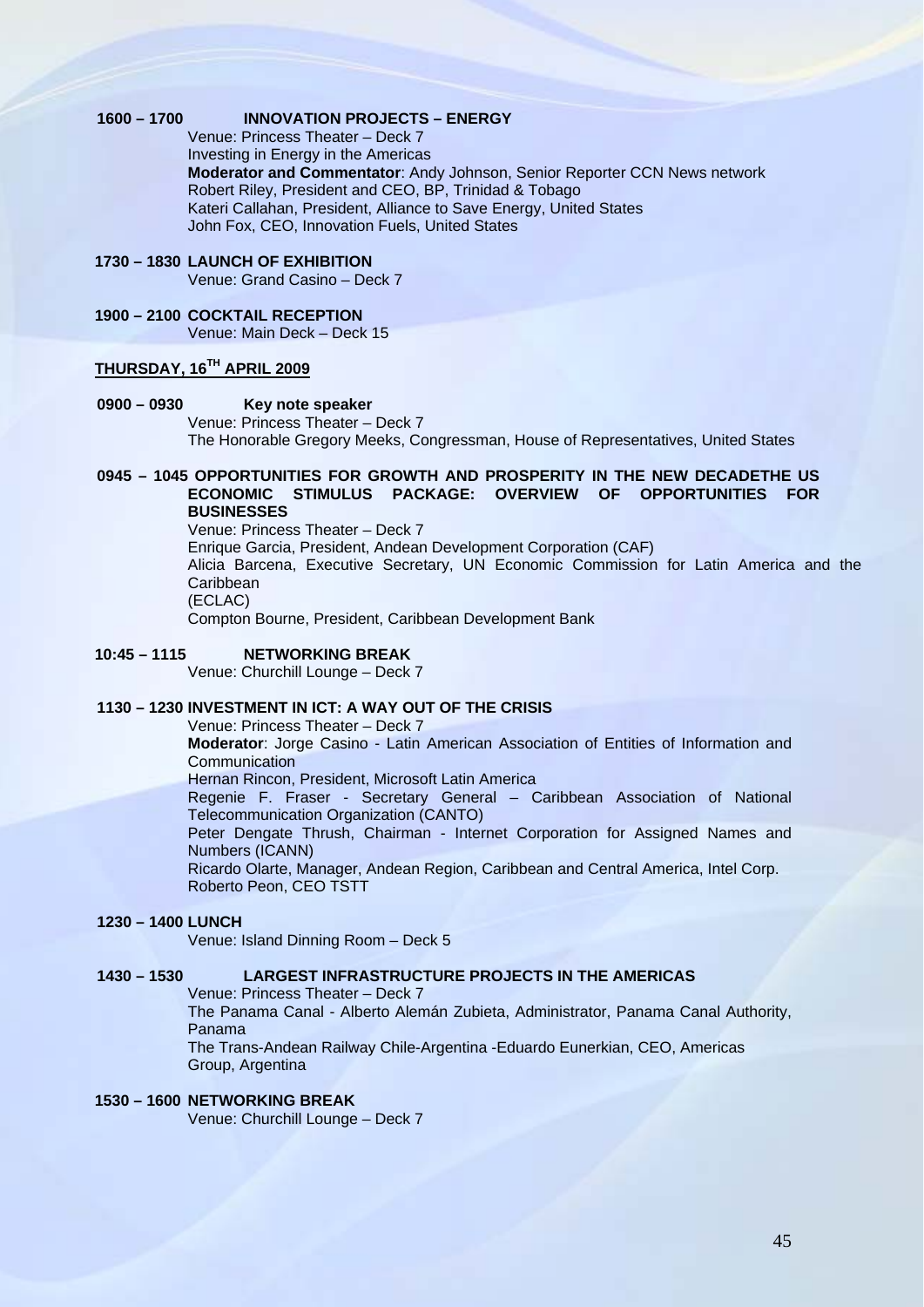# **1600 – 1700 RECOMMENDATIONS FOR PUBLIC/PRIVATE PARTNERSHIPS SUMMIT IMPLEMENTATION**

Venue: Princess Theater – Deck 7

**Keynote: H.E. Martín Erasto Torrijos Espino – President of Panama** 

Richard Feinberg, Professor, University of California, San Diego, and Chair of the Global Leadership Institute

 Javier Irarrazaval, President, Forum Empresa, and Managing Director for the Andean Region, The

Walt Disney Company

# **1700 – 1800 CLOSING**

Venue: Princess Theater – Deck 7 **Keynote: H.E. José Manuel Zelaya Rosales - President of Honduras**  Amb. Luis Alberto Rodriguez, National Summit Coordinator, Trinidad and Tobago

# **1900 – 2100 RECEPTION/ENTERTAINMENT**

Venue: Club Fusion – Deck 7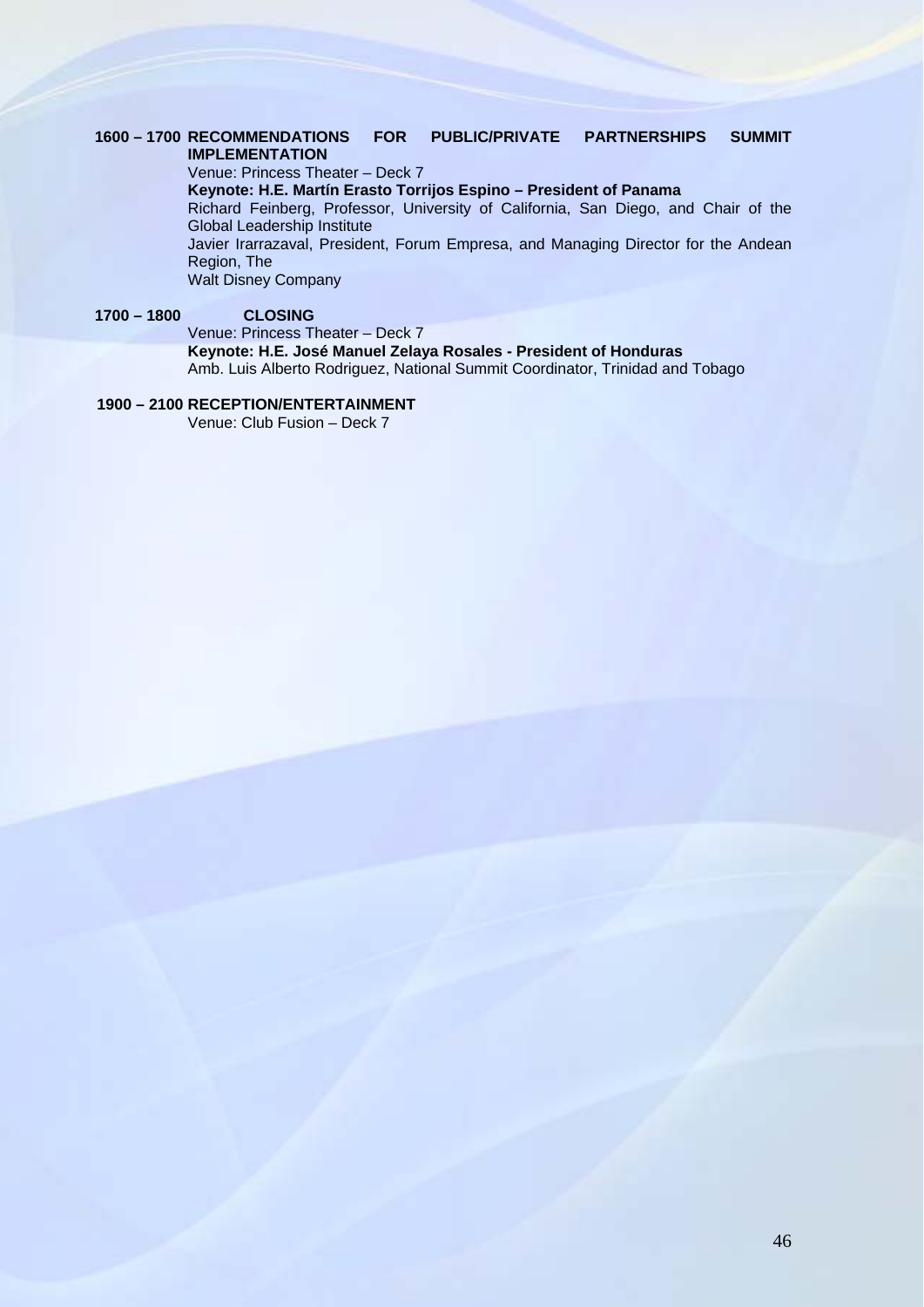# **ANNEX J**

# **PROVISIONAL PROGRAMME FOR CIVIL SOCIETY FORUM APRIL 14-16, 2009**

### **TUESDAY APRIL 14, 2009**

| 0300 | <b>REGISTRATION (CARNIVAL VICTORY)</b>                                                                           |
|------|------------------------------------------------------------------------------------------------------------------|
|      | <b>OPENING CEREMONY</b>                                                                                          |
| 0600 | <b>WELCOME REMARKS</b><br>Chair, Advisory Committee for Civil Society                                            |
| 0610 | <b>INTRODUCTION</b><br><b>Organization of American States</b>                                                    |
| 0620 | <b>REMARKS</b><br>CARICOM                                                                                        |
| 0630 | <b>FEATURE ADDRESS</b><br>The Honourable Patrick Manning, Prime Minister of the Republic of<br>Trinidad & Tobago |

0700 Cocktail Reception

# **WEDNESDAY APRIL 15, 2009**

| 0830 | DAY1                                                                                                                                                                                                                                                                                                                                                                                                     |
|------|----------------------------------------------------------------------------------------------------------------------------------------------------------------------------------------------------------------------------------------------------------------------------------------------------------------------------------------------------------------------------------------------------------|
|      | <b>INTRODUCTION</b><br>Minister of Social Development, Trinidad & Tobago                                                                                                                                                                                                                                                                                                                                 |
| 0845 | <b>VIDEO MESSAGE</b><br>Former Prime Minister of Canada                                                                                                                                                                                                                                                                                                                                                  |
| 0900 | CIVIL SOCIETY CONSULTATION PROCESS - PANEL DISCUSSION ON<br>THE RECOMMENDATIONS OF THE PRE-SUMMIT FORA<br>Caribbean Sub regional and Virtual consultations<br>Sub regional Forum for Central America, Mexico and the Dominican<br>Republic and Hemispheric Forum<br>Sub Regional Forum for South America and Inter-American Forum<br>of Afro-Descendants Question and Answer Session, moderated by Chair |
| 1015 | STRATEGY MEASUREMENT TOOLS & THE IMPORTANCE TO SOCIALLY<br><b>RESPONSIBLE BUSINESS</b>                                                                                                                                                                                                                                                                                                                   |
| 1045 | Coffee Break                                                                                                                                                                                                                                                                                                                                                                                             |
| 1100 | IMPROVING COMMUNITY BASED ORGANIZATION RESPONSIVENESS                                                                                                                                                                                                                                                                                                                                                    |
|      | New Concepts and Mechanisms for Networking/<br><b>Sharing Experiences, UNDP</b>                                                                                                                                                                                                                                                                                                                          |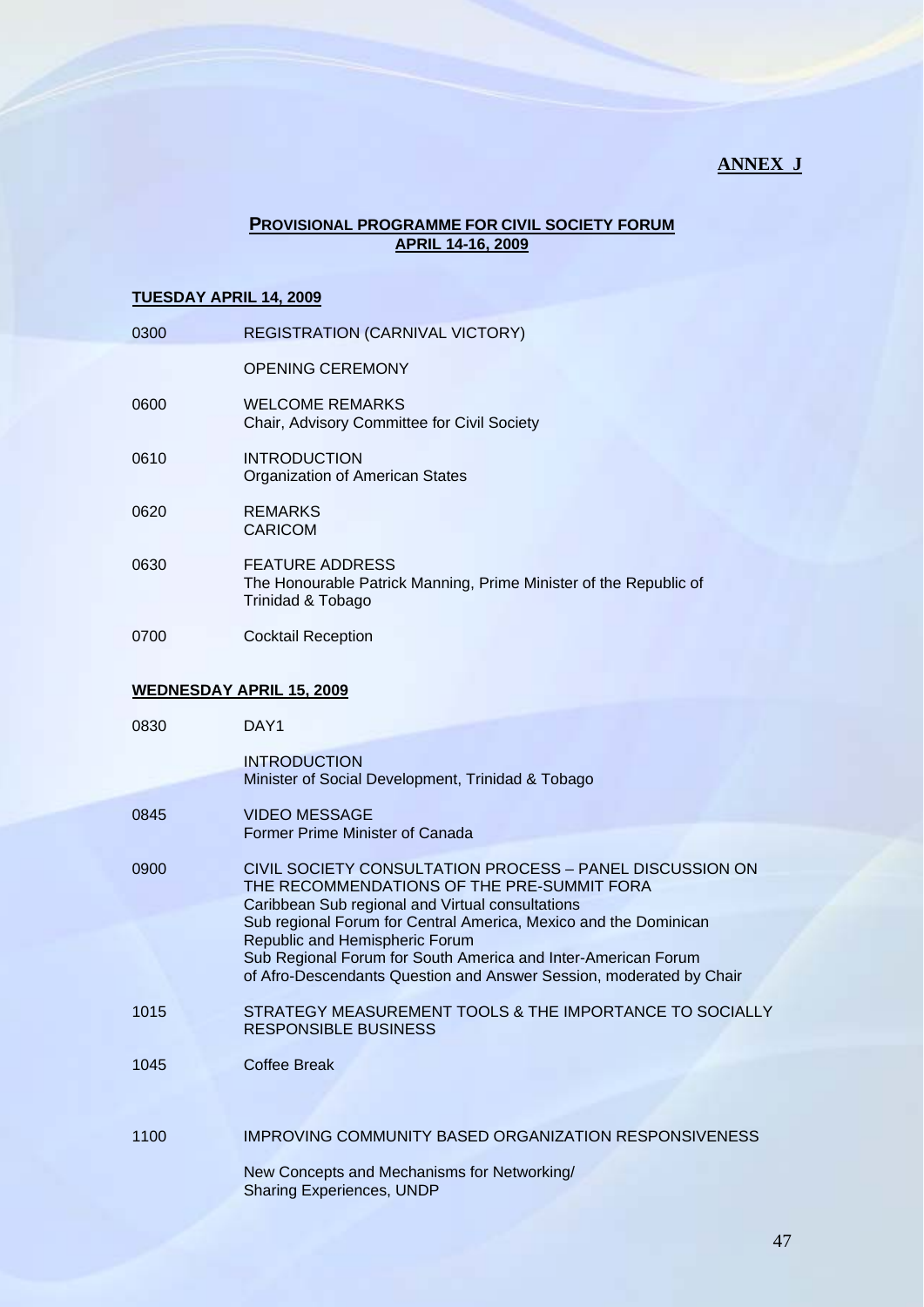|      | Social Innovation, New Infromation Technology & Social Media<br>Build-A-Blog<br>Explore the wonderful world of Wikis<br>Institute for Connectivity in the Americas (ICA) - TO ID                                                                    |
|------|-----------------------------------------------------------------------------------------------------------------------------------------------------------------------------------------------------------------------------------------------------|
|      | Question and Answer Session, moderated by Chair                                                                                                                                                                                                     |
| 1145 | Key Challenges to Human Prosperity in the Current Economic<br>Environment<br>Increasing Financial Cooperation for Social Development<br>The Challenge of Managing the Environment for Prosperity<br>Question and Answer Session, moderated by Chair |
| 1300 | LUNCH/SPEAKER:<br>Trust and Confidence Building: How Civil Society can More Effectively<br>Negotiate an Enhanced Involvement in Policy Decision-Making                                                                                              |
| 1430 | PANEL PRESENTATION ON HIV/AIDS, UNAIDS                                                                                                                                                                                                              |
| 1530 | Coffee Break                                                                                                                                                                                                                                        |
| 1600 | Strengthening Democracy through Citizen Participation in Governance                                                                                                                                                                                 |
|      | Question and Answer Session, moderated by Chair                                                                                                                                                                                                     |
| 1700 | Closing: Summary of DAY 1                                                                                                                                                                                                                           |

# **THURSDAY APRIL 16, 2009**

**DAY 2** 

0900 REMARKS

Formation of Thematic Networking Groups to discuss implementation strategies, next steps and required resources. The Groups' recommendations will be included in the submission to the Meeting of Ministers.

# 0930 PARALLEL THEMATIC WORKING GROUP SESSIONS Group 1 Promoting Democratic Values

Group 2

Promoting and Protecting the Human Rights of all Citizens, in particular Migrants, Children, Youth, Persons with Disabilities and other vulnerable groups

Group 3 Toward Integral Social and Economic Development

# Group 4

Multidimensional Security: Enhancing Healthy Lifestyles, Values and Attitudes and Reducing Inequality, Vulnerability and Youth Marginalisation

# Group 5

Environmental Sustainability and Energy Security Challenges in Managing the Environment and New Sources of Energy for **Sustainability** Disaster Management: The Case of Central America and Panama

# 1100 Coffee Break

1115 PARALLEL THEMATIC GROUP SESSIONS CONTINUE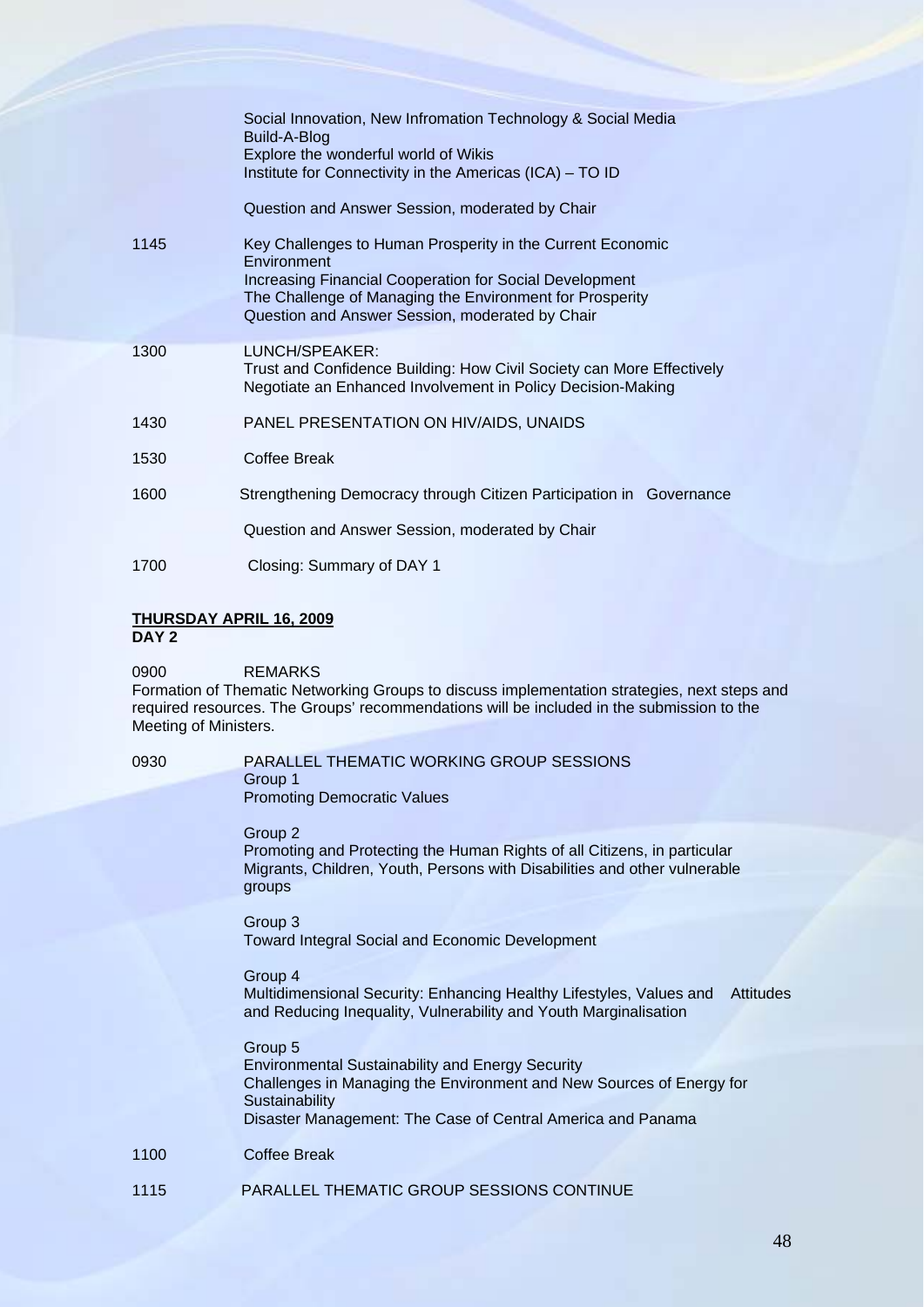1230 Lunch (Sponsored by Caribbean Development Bank) 1400 Presentation of Working Group Recommendations and Preparation for Ministerial Meeting 1545 CLOSING CEREMONY 1700 PRESS CONFERENCE - IFC BUILDING 1830 OPENING OF PEOPLES' SPACE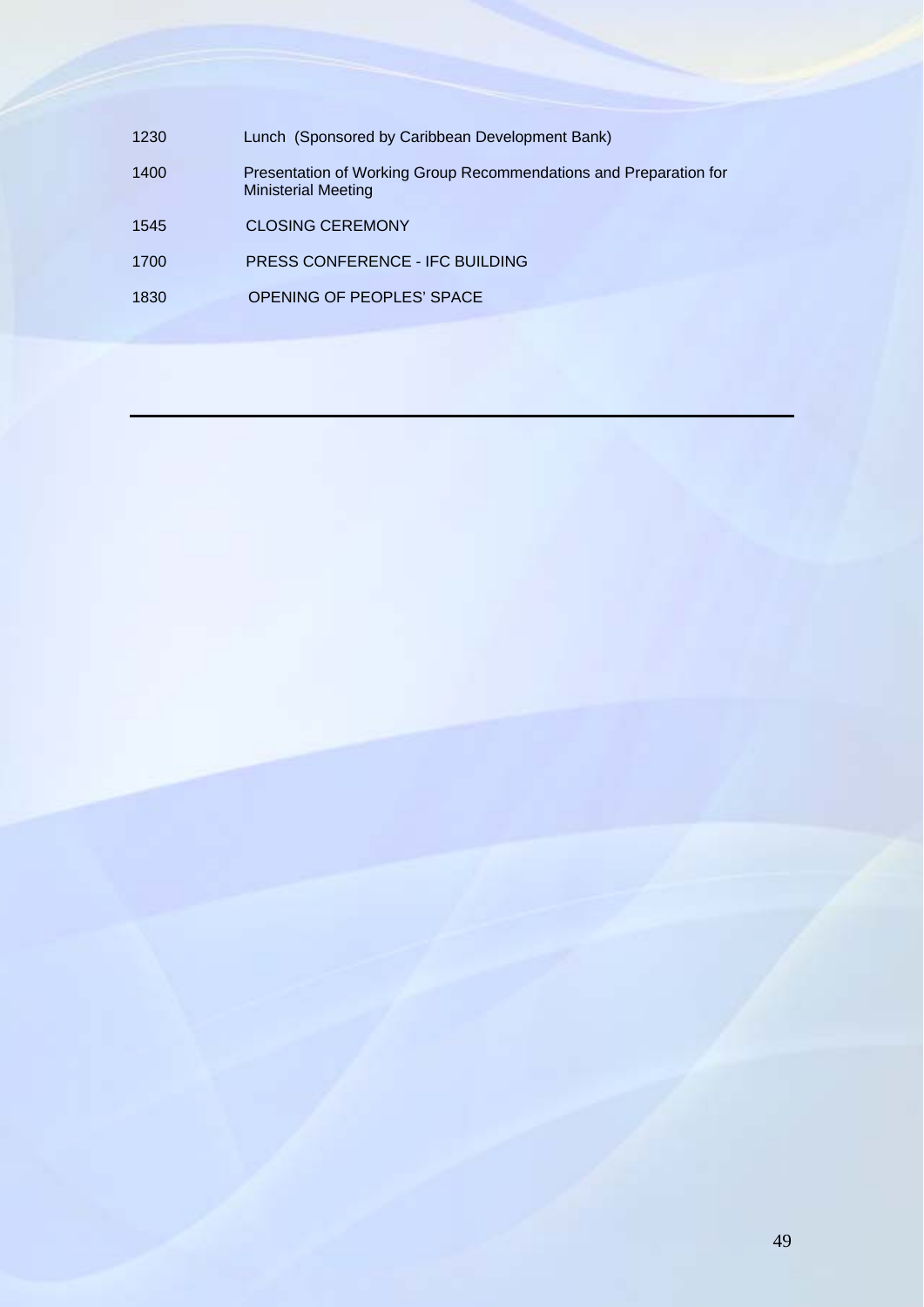# **ANNEX K**

# **PROVISIONAL PROGRAMME FOR THE YOUTH FORUM OF THE AMERICAS APRIL 15-16, 2009**

# **WEDNESDAY, APRIL 15, 2009**

| $9:00 - 10:15$ am | <b>Opening</b>                                                                                                                                                                                                                                                                                                                                                                                                                                               |
|-------------------|--------------------------------------------------------------------------------------------------------------------------------------------------------------------------------------------------------------------------------------------------------------------------------------------------------------------------------------------------------------------------------------------------------------------------------------------------------------|
| 10:15-10:30am     | <b>Break</b>                                                                                                                                                                                                                                                                                                                                                                                                                                                 |
| 10:30am-12:30pm   | <b>Review of the Fifth Summit Youth Dialogue</b><br>Summary of reports from young people across the region:<br>June - December 2008<br>Caribbean Dialogue<br><b>Mexico Dialogue</b><br>South America Dialogue<br><b>Online Consultation</b><br>Roundtable and Working Group<br>Regional Discussions: Draft Communiqué and Statement for                                                                                                                      |
|                   | <b>Heads</b><br>Caribbean / Central America & Mexico / South America / North<br>America                                                                                                                                                                                                                                                                                                                                                                      |
|                   | Venue: Club Fusion & Break Out Rooms (Vista Lounge on Grand<br>Princess)                                                                                                                                                                                                                                                                                                                                                                                     |
| 12:30-2:00pm      | Lunch                                                                                                                                                                                                                                                                                                                                                                                                                                                        |
| 2:00-3:30pm       | <b>Technology to Connect People in the Americas</b>                                                                                                                                                                                                                                                                                                                                                                                                          |
| $3:30 - 4:00$ pm  | <b>Break</b>                                                                                                                                                                                                                                                                                                                                                                                                                                                 |
| 4:00-6:00pm       | <b>Innovation Expo</b><br>Exhibits by innovative social and business entrepreneurs<br><b>Simultaneous Compulsory Workshops</b><br><b>Working Group 1:</b><br>Surviving the Storm: The growing economic crisis and its impact on<br>youth<br><b>Statistics/Growing Reality: UN ECLAC</b><br><b>Working Group 2:</b><br>Corporate Social Responsibility and the Young Entrepreneur<br><b>Working Group 3:</b><br>Youth on the Move: Young people and migration |
| 7:00-9:00pm       | Evening welcome reception/ opening dinner/ prize giving<br>(Shared with Private Sector Forum)<br><b>Recognizing and Renewing Commitments to Action</b><br>Recognition of excellence:<br>Presentation of Summit of the Americas Essay Contest Winner<br>Presentation of Student Press Essay Winner<br>Presentation of UNICEF Children's Rights Essay Winner                                                                                                   |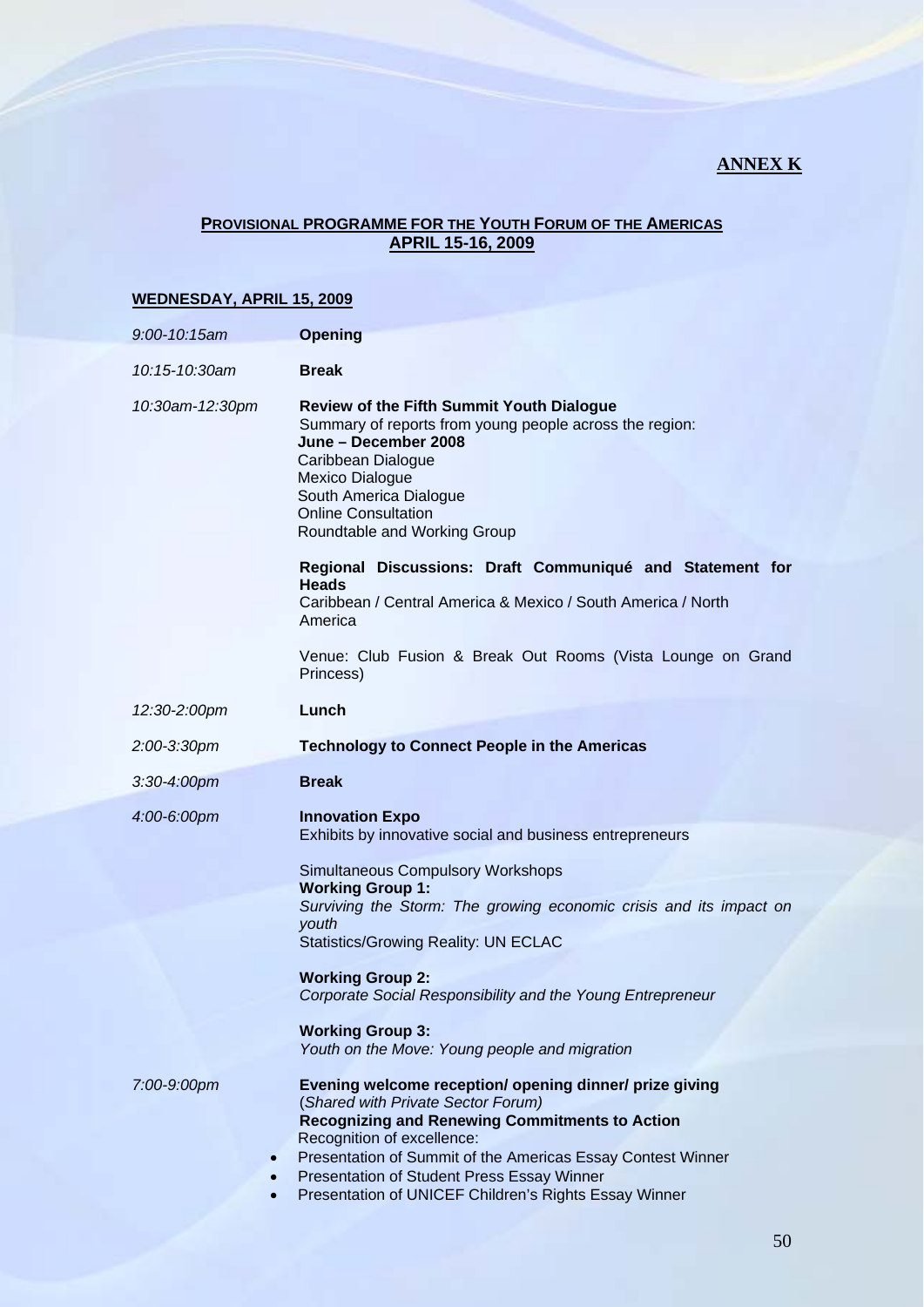- Presentation of NIHERST competition winner
- Recognition of companies that help young people (TBD)

# **THURSDAY, APRIL 16, 2009**

| 9:00-10:00am       | <b>Building Best Practices</b><br>Highlights of current analyses and strategies by National and<br>International Organizations.<br><b>UNICEF: Presentation on Youth and Media project</b><br>NIHERST: Foresight<br>(CDB, POETA)                              |
|--------------------|--------------------------------------------------------------------------------------------------------------------------------------------------------------------------------------------------------------------------------------------------------------|
| 10:00-10:15am      | <b>Break</b>                                                                                                                                                                                                                                                 |
| 10:15am-12:30pm    | <b>Concurrent Moderated Panels and Discussion Groups</b><br>(Each breakout session to produce four to five paragraphs for mini<br>declaration)                                                                                                               |
|                    | Human Prosperity: Combating the Violence                                                                                                                                                                                                                     |
|                    | <b>Environmental Sustainability: Inheriting the Earth</b>                                                                                                                                                                                                    |
|                    | <b>Energy Security: Innovation and Creativity to Secure Our Future</b>                                                                                                                                                                                       |
| 12:30-2:00pm       | Lunch<br>Keynote Speaker: Ivan Berry-CEO IB Entertainment (Music Mogul)<br>Follow-up Activities and Sponsorships in Culture and Entrepreneurship                                                                                                             |
| 2:00-3:00pm        | <b>Business Ethics and the Young Entrepreneur</b>                                                                                                                                                                                                            |
| $3:00 - 4:00$ pm   | <b>Presentation of Statement to Heads</b><br><b>Remarks by Government, OAS, and Private Sector Officials</b>                                                                                                                                                 |
| 4:30-5:30pm        | <b>Closing Ceremony</b>                                                                                                                                                                                                                                      |
| 7:00 <sub>pm</sub> | <b>Concluding Cultural Event and Fete</b><br>Pool Deck: Local and International Cultural Extravaganza<br>Performances by Adopt-A-Band Groups<br><b>Local Artists</b><br>Moko Jumbies/ Traditional Mas' characters from Ministry of Community<br>Development. |
|                    | Youth Forum of the Americas Open Space: Open both days of<br><b>Youth Forum</b>                                                                                                                                                                              |
|                    | <b>NexLinks Central</b>                                                                                                                                                                                                                                      |
|                    | Informal business / organization networking center<br>Sponsored by YABT Nex Links                                                                                                                                                                            |
|                    | <b>MTV Video Theatre and Productions</b><br>Video presentations: Agents for Change, TIC Americas, and others<br>Sponsored by MTV                                                                                                                             |
|                    | <b>Getting to Know Young Americas</b><br>YAF Regional and Local Correspondents interview Participants and<br><b>Speakers</b>                                                                                                                                 |